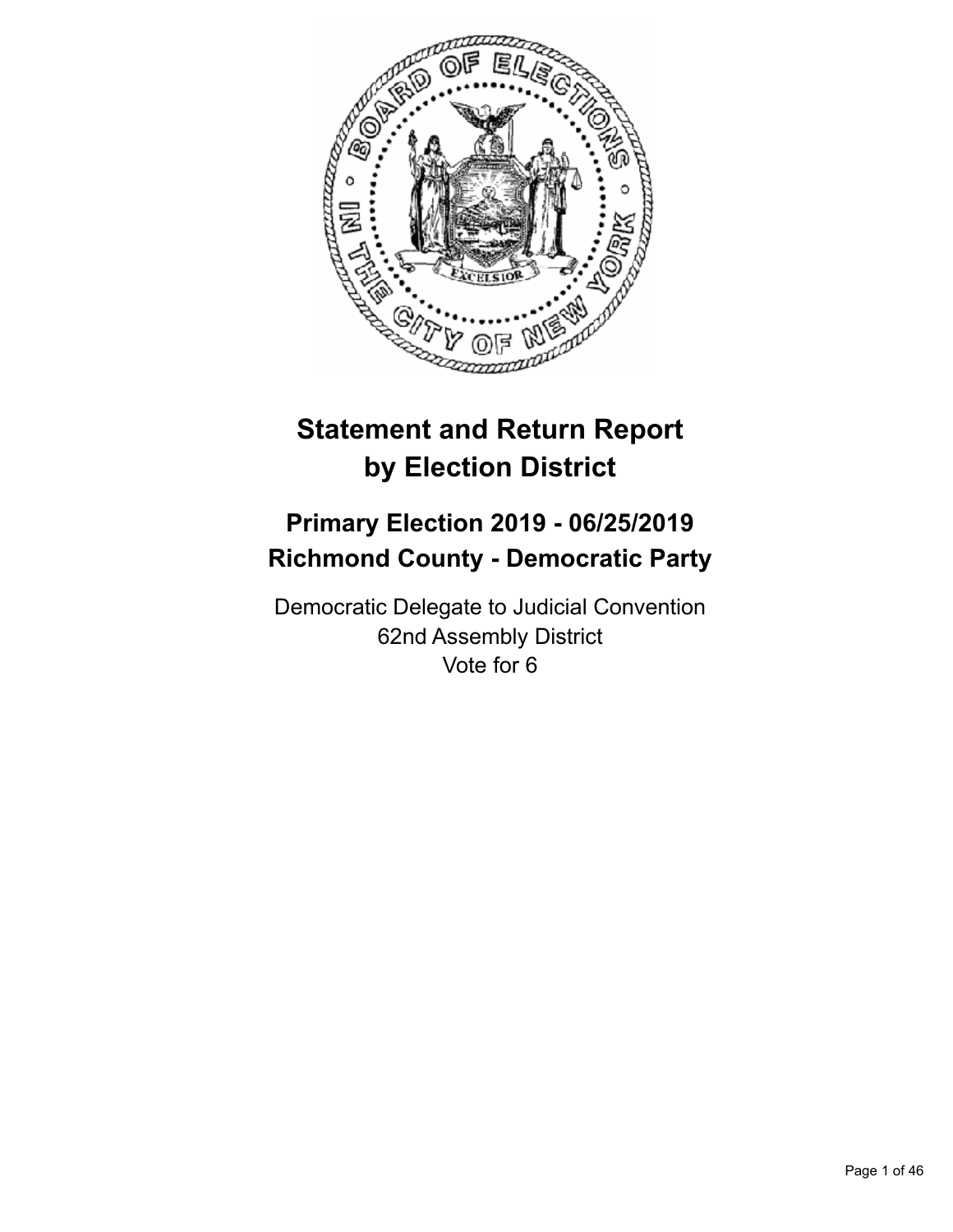

| <b>PUBLIC COUNTER</b>                                    | $\overline{2}$ |
|----------------------------------------------------------|----------------|
| <b>MANUALLY COUNTED EMERGENCY</b>                        | 0              |
| <b>ABSENTEE / MILITARY</b>                               | 1              |
| <b>AFFIDAVIT</b>                                         | 0              |
| <b>Total Ballots</b>                                     | 3              |
| Less - Inapplicable Federal/Special Presidential Ballots | $\mathbf{0}$   |
| <b>Total Applicable Ballots</b>                          | 3              |
| THOMAS P. BLANCERO                                       | 1              |
| <b>KERRY L. SPILLANE</b>                                 | $\overline{2}$ |
| JOHN J. MASTELLONE                                       | $\overline{2}$ |
| EDWARD T. JACKSON                                        | 1              |
| NICHOLAS J. POPOLO                                       | 1              |
| VINCENT J. PARASCANDOLO                                  | 1              |
| ADRIANA M. SOLIMEO                                       | $\overline{2}$ |
| <b>DEBRA PASSARELLO</b>                                  | $\overline{2}$ |
| <b>RIAN A. SILVERMAN</b>                                 | $\overline{c}$ |
| <b>MARJORIE R. STEINBERG</b>                             | 1              |
| TERESA R. NUCCIO                                         | 2              |
| <b>Total Votes</b>                                       | 17             |
| Unrecorded                                               | 1              |

| <b>PUBLIC COUNTER</b>                                    | $\overline{2}$ |
|----------------------------------------------------------|----------------|
| <b>MANUALLY COUNTED EMERGENCY</b>                        | $\mathbf{0}$   |
| <b>ABSENTEE / MILITARY</b>                               | 1              |
| <b>AFFIDAVIT</b>                                         | 0              |
| <b>Total Ballots</b>                                     | 3              |
| Less - Inapplicable Federal/Special Presidential Ballots | 0              |
| <b>Total Applicable Ballots</b>                          | 3              |
| <b>THOMAS P. BLANCERO</b>                                | 1              |
| <b>KERRY L. SPILLANE</b>                                 | 1              |
| JOHN J. MASTELLONE                                       | 0              |
| EDWARD T. JACKSON                                        | $\overline{2}$ |
| NICHOLAS J. POPOLO                                       | $\mathbf{0}$   |
| VINCENT J. PARASCANDOLO                                  | 0              |
| ADRIANA M. SOLIMEO                                       | 1              |
| DEBRA PASSARELLO                                         | 1              |
| RIAN A. SILVERMAN                                        | $\overline{2}$ |
| <b>MARJORIE R. STEINBERG</b>                             | $\overline{2}$ |
| TERESA R. NUCCIO                                         | $\overline{2}$ |
| DONALD J. TRUMP (WRITE-IN)                               | 1              |
| UNATTRIBUTABLE WRITE-IN (WRITE-IN)                       | 4              |
| <b>Total Votes</b>                                       | 17             |
| Unrecorded                                               | 1              |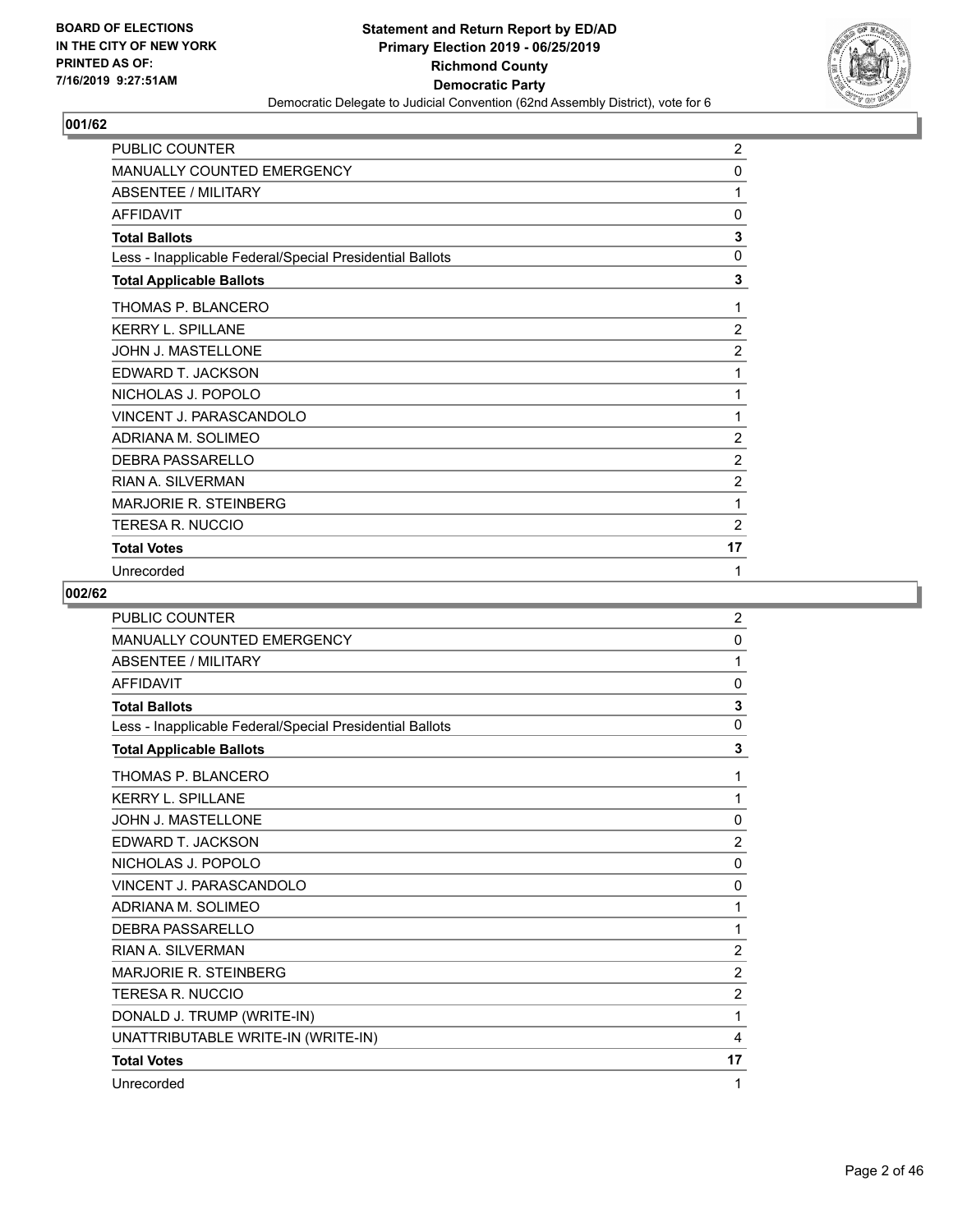

| PUBLIC COUNTER                                           | 0            |
|----------------------------------------------------------|--------------|
| <b>MANUALLY COUNTED EMERGENCY</b>                        | 0            |
| <b>ABSENTEE / MILITARY</b>                               | 0            |
| <b>AFFIDAVIT</b>                                         | 0            |
| <b>Total Ballots</b>                                     | 0            |
| Less - Inapplicable Federal/Special Presidential Ballots | 0            |
| <b>Total Applicable Ballots</b>                          | 0            |
| THOMAS P. BLANCERO                                       | 0            |
| <b>KERRY L. SPILLANE</b>                                 | $\mathbf{0}$ |
| JOHN J. MASTELLONE                                       | $\mathbf{0}$ |
| EDWARD T. JACKSON                                        | 0            |
| NICHOLAS J. POPOLO                                       | 0            |
| VINCENT J. PARASCANDOLO                                  | 0            |
| ADRIANA M. SOLIMEO                                       | 0            |
| <b>DEBRA PASSARELLO</b>                                  | 0            |
| <b>RIAN A. SILVERMAN</b>                                 | 0            |
| <b>MARJORIE R. STEINBERG</b>                             | 0            |
| <b>TERESA R. NUCCIO</b>                                  | 0            |
| <b>Total Votes</b>                                       | 0            |

| PUBLIC COUNTER                                           | 6              |
|----------------------------------------------------------|----------------|
| <b>MANUALLY COUNTED EMERGENCY</b>                        | 0              |
| ABSENTEE / MILITARY                                      | 1              |
| <b>AFFIDAVIT</b>                                         | $\mathbf{0}$   |
| <b>Total Ballots</b>                                     | 7              |
| Less - Inapplicable Federal/Special Presidential Ballots | 0              |
| <b>Total Applicable Ballots</b>                          | $\overline{7}$ |
| THOMAS P. BLANCERO                                       | 4              |
| <b>KERRY L. SPILLANE</b>                                 | 5              |
| <b>JOHN J. MASTELLONE</b>                                | 5              |
| EDWARD T. JACKSON                                        | 5              |
| NICHOLAS J. POPOLO                                       | 4              |
| VINCENT J. PARASCANDOLO                                  | 4              |
| ADRIANA M. SOLIMEO                                       | 3              |
| DEBRA PASSARELLO                                         | 3              |
| <b>RIAN A. SILVERMAN</b>                                 | 1              |
| <b>MARJORIE R. STEINBERG</b>                             | 3              |
| <b>TERESA R. NUCCIO</b>                                  | 4              |
| <b>Total Votes</b>                                       | 41             |
| Unrecorded                                               | 1              |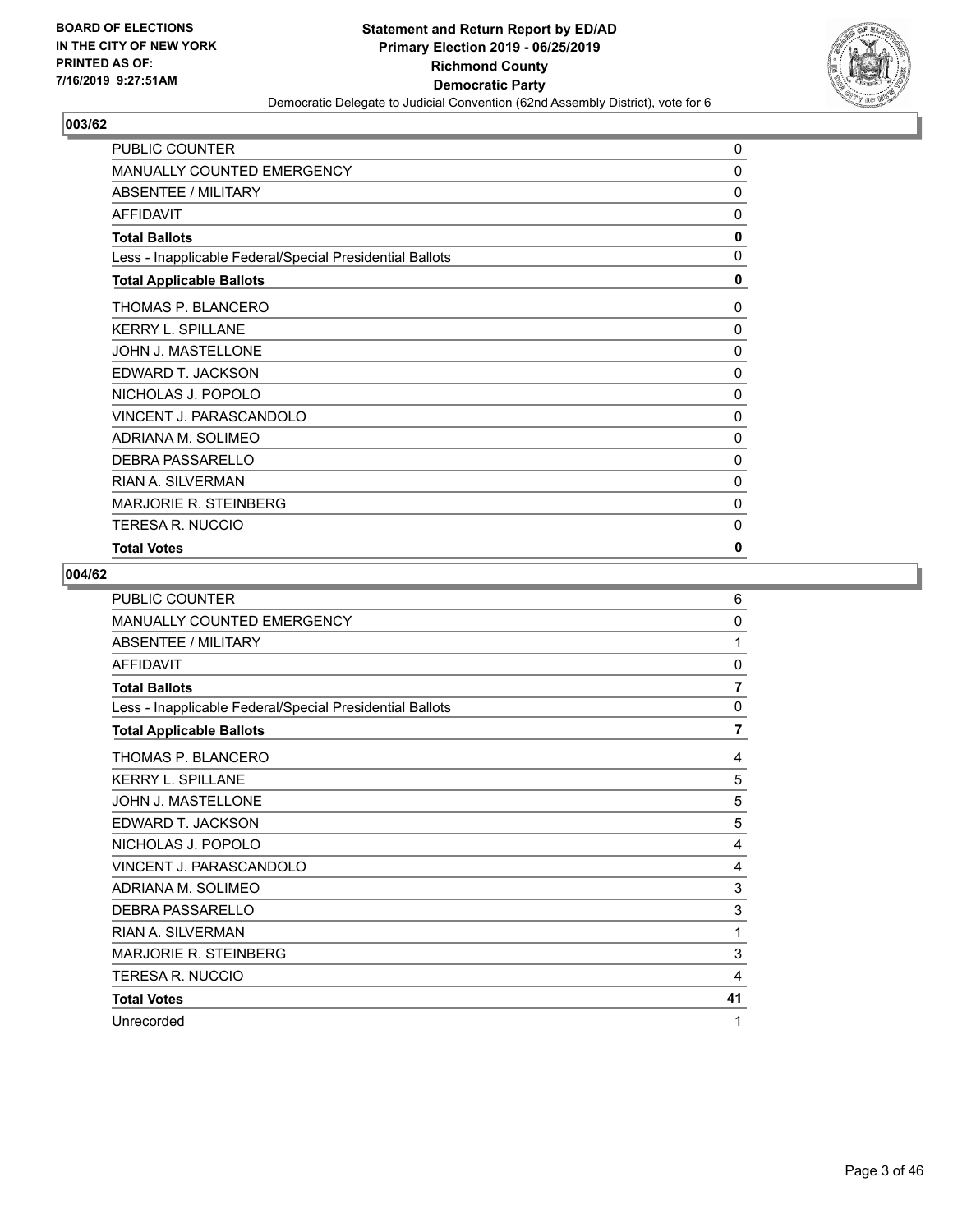

| <b>PUBLIC COUNTER</b>                                    | 0              |
|----------------------------------------------------------|----------------|
| MANUALLY COUNTED EMERGENCY                               | 0              |
| <b>ABSENTEE / MILITARY</b>                               | $\overline{2}$ |
| <b>AFFIDAVIT</b>                                         | $\mathbf{0}$   |
| <b>Total Ballots</b>                                     | $\mathbf{2}$   |
| Less - Inapplicable Federal/Special Presidential Ballots | 0              |
| <b>Total Applicable Ballots</b>                          | $\overline{2}$ |
| THOMAS P. BLANCERO                                       | 0              |
| <b>KERRY L. SPILLANE</b>                                 | 1              |
| JOHN J. MASTELLONE                                       | $\mathbf{0}$   |
| EDWARD T. JACKSON                                        | 0              |
| NICHOLAS J. POPOLO                                       | 0              |
| VINCENT J. PARASCANDOLO                                  | 0              |
| ADRIANA M. SOLIMEO                                       | 1              |
| <b>DEBRA PASSARELLO</b>                                  | 1              |
| <b>RIAN A. SILVERMAN</b>                                 | $\overline{2}$ |
| <b>MARJORIE R. STEINBERG</b>                             | 1              |
| <b>TERESA R. NUCCIO</b>                                  | 1              |
| <b>Total Votes</b>                                       | 7              |
| Unrecorded                                               | 5              |

| <b>PUBLIC COUNTER</b>                                    | 7              |
|----------------------------------------------------------|----------------|
| MANUALLY COUNTED EMERGENCY                               | 0              |
| <b>ABSENTEE / MILITARY</b>                               | $\mathbf{0}$   |
| <b>AFFIDAVIT</b>                                         | $\mathbf{0}$   |
| <b>Total Ballots</b>                                     | $\overline{7}$ |
| Less - Inapplicable Federal/Special Presidential Ballots | 0              |
| <b>Total Applicable Ballots</b>                          | $\overline{7}$ |
| THOMAS P. BLANCERO                                       | 3              |
| <b>KERRY L. SPILLANE</b>                                 | $\overline{2}$ |
| <b>JOHN J. MASTELLONE</b>                                | 1              |
| EDWARD T. JACKSON                                        | 4              |
| NICHOLAS J. POPOLO                                       | 1              |
| VINCENT J. PARASCANDOLO                                  | $\overline{2}$ |
| ADRIANA M. SOLIMEO                                       | 3              |
| DEBRA PASSARELLO                                         | 3              |
| <b>RIAN A. SILVERMAN</b>                                 | $\overline{2}$ |
| <b>MARJORIE R. STEINBERG</b>                             | 3              |
| <b>TERESA R. NUCCIO</b>                                  | 4              |
| <b>Total Votes</b>                                       | 28             |
| Unrecorded                                               | 14             |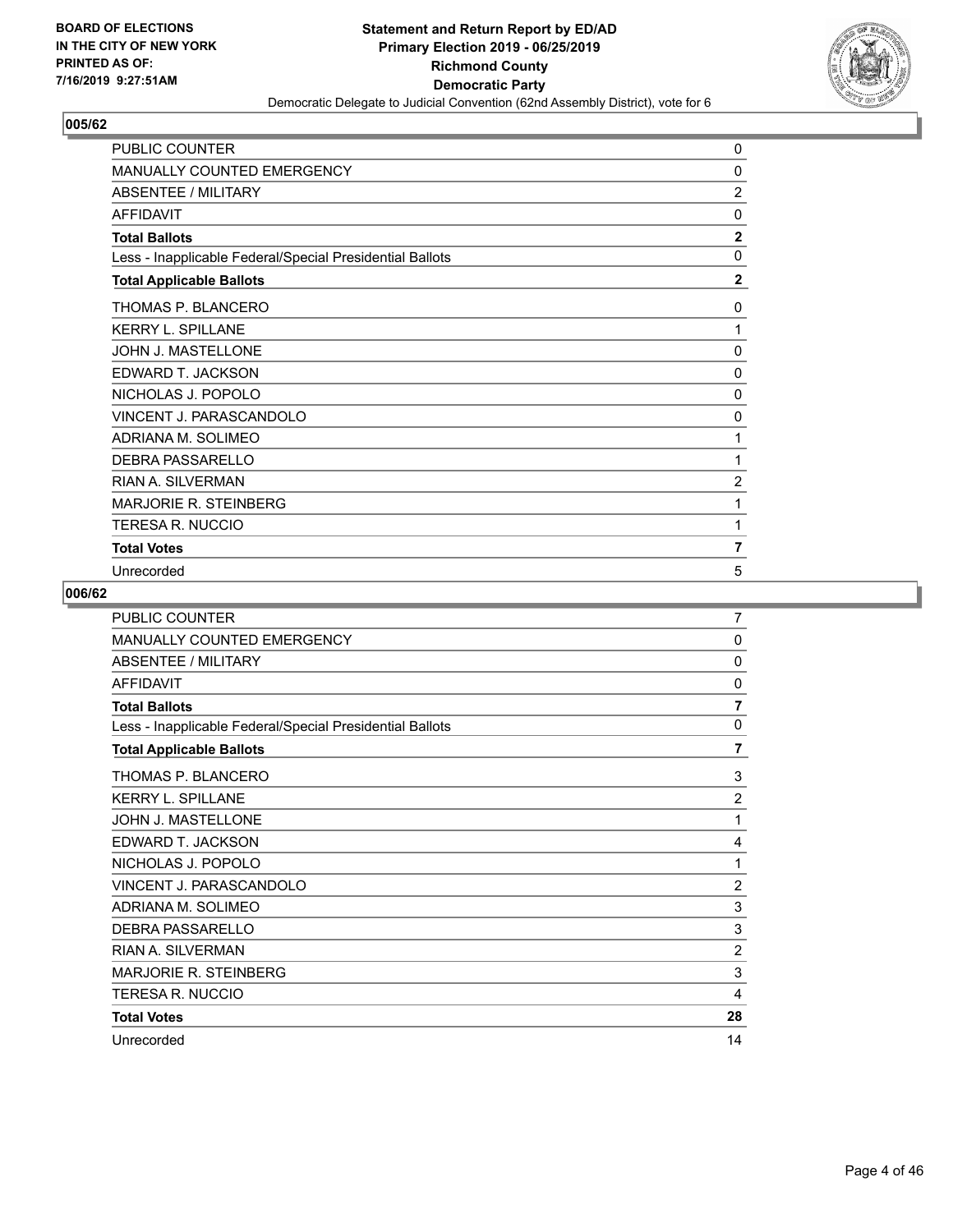

| PUBLIC COUNTER                                           | 0            |
|----------------------------------------------------------|--------------|
| <b>MANUALLY COUNTED EMERGENCY</b>                        | 0            |
| <b>ABSENTEE / MILITARY</b>                               | 0            |
| <b>AFFIDAVIT</b>                                         | 0            |
| <b>Total Ballots</b>                                     | 0            |
| Less - Inapplicable Federal/Special Presidential Ballots | 0            |
| <b>Total Applicable Ballots</b>                          | 0            |
| THOMAS P. BLANCERO                                       | 0            |
| <b>KERRY L. SPILLANE</b>                                 | $\Omega$     |
| JOHN J. MASTELLONE                                       | $\mathbf{0}$ |
| EDWARD T. JACKSON                                        | $\mathbf{0}$ |
| NICHOLAS J. POPOLO                                       | 0            |
| VINCENT J. PARASCANDOLO                                  | 0            |
| ADRIANA M. SOLIMEO                                       | 0            |
| <b>DEBRA PASSARELLO</b>                                  | 0            |
| <b>RIAN A. SILVERMAN</b>                                 | 0            |
| <b>MARJORIE R. STEINBERG</b>                             | 0            |
| <b>TERESA R. NUCCIO</b>                                  | 0            |
| <b>Total Votes</b>                                       | 0            |

| <b>PUBLIC COUNTER</b>                                    | 0              |
|----------------------------------------------------------|----------------|
| <b>MANUALLY COUNTED EMERGENCY</b>                        | 0              |
| ABSENTEE / MILITARY                                      | $\overline{2}$ |
| <b>AFFIDAVIT</b>                                         | $\Omega$       |
| <b>Total Ballots</b>                                     | $\overline{2}$ |
| Less - Inapplicable Federal/Special Presidential Ballots | $\mathbf{0}$   |
| <b>Total Applicable Ballots</b>                          | $\overline{2}$ |
| THOMAS P. BLANCERO                                       | 0              |
| <b>KERRY L. SPILLANE</b>                                 | 1              |
| <b>JOHN J. MASTELLONE</b>                                | 1              |
| EDWARD T. JACKSON                                        | 1              |
| NICHOLAS J. POPOLO                                       | 1              |
| VINCENT J. PARASCANDOLO                                  | $\overline{2}$ |
| ADRIANA M. SOLIMEO                                       | 0              |
| <b>DEBRA PASSARELLO</b>                                  | 1              |
| <b>RIAN A. SILVERMAN</b>                                 | 0              |
| MARJORIE R. STEINBERG                                    | $\mathbf{0}$   |
| TERESA R. NUCCIO                                         | 0              |
| <b>Total Votes</b>                                       | 7              |
| Unrecorded                                               | 5              |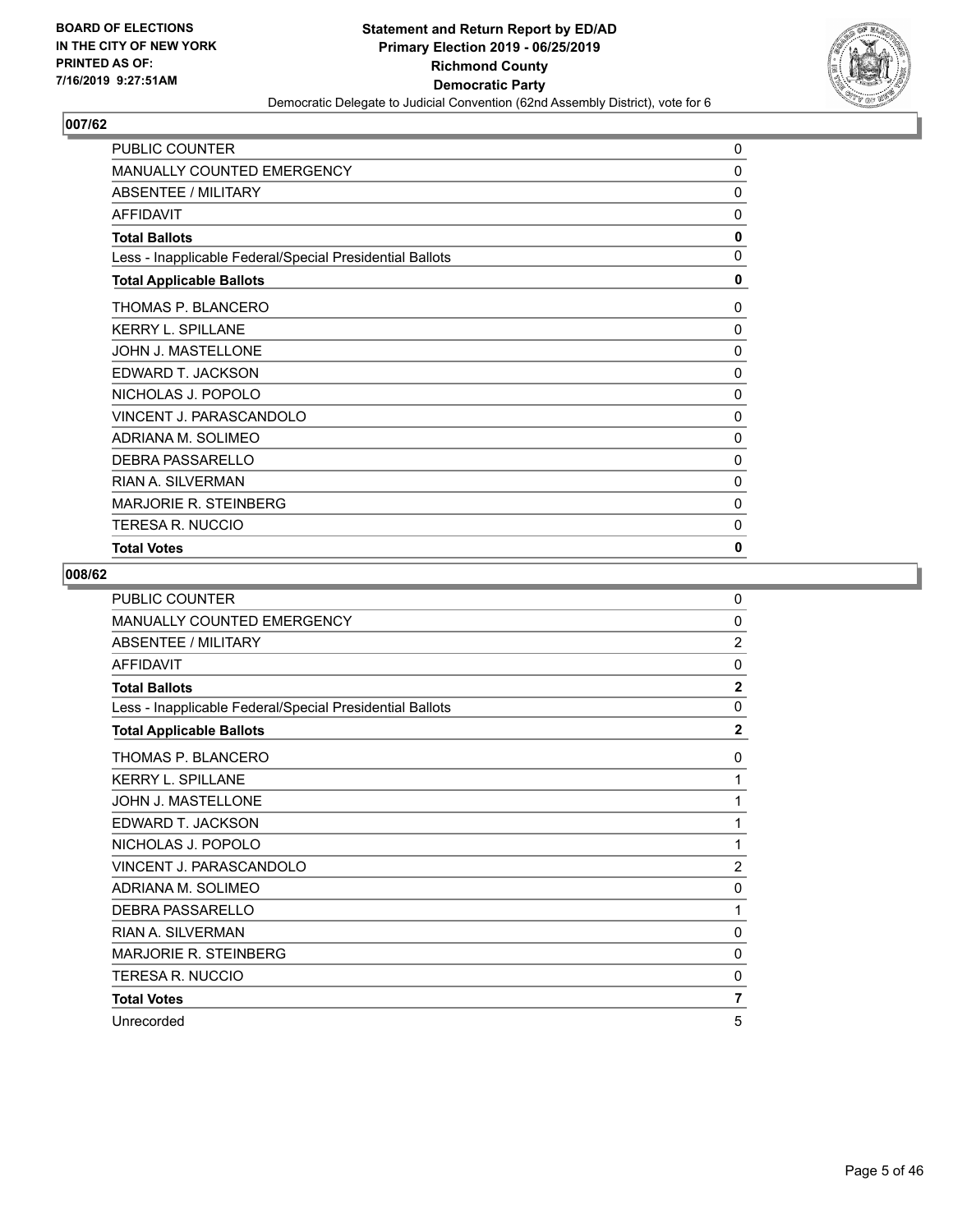

| PUBLIC COUNTER                                           | 8              |
|----------------------------------------------------------|----------------|
| <b>MANUALLY COUNTED EMERGENCY</b>                        | 0              |
| ABSENTEE / MILITARY                                      | 0              |
| <b>AFFIDAVIT</b>                                         | 0              |
| <b>Total Ballots</b>                                     | 8              |
| Less - Inapplicable Federal/Special Presidential Ballots | $\mathbf{0}$   |
| <b>Total Applicable Ballots</b>                          | 8              |
| THOMAS P. BLANCERO                                       | 5              |
| <b>KERRY L. SPILLANE</b>                                 | $\overline{7}$ |
| JOHN J. MASTELLONE                                       | 5              |
| EDWARD T. JACKSON                                        | 6              |
| NICHOLAS J. POPOLO                                       | 3              |
| VINCENT J. PARASCANDOLO                                  | 6              |
| ADRIANA M. SOLIMEO                                       | 3              |
| <b>DEBRA PASSARELLO</b>                                  | $\overline{2}$ |
| <b>RIAN A. SILVERMAN</b>                                 | 3              |
| MARJORIE R. STEINBERG                                    | 5              |
| <b>TERESA R. NUCCIO</b>                                  | 3              |
| <b>Total Votes</b>                                       | 48             |

| <b>PUBLIC COUNTER</b>                                    | $\mathbf 0$  |
|----------------------------------------------------------|--------------|
| MANUALLY COUNTED EMERGENCY                               | 0            |
| ABSENTEE / MILITARY                                      | 0            |
| <b>AFFIDAVIT</b>                                         | 0            |
| <b>Total Ballots</b>                                     | $\mathbf{0}$ |
| Less - Inapplicable Federal/Special Presidential Ballots | 0            |
| <b>Total Applicable Ballots</b>                          | 0            |
| THOMAS P. BLANCERO                                       | 0            |
| <b>KERRY L. SPILLANE</b>                                 | 0            |
| <b>JOHN J. MASTELLONE</b>                                | $\Omega$     |
| EDWARD T. JACKSON                                        | $\mathbf{0}$ |
| NICHOLAS J. POPOLO                                       | $\Omega$     |
| VINCENT J. PARASCANDOLO                                  | $\Omega$     |
| ADRIANA M. SOLIMEO                                       | 0            |
| DEBRA PASSARELLO                                         | $\Omega$     |
| <b>RIAN A. SILVERMAN</b>                                 | $\Omega$     |
| <b>MARJORIE R. STEINBERG</b>                             | $\mathbf{0}$ |
| TERESA R. NUCCIO                                         | $\Omega$     |
| <b>Total Votes</b>                                       | 0            |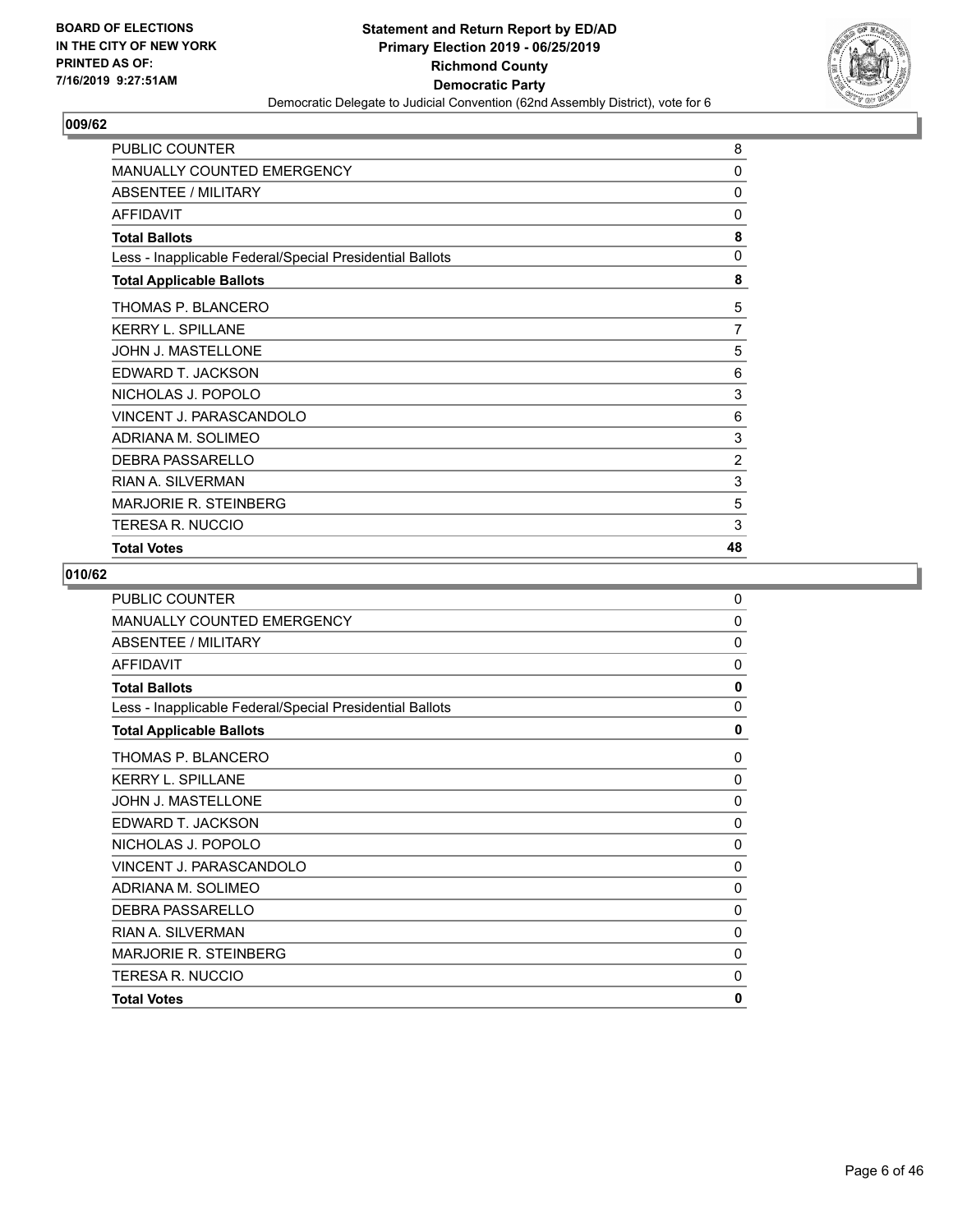

| PUBLIC COUNTER                                           | 0            |
|----------------------------------------------------------|--------------|
| <b>MANUALLY COUNTED EMERGENCY</b>                        | 0            |
| <b>ABSENTEE / MILITARY</b>                               | 0            |
| <b>AFFIDAVIT</b>                                         | 0            |
| <b>Total Ballots</b>                                     | 0            |
| Less - Inapplicable Federal/Special Presidential Ballots | 0            |
| <b>Total Applicable Ballots</b>                          | 0            |
| THOMAS P. BLANCERO                                       | 0            |
| <b>KERRY L. SPILLANE</b>                                 | $\mathbf{0}$ |
| JOHN J. MASTELLONE                                       | $\mathbf{0}$ |
| EDWARD T. JACKSON                                        | 0            |
| NICHOLAS J. POPOLO                                       | 0            |
| VINCENT J. PARASCANDOLO                                  | 0            |
| ADRIANA M. SOLIMEO                                       | 0            |
| <b>DEBRA PASSARELLO</b>                                  | 0            |
| <b>RIAN A. SILVERMAN</b>                                 | 0            |
| <b>MARJORIE R. STEINBERG</b>                             | 0            |
| <b>TERESA R. NUCCIO</b>                                  | 0            |
| <b>Total Votes</b>                                       | 0            |

| <b>PUBLIC COUNTER</b>                                    | $\overline{2}$ |
|----------------------------------------------------------|----------------|
| <b>MANUALLY COUNTED EMERGENCY</b>                        | $\Omega$       |
| ABSENTEE / MILITARY                                      | $\overline{2}$ |
| <b>AFFIDAVIT</b>                                         | $\mathbf{0}$   |
| <b>Total Ballots</b>                                     | 4              |
| Less - Inapplicable Federal/Special Presidential Ballots | $\mathbf{0}$   |
| <b>Total Applicable Ballots</b>                          | 4              |
| THOMAS P. BLANCERO                                       | $\overline{2}$ |
| <b>KERRY L. SPILLANE</b>                                 | 1              |
| <b>JOHN J. MASTELLONE</b>                                | $\overline{2}$ |
| EDWARD T. JACKSON                                        | $\mathbf{0}$   |
| NICHOLAS J. POPOLO                                       | $\overline{2}$ |
| VINCENT J. PARASCANDOLO                                  | 4              |
| ADRIANA M. SOLIMEO                                       | 1              |
| DEBRA PASSARELLO                                         | 4              |
| <b>RIAN A. SILVERMAN</b>                                 | 1              |
| <b>MARJORIE R. STEINBERG</b>                             | 3              |
| <b>TERESA R. NUCCIO</b>                                  | 3              |
| SAMUEL SHERMAN (WRITE-IN)                                | 1              |
| <b>Total Votes</b>                                       | 24             |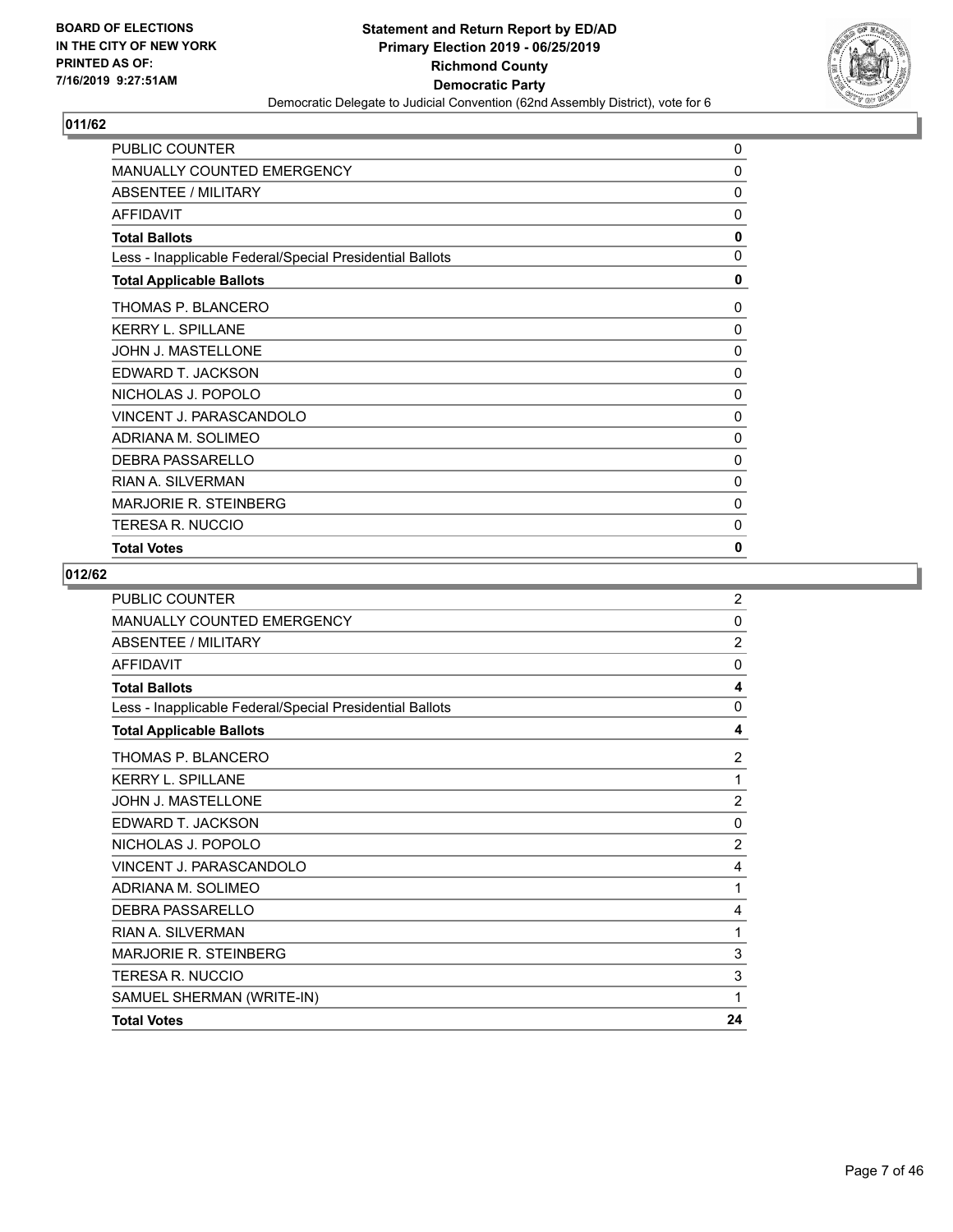

| <b>PUBLIC COUNTER</b>                                    | 10             |
|----------------------------------------------------------|----------------|
| <b>MANUALLY COUNTED EMERGENCY</b>                        | 0              |
| <b>ABSENTEE / MILITARY</b>                               | 3              |
| <b>AFFIDAVIT</b>                                         | 0              |
| <b>Total Ballots</b>                                     | 13             |
| Less - Inapplicable Federal/Special Presidential Ballots | 0              |
| <b>Total Applicable Ballots</b>                          | 13             |
| THOMAS P. BLANCERO                                       | 6              |
| <b>KERRY L. SPILLANE</b>                                 | 8              |
| <b>JOHN J. MASTELLONE</b>                                | 7              |
| EDWARD T. JACKSON                                        | $\overline{7}$ |
| NICHOLAS J. POPOLO                                       | $\overline{7}$ |
| VINCENT J. PARASCANDOLO                                  | 8              |
| ADRIANA M. SOLIMEO                                       | 0              |
| <b>DEBRA PASSARELLO</b>                                  | $\overline{c}$ |
| <b>RIAN A. SILVERMAN</b>                                 | 0              |
| <b>MARJORIE R. STEINBERG</b>                             | 0              |
| <b>TERESA R. NUCCIO</b>                                  | 3              |
| <b>Total Votes</b>                                       | 48             |
| Unrecorded                                               | 30             |

| PUBLIC COUNTER                                           | $\overline{2}$ |
|----------------------------------------------------------|----------------|
| MANUALLY COUNTED EMERGENCY                               | 0              |
| <b>ABSENTEE / MILITARY</b>                               | 1              |
| <b>AFFIDAVIT</b>                                         | $\mathbf{0}$   |
| <b>Total Ballots</b>                                     | 3              |
| Less - Inapplicable Federal/Special Presidential Ballots | 0              |
| <b>Total Applicable Ballots</b>                          | 3              |
| THOMAS P. BLANCERO                                       | 1              |
| <b>KERRY L. SPILLANE</b>                                 | $\mathbf{0}$   |
| <b>JOHN J. MASTELLONE</b>                                | $\overline{2}$ |
| EDWARD T. JACKSON                                        | 0              |
| NICHOLAS J. POPOLO                                       | 3              |
| VINCENT J. PARASCANDOLO                                  | $\overline{2}$ |
| ADRIANA M. SOLIMEO                                       | 1              |
| <b>DEBRA PASSARELLO</b>                                  | $\overline{2}$ |
| <b>RIAN A. SILVERMAN</b>                                 | $\mathbf{0}$   |
| <b>MARJORIE R. STEINBERG</b>                             | 0              |
| <b>TERESA R. NUCCIO</b>                                  | 1              |
| <b>Total Votes</b>                                       | 12             |
| Unrecorded                                               | 6              |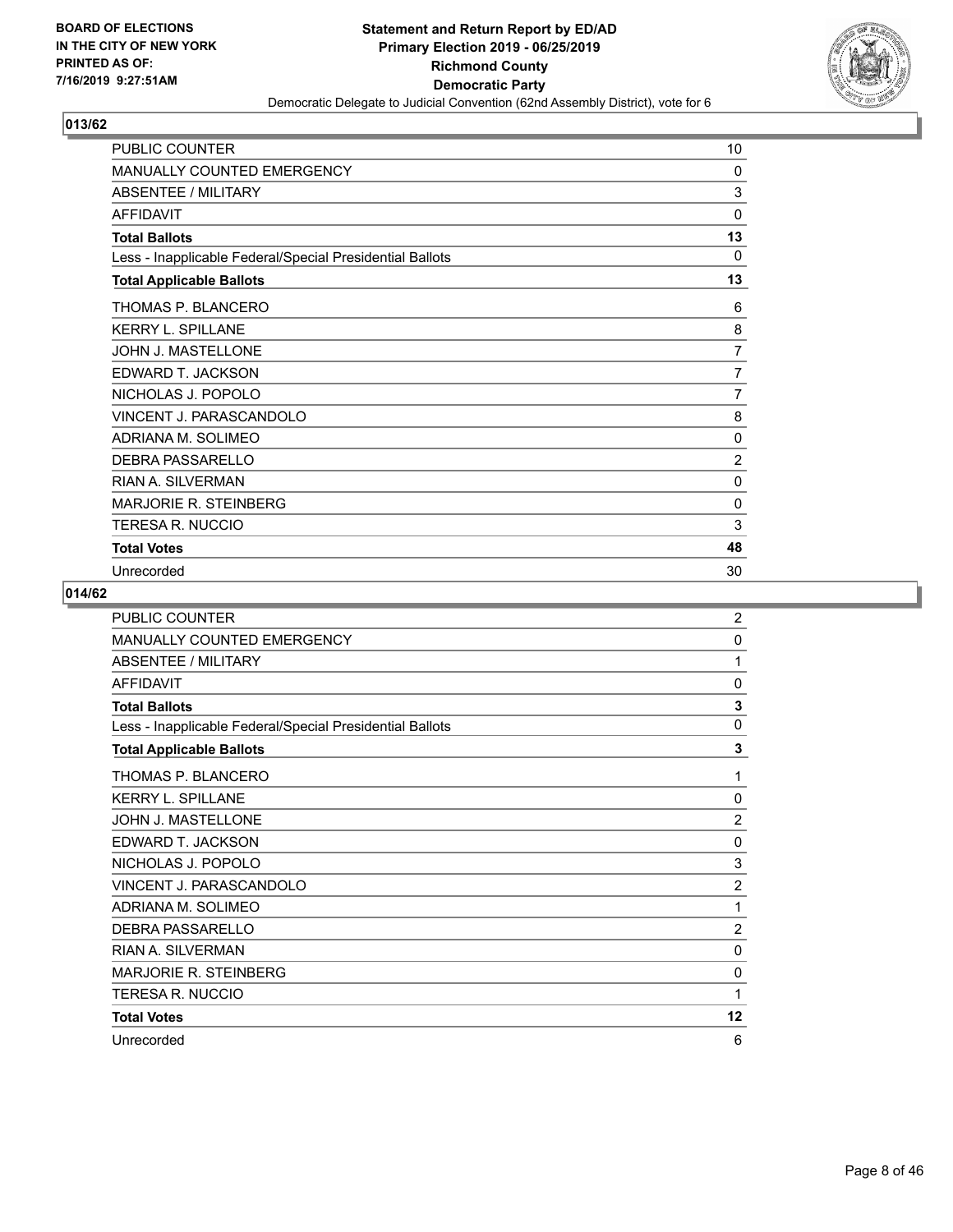

| PUBLIC COUNTER                                           | 0              |
|----------------------------------------------------------|----------------|
| <b>MANUALLY COUNTED EMERGENCY</b>                        | 0              |
| ABSENTEE / MILITARY                                      | $\overline{2}$ |
| <b>AFFIDAVIT</b>                                         | 0              |
| <b>Total Ballots</b>                                     | $\overline{2}$ |
| Less - Inapplicable Federal/Special Presidential Ballots | $\mathbf{0}$   |
| <b>Total Applicable Ballots</b>                          | $\mathbf{2}$   |
| THOMAS P. BLANCERO                                       | 0              |
| <b>KERRY L. SPILLANE</b>                                 | $\Omega$       |
| JOHN J. MASTELLONE                                       | $\overline{2}$ |
| EDWARD T. JACKSON                                        | 0              |
| NICHOLAS J. POPOLO                                       | $\overline{2}$ |
| VINCENT J. PARASCANDOLO                                  | $\overline{2}$ |
| ADRIANA M. SOLIMEO                                       | $\overline{c}$ |
| <b>DEBRA PASSARELLO</b>                                  | $\overline{2}$ |
| <b>RIAN A. SILVERMAN</b>                                 | 0              |
| MARJORIE R. STEINBERG                                    | 0              |
| <b>TERESA R. NUCCIO</b>                                  | $\overline{2}$ |
| <b>Total Votes</b>                                       | 12             |

| <b>PUBLIC COUNTER</b>                                    | 6              |
|----------------------------------------------------------|----------------|
| <b>MANUALLY COUNTED EMERGENCY</b>                        | 0              |
| ABSENTEE / MILITARY                                      | 3              |
| <b>AFFIDAVIT</b>                                         | $\Omega$       |
| <b>Total Ballots</b>                                     | 9              |
| Less - Inapplicable Federal/Special Presidential Ballots | $\mathbf{0}$   |
| <b>Total Applicable Ballots</b>                          | 9              |
| THOMAS P. BLANCERO                                       | 4              |
| <b>KERRY L. SPILLANE</b>                                 | 6              |
| <b>JOHN J. MASTELLONE</b>                                | 6              |
| EDWARD T. JACKSON                                        | 5              |
| NICHOLAS J. POPOLO                                       | 4              |
| VINCENT J. PARASCANDOLO                                  | $\overline{2}$ |
| ADRIANA M. SOLIMEO                                       | 4              |
| <b>DEBRA PASSARELLO</b>                                  | 3              |
| <b>RIAN A. SILVERMAN</b>                                 | $\overline{7}$ |
| <b>MARJORIE R. STEINBERG</b>                             | 4              |
| TERESA R. NUCCIO                                         | 8              |
| <b>Total Votes</b>                                       | 53             |
| Unrecorded                                               | 1              |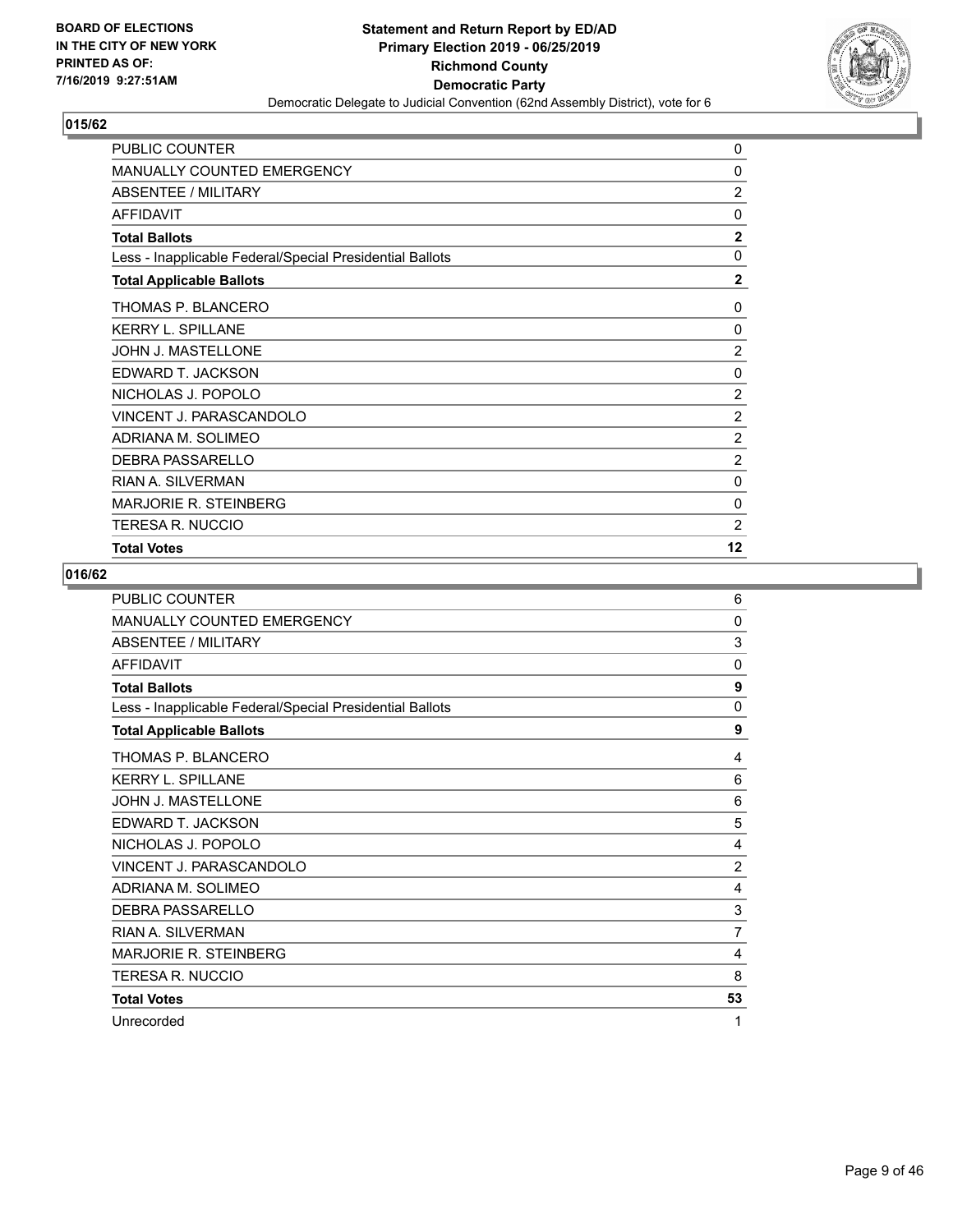

| PUBLIC COUNTER                                           | 1            |
|----------------------------------------------------------|--------------|
| MANUALLY COUNTED EMERGENCY                               | 0            |
| <b>ABSENTEE / MILITARY</b>                               | 0            |
| <b>AFFIDAVIT</b>                                         | 0            |
| <b>Total Ballots</b>                                     | 1            |
| Less - Inapplicable Federal/Special Presidential Ballots | $\mathbf{0}$ |
| <b>Total Applicable Ballots</b>                          | 1            |
| THOMAS P. BLANCERO                                       | 0            |
| <b>KERRY L. SPILLANE</b>                                 | 1            |
| JOHN J. MASTELLONE                                       | $\mathbf{0}$ |
| EDWARD T. JACKSON                                        | 1            |
| NICHOLAS J. POPOLO                                       | 0            |
| VINCENT J. PARASCANDOLO                                  | 0            |
| ADRIANA M. SOLIMEO                                       | 1            |
| DEBRA PASSARELLO                                         | 1            |
| <b>RIAN A. SILVERMAN</b>                                 | 0            |
| MARJORIE R. STEINBERG                                    | 1            |
| <b>TERESA R. NUCCIO</b>                                  | 1            |
| <b>Total Votes</b>                                       | 6            |

| <b>PUBLIC COUNTER</b>                                    | 1            |
|----------------------------------------------------------|--------------|
| MANUALLY COUNTED EMERGENCY                               | $\mathbf{0}$ |
| ABSENTEE / MILITARY                                      | $\Omega$     |
| AFFIDAVIT                                                | 0            |
| <b>Total Ballots</b>                                     | 1            |
| Less - Inapplicable Federal/Special Presidential Ballots | $\mathbf{0}$ |
| <b>Total Applicable Ballots</b>                          | 1            |
| THOMAS P. BLANCERO                                       | 1            |
| <b>KERRY L. SPILLANE</b>                                 | 0            |
| <b>JOHN J. MASTELLONE</b>                                | 1            |
| EDWARD T. JACKSON                                        | 0            |
| NICHOLAS J. POPOLO                                       | 1            |
| VINCENT J. PARASCANDOLO                                  | 1            |
| ADRIANA M. SOLIMEO                                       | 0            |
| DEBRA PASSARELLO                                         | 1            |
| <b>RIAN A. SILVERMAN</b>                                 | 0            |
| <b>MARJORIE R. STEINBERG</b>                             | 0            |
| <b>TERESA R. NUCCIO</b>                                  | 1            |
| <b>Total Votes</b>                                       | 6            |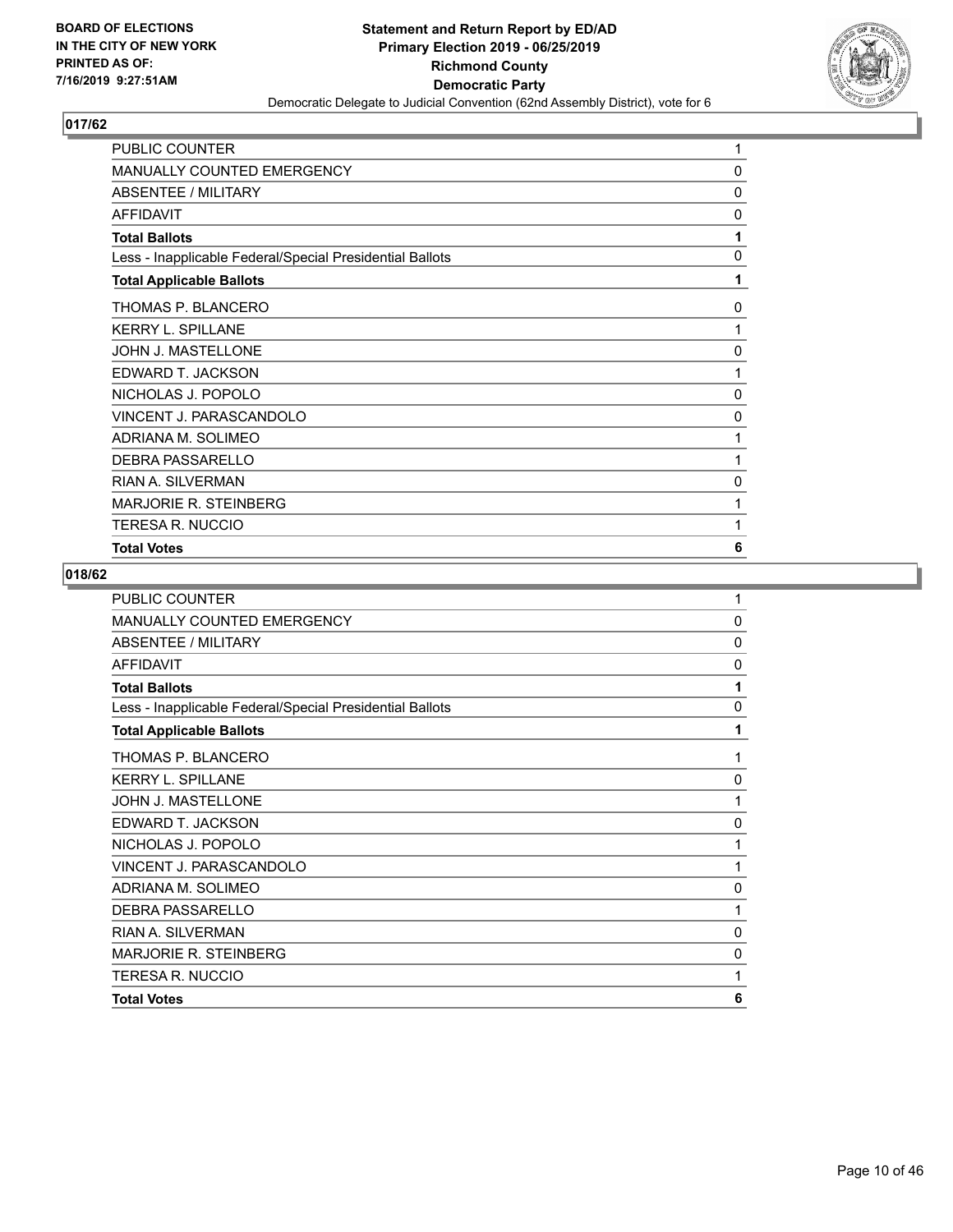

| <b>PUBLIC COUNTER</b>                                    | $\overline{2}$ |
|----------------------------------------------------------|----------------|
| MANUALLY COUNTED EMERGENCY                               | 0              |
| <b>ABSENTEE / MILITARY</b>                               | 1              |
| <b>AFFIDAVIT</b>                                         | $\mathbf{0}$   |
| <b>Total Ballots</b>                                     | 3              |
| Less - Inapplicable Federal/Special Presidential Ballots | $\mathbf 0$    |
| <b>Total Applicable Ballots</b>                          | 3              |
| THOMAS P. BLANCERO                                       | 1              |
| <b>KERRY L. SPILLANE</b>                                 | $\overline{2}$ |
| JOHN J. MASTELLONE                                       | 1              |
| EDWARD T. JACKSON                                        | 0              |
| NICHOLAS J. POPOLO                                       | 0              |
| VINCENT J. PARASCANDOLO                                  | 3              |
| ADRIANA M. SOLIMEO                                       | 1              |
| DEBRA PASSARELLO                                         | 2              |
| <b>RIAN A. SILVERMAN</b>                                 | 1              |
| <b>MARJORIE R. STEINBERG</b>                             | $\overline{2}$ |
| TERESA R. NUCCIO                                         | 3              |
| <b>Total Votes</b>                                       | 16             |
| Unrecorded                                               | $\overline{2}$ |

| <b>PUBLIC COUNTER</b>                                    | $\mathbf{0}$ |
|----------------------------------------------------------|--------------|
| <b>MANUALLY COUNTED EMERGENCY</b>                        | $\mathbf{0}$ |
| ABSENTEE / MILITARY                                      | 1            |
| <b>AFFIDAVIT</b>                                         | 0            |
| <b>Total Ballots</b>                                     | 1            |
| Less - Inapplicable Federal/Special Presidential Ballots | $\mathbf{0}$ |
| <b>Total Applicable Ballots</b>                          | 1            |
| THOMAS P. BLANCERO                                       | 1            |
| <b>KERRY L. SPILLANE</b>                                 | 0            |
| <b>JOHN J. MASTELLONE</b>                                | 1            |
| EDWARD T. JACKSON                                        | 0            |
| NICHOLAS J. POPOLO                                       | 1            |
| VINCENT J. PARASCANDOLO                                  | 0            |
| ADRIANA M. SOLIMEO                                       | 0            |
| <b>DEBRA PASSARELLO</b>                                  | 1            |
| <b>RIAN A. SILVERMAN</b>                                 | 1            |
| <b>MARJORIE R. STEINBERG</b>                             | 0            |
| <b>TERESA R. NUCCIO</b>                                  | 1            |
| <b>Total Votes</b>                                       | 6            |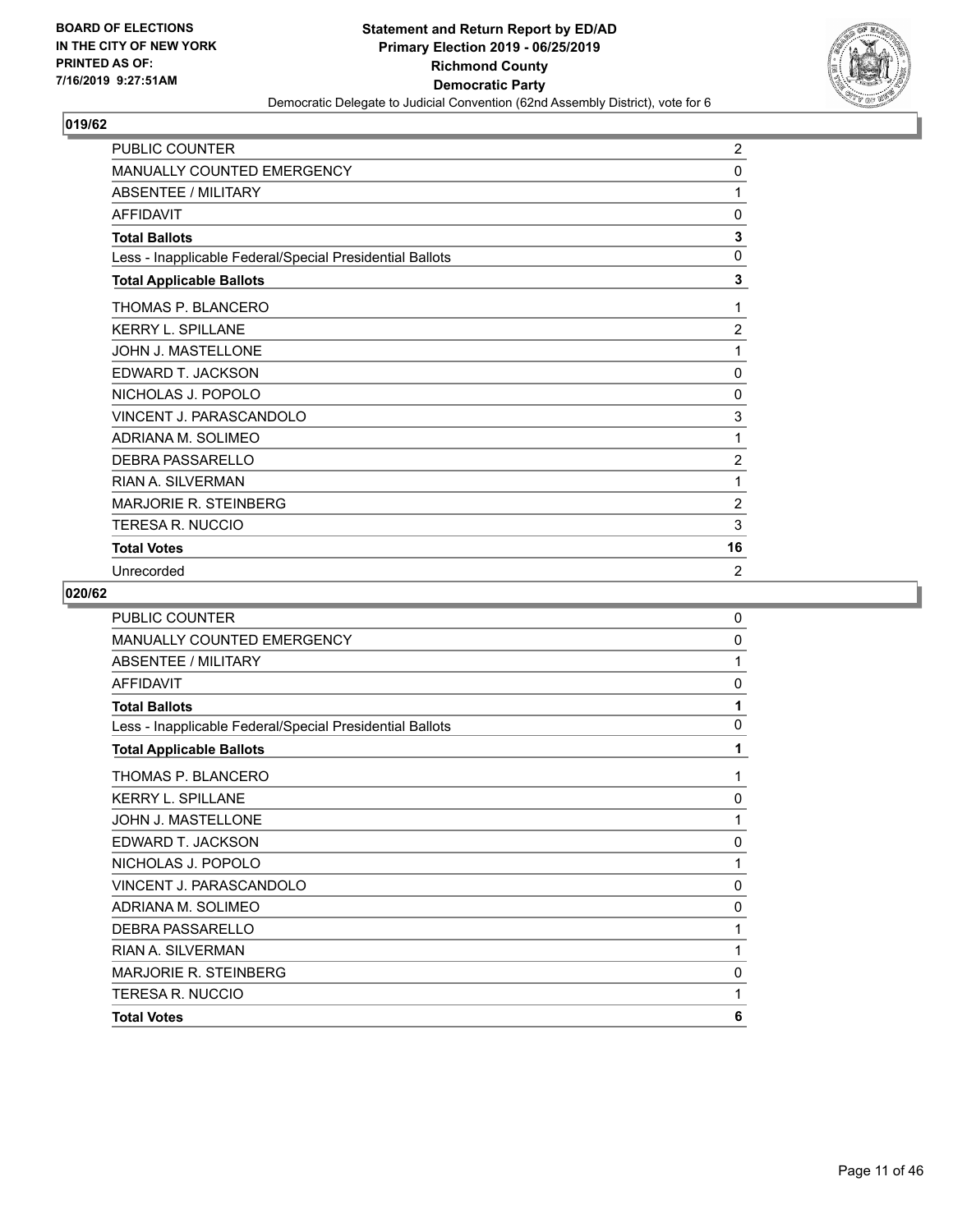

| PUBLIC COUNTER                                           | $\overline{2}$ |
|----------------------------------------------------------|----------------|
| <b>MANUALLY COUNTED EMERGENCY</b>                        | 0              |
| <b>ABSENTEE / MILITARY</b>                               | 0              |
| <b>AFFIDAVIT</b>                                         | 0              |
| <b>Total Ballots</b>                                     | $\overline{2}$ |
| Less - Inapplicable Federal/Special Presidential Ballots | $\mathbf{0}$   |
| <b>Total Applicable Ballots</b>                          | $\mathbf{2}$   |
| THOMAS P. BLANCERO                                       | 1              |
| <b>KERRY L. SPILLANE</b>                                 | 1              |
| JOHN J. MASTELLONE                                       | 1              |
| EDWARD T. JACKSON                                        | 0              |
| NICHOLAS J. POPOLO                                       | 1              |
| VINCENT J. PARASCANDOLO                                  | 1              |
| ADRIANA M. SOLIMEO                                       | $\overline{2}$ |
| <b>DEBRA PASSARELLO</b>                                  | $\overline{2}$ |
| <b>RIAN A. SILVERMAN</b>                                 | 0              |
| <b>MARJORIE R. STEINBERG</b>                             | 1              |
| <b>TERESA R. NUCCIO</b>                                  | $\overline{2}$ |
| <b>Total Votes</b>                                       | 12             |

| VINCENT J. PARASCANDOLO                                  | 3                       |
|----------------------------------------------------------|-------------------------|
| NICHOLAS J. POPOLO                                       | 1                       |
| EDWARD T. JACKSON                                        | 1                       |
| <b>JOHN J. MASTELLONE</b>                                | $\overline{2}$          |
| <b>KERRY L. SPILLANE</b>                                 | $\overline{2}$          |
| THOMAS P. BLANCERO                                       | 3                       |
| <b>Total Applicable Ballots</b>                          | 4                       |
| Less - Inapplicable Federal/Special Presidential Ballots | 0                       |
| <b>Total Ballots</b>                                     | $\overline{\mathbf{4}}$ |
| <b>AFFIDAVIT</b>                                         | 0                       |
| <b>ABSENTEE / MILITARY</b>                               | 1                       |
| MANUALLY COUNTED EMERGENCY                               | $\mathbf{0}$            |
| <b>PUBLIC COUNTER</b>                                    | 3                       |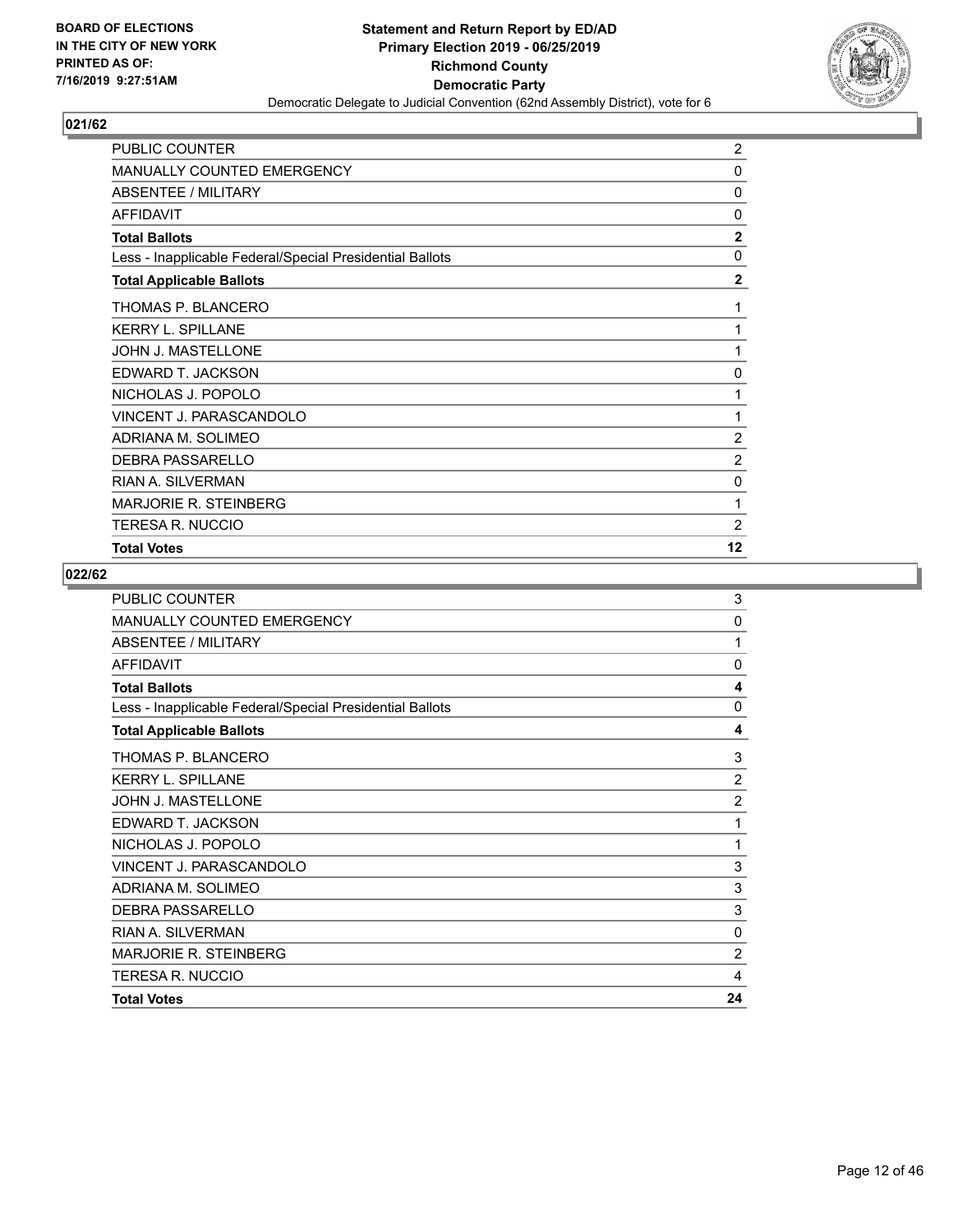

| PUBLIC COUNTER                                           | 0            |
|----------------------------------------------------------|--------------|
| <b>MANUALLY COUNTED EMERGENCY</b>                        | 0            |
| <b>ABSENTEE / MILITARY</b>                               | 0            |
| <b>AFFIDAVIT</b>                                         | 0            |
| <b>Total Ballots</b>                                     | 0            |
| Less - Inapplicable Federal/Special Presidential Ballots | 0            |
| <b>Total Applicable Ballots</b>                          | 0            |
| THOMAS P. BLANCERO                                       | 0            |
| <b>KERRY L. SPILLANE</b>                                 | $\Omega$     |
| JOHN J. MASTELLONE                                       | $\mathbf{0}$ |
| EDWARD T. JACKSON                                        | $\mathbf{0}$ |
| NICHOLAS J. POPOLO                                       | 0            |
| VINCENT J. PARASCANDOLO                                  | 0            |
| ADRIANA M. SOLIMEO                                       | 0            |
| <b>DEBRA PASSARELLO</b>                                  | 0            |
| <b>RIAN A. SILVERMAN</b>                                 | 0            |
| <b>MARJORIE R. STEINBERG</b>                             | 0            |
| <b>TERESA R. NUCCIO</b>                                  | 0            |
| <b>Total Votes</b>                                       | 0            |

| PUBLIC COUNTER                                           | 3            |
|----------------------------------------------------------|--------------|
| <b>MANUALLY COUNTED EMERGENCY</b>                        | 0            |
| ABSENTEE / MILITARY                                      | 1            |
| <b>AFFIDAVIT</b>                                         | $\mathbf{0}$ |
| <b>Total Ballots</b>                                     | 4            |
| Less - Inapplicable Federal/Special Presidential Ballots | 0            |
| <b>Total Applicable Ballots</b>                          | 4            |
| THOMAS P. BLANCERO                                       | 0            |
| <b>KERRY L. SPILLANE</b>                                 | $\mathbf{0}$ |
| <b>JOHN J. MASTELLONE</b>                                | $\mathbf{0}$ |
| EDWARD T. JACKSON                                        | 0            |
| NICHOLAS J. POPOLO                                       | $\mathbf{0}$ |
| VINCENT J. PARASCANDOLO                                  | 1            |
| ADRIANA M. SOLIMEO                                       | 0            |
| DEBRA PASSARELLO                                         | 1            |
| <b>RIAN A. SILVERMAN</b>                                 | $\mathbf{0}$ |
| <b>MARJORIE R. STEINBERG</b>                             | $\mathbf{0}$ |
| <b>TERESA R. NUCCIO</b>                                  | $\mathbf{0}$ |
| <b>Total Votes</b>                                       | $\mathbf{2}$ |
| Unrecorded                                               | 22           |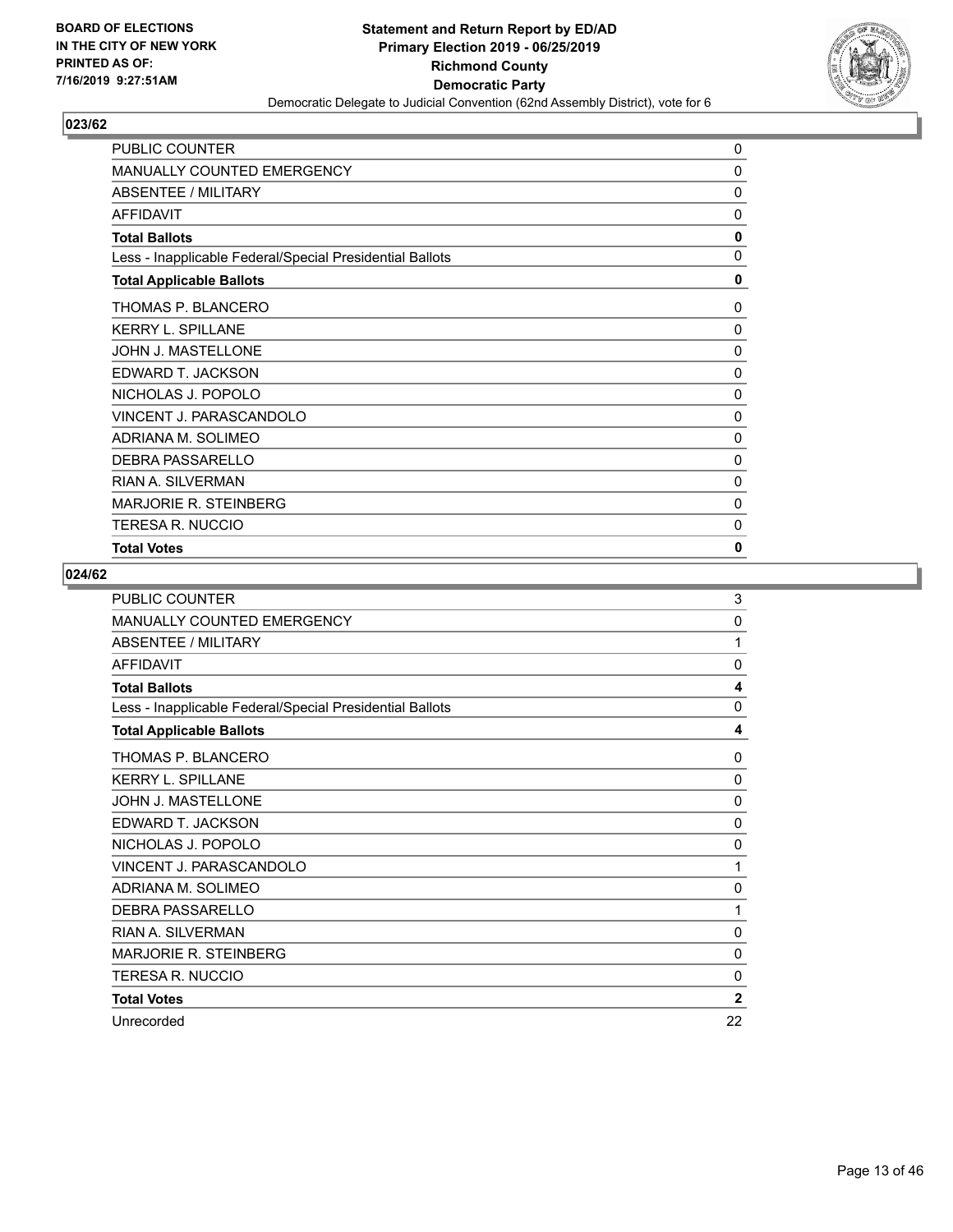

| PUBLIC COUNTER                                           | 0              |
|----------------------------------------------------------|----------------|
| <b>MANUALLY COUNTED EMERGENCY</b>                        | 0              |
| <b>ABSENTEE / MILITARY</b>                               | $\overline{2}$ |
| <b>AFFIDAVIT</b>                                         | $\mathbf{0}$   |
| <b>Total Ballots</b>                                     | $\mathbf{2}$   |
| Less - Inapplicable Federal/Special Presidential Ballots | $\mathbf{0}$   |
| <b>Total Applicable Ballots</b>                          | $\overline{2}$ |
| THOMAS P. BLANCERO                                       | 0              |
| <b>KERRY L. SPILLANE</b>                                 | 1              |
| JOHN J. MASTELLONE                                       | $\mathbf{0}$   |
| EDWARD T. JACKSON                                        | $\mathbf{0}$   |
| NICHOLAS J. POPOLO                                       | 1              |
| VINCENT J. PARASCANDOLO                                  | 1              |
| ADRIANA M. SOLIMEO                                       | 1              |
| DEBRA PASSARELLO                                         | 1              |
| <b>RIAN A. SILVERMAN</b>                                 | 1              |
| <b>MARJORIE R. STEINBERG</b>                             | 1              |
| TERESA R. NUCCIO                                         | 1              |
| <b>Total Votes</b>                                       | 8              |
| Unrecorded                                               | 4              |

| <b>PUBLIC COUNTER</b>                                    | 8              |
|----------------------------------------------------------|----------------|
| <b>MANUALLY COUNTED EMERGENCY</b>                        | 0              |
| <b>ABSENTEE / MILITARY</b>                               | 5              |
| <b>AFFIDAVIT</b>                                         | 0              |
| <b>Total Ballots</b>                                     | 13             |
| Less - Inapplicable Federal/Special Presidential Ballots | $\Omega$       |
| <b>Total Applicable Ballots</b>                          | 13             |
| THOMAS P. BLANCERO                                       | 6              |
| <b>KERRY L. SPILLANE</b>                                 | 7              |
| JOHN J. MASTELLONE                                       | 1              |
| EDWARD T. JACKSON                                        | 5              |
| NICHOLAS J. POPOLO                                       | 5              |
| VINCENT J. PARASCANDOLO                                  | 4              |
| ADRIANA M. SOLIMEO                                       | 3              |
| <b>DEBRA PASSARELLO</b>                                  | 5              |
| RIAN A. SII VERMAN                                       | $\overline{7}$ |
| <b>MARJORIE R. STEINBERG</b>                             | 8              |
| <b>TERESA R. NUCCIO</b>                                  | $\overline{7}$ |
| ROBERT P. FETIK (WRITE-IN)                               | 1              |
| <b>Total Votes</b>                                       | 59             |
| Unrecorded                                               | 19             |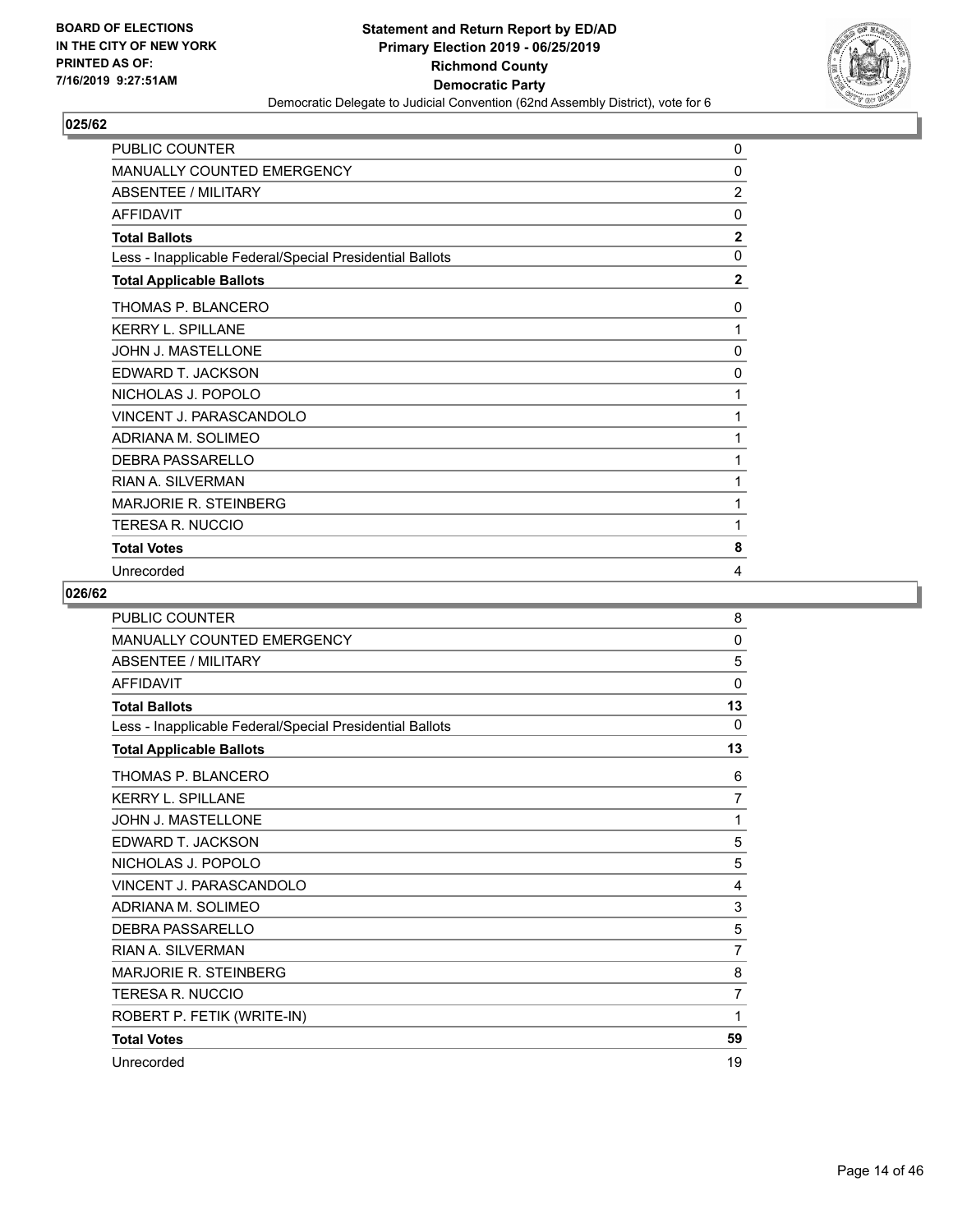

| PUBLIC COUNTER                                           | $\overline{c}$ |
|----------------------------------------------------------|----------------|
| <b>MANUALLY COUNTED EMERGENCY</b>                        | 0              |
| <b>ABSENTEE / MILITARY</b>                               | 1              |
| <b>AFFIDAVIT</b>                                         | 0              |
| <b>Total Ballots</b>                                     | 3              |
| Less - Inapplicable Federal/Special Presidential Ballots | $\mathbf 0$    |
| <b>Total Applicable Ballots</b>                          | 3              |
| THOMAS P. BLANCERO                                       | 2              |
| <b>KERRY L. SPILLANE</b>                                 | 1              |
| JOHN J. MASTELLONE                                       | 1              |
| EDWARD T. JACKSON                                        | 1              |
| NICHOLAS J. POPOLO                                       | $\overline{2}$ |
| VINCENT J. PARASCANDOLO                                  | $\overline{2}$ |
| ADRIANA M. SOLIMEO                                       | $\overline{c}$ |
| DEBRA PASSARELLO                                         | 2              |
| <b>RIAN A. SILVERMAN</b>                                 | $\Omega$       |
| <b>MARJORIE R. STEINBERG</b>                             | 0              |
| <b>TERESA R. NUCCIO</b>                                  | 1              |
| <b>Total Votes</b>                                       | 14             |
| Unrecorded                                               | 4              |

| PUBLIC COUNTER                                           | 5              |
|----------------------------------------------------------|----------------|
| MANUALLY COUNTED EMERGENCY                               | $\mathbf{0}$   |
| <b>ABSENTEE / MILITARY</b>                               | 0              |
| <b>AFFIDAVIT</b>                                         | $\mathbf{0}$   |
| <b>Total Ballots</b>                                     | 5              |
| Less - Inapplicable Federal/Special Presidential Ballots | $\mathbf 0$    |
| <b>Total Applicable Ballots</b>                          | 5              |
| THOMAS P. BLANCERO                                       | 1              |
| <b>KERRY L. SPILLANE</b>                                 | $\overline{2}$ |
| <b>JOHN J. MASTELLONE</b>                                | 1              |
| EDWARD T. JACKSON                                        | 1              |
| NICHOLAS J. POPOLO                                       | $\mathbf{0}$   |
| VINCENT J. PARASCANDOLO                                  | 1              |
| ADRIANA M. SOLIMEO                                       | 4              |
| DEBRA PASSARELLO                                         | 4              |
| <b>RIAN A. SILVERMAN</b>                                 | $\overline{2}$ |
| <b>MARJORIE R. STEINBERG</b>                             | $\overline{2}$ |
| <b>TERESA R. NUCCIO</b>                                  | 4              |
| <b>Total Votes</b>                                       | 22             |
| Unrecorded                                               | 8              |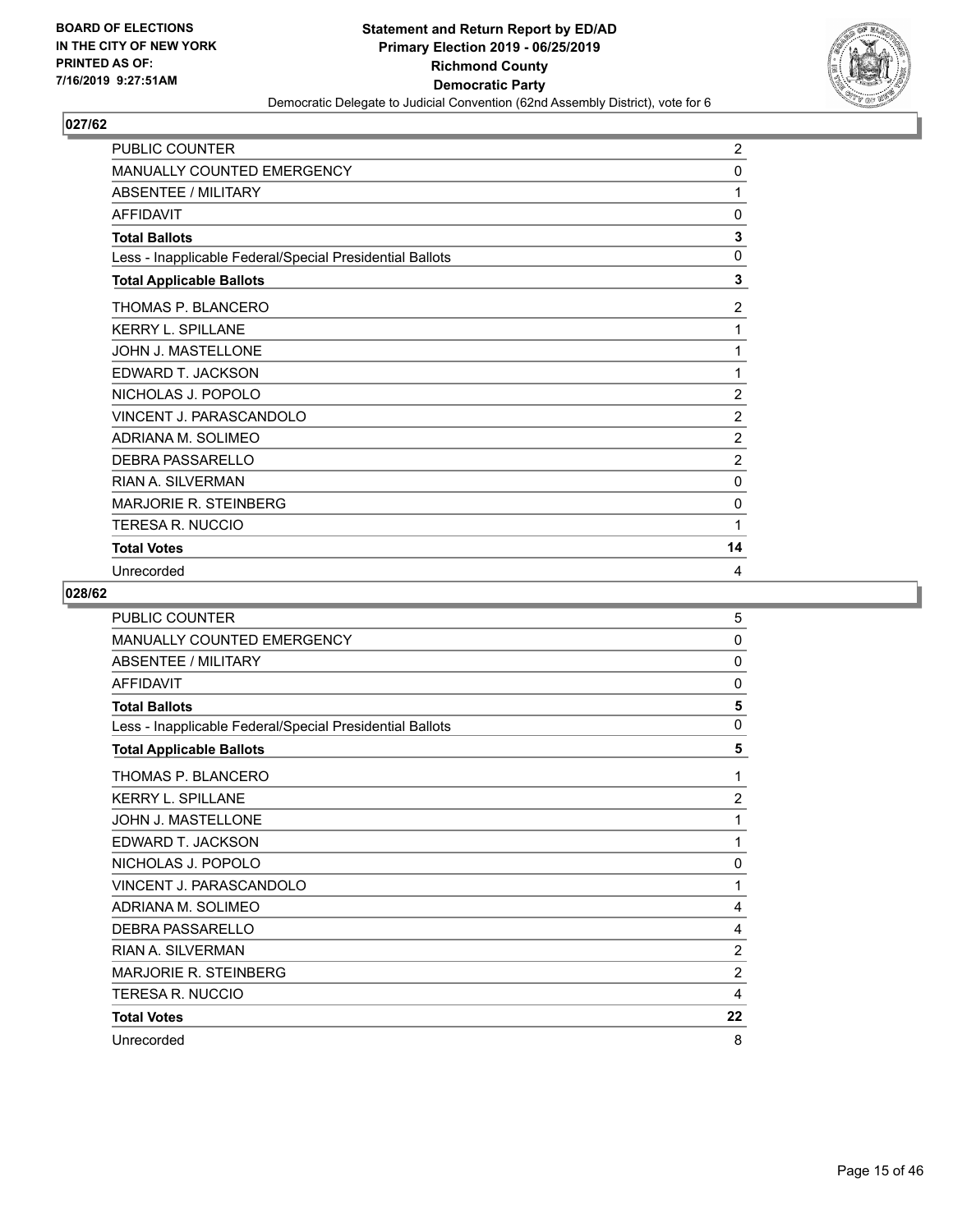

| PUBLIC COUNTER                                           | 1              |
|----------------------------------------------------------|----------------|
| <b>MANUALLY COUNTED EMERGENCY</b>                        | 0              |
| <b>ABSENTEE / MILITARY</b>                               | 1              |
| <b>AFFIDAVIT</b>                                         | $\mathbf{0}$   |
| <b>Total Ballots</b>                                     | $\mathbf{2}$   |
| Less - Inapplicable Federal/Special Presidential Ballots | $\mathbf{0}$   |
| <b>Total Applicable Ballots</b>                          | $\mathbf{2}$   |
| THOMAS P. BLANCERO                                       | 1              |
| <b>KERRY L. SPILLANE</b>                                 | 0              |
| JOHN J. MASTELLONE                                       | 1              |
| EDWARD T. JACKSON                                        | 0              |
| NICHOLAS J. POPOLO                                       | 1              |
| VINCENT J. PARASCANDOLO                                  | 1              |
| ADRIANA M. SOLIMEO                                       | 1              |
| <b>DEBRA PASSARELLO</b>                                  | $\overline{c}$ |
| <b>RIAN A. SILVERMAN</b>                                 | 0              |
| <b>MARJORIE R. STEINBERG</b>                             | 1              |
| <b>TERESA R. NUCCIO</b>                                  | 2              |
| ARLENE BORRUSO (WRITE-IN)                                | 1              |
| <b>Total Votes</b>                                       | 11             |
| Unrecorded                                               | 1              |

| PUBLIC COUNTER                                           | 8              |
|----------------------------------------------------------|----------------|
| <b>MANUALLY COUNTED EMERGENCY</b>                        | 0              |
| ABSENTEE / MILITARY                                      | 0              |
| <b>AFFIDAVIT</b>                                         | 0              |
| <b>Total Ballots</b>                                     | 8              |
| Less - Inapplicable Federal/Special Presidential Ballots | 0              |
| <b>Total Applicable Ballots</b>                          | 8              |
| THOMAS P. BLANCERO                                       | 4              |
| <b>KERRY L. SPILLANE</b>                                 | $\overline{7}$ |
| JOHN J. MASTELLONE                                       | 2              |
| EDWARD T. JACKSON                                        | 5              |
| NICHOLAS J. POPOLO                                       | $\overline{2}$ |
| VINCENT J. PARASCANDOLO                                  | 5              |
| ADRIANA M. SOLIMEO                                       | 4              |
| <b>DEBRA PASSARELLO</b>                                  | 4              |
| <b>RIAN A. SILVERMAN</b>                                 | $\overline{2}$ |
| <b>MARJORIE R. STEINBERG</b>                             | $\overline{2}$ |
| TERESA R. NUCCIO                                         | 6              |
| <b>Total Votes</b>                                       | 43             |
| Unrecorded                                               | 5              |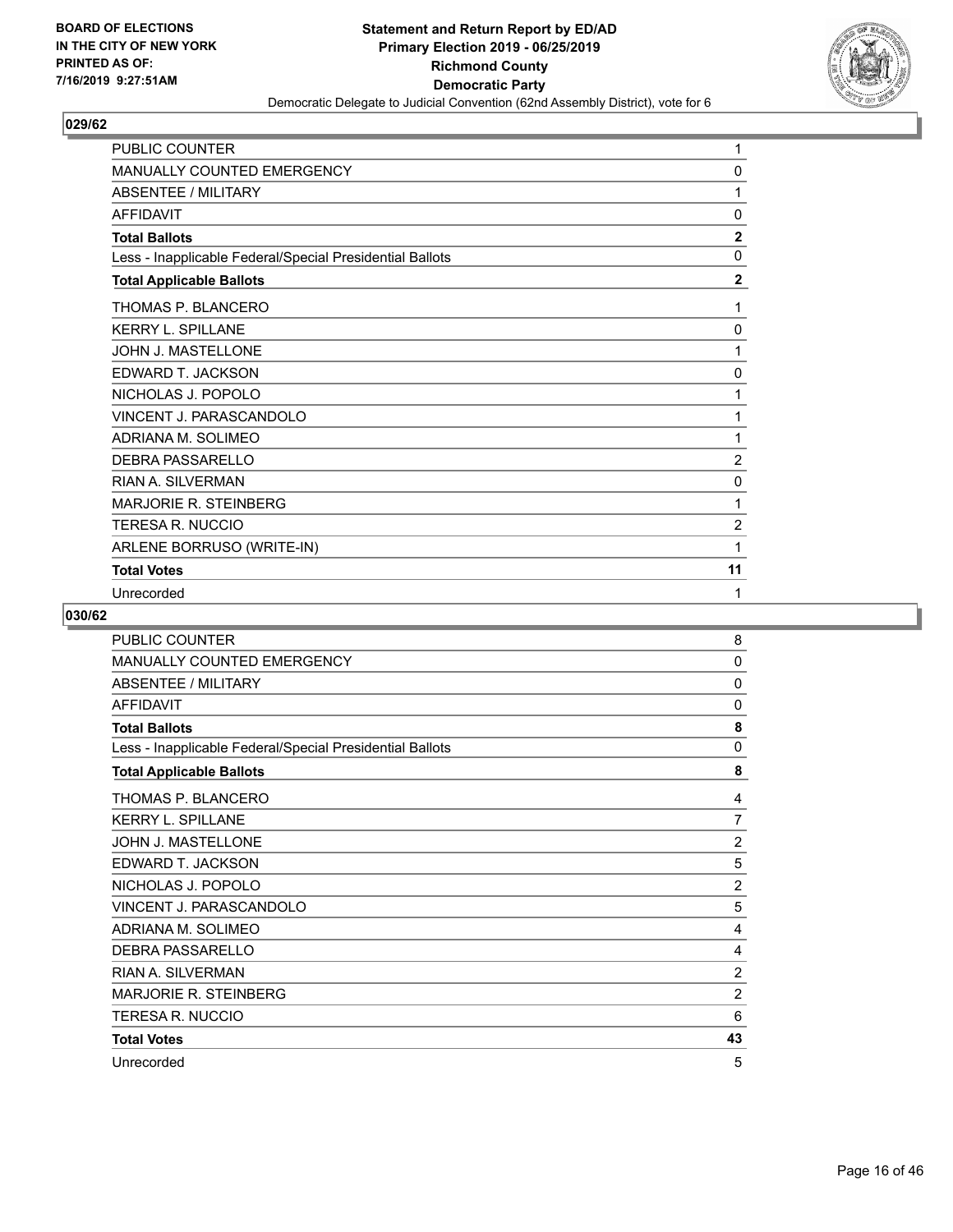

| PUBLIC COUNTER                                           | 3              |
|----------------------------------------------------------|----------------|
| <b>MANUALLY COUNTED EMERGENCY</b>                        | 0              |
| ABSENTEE / MILITARY                                      | 1              |
| <b>AFFIDAVIT</b>                                         | 0              |
| <b>Total Ballots</b>                                     | 4              |
| Less - Inapplicable Federal/Special Presidential Ballots | $\mathbf{0}$   |
| <b>Total Applicable Ballots</b>                          | 4              |
| THOMAS P. BLANCERO                                       | 2              |
| <b>KERRY L. SPILLANE</b>                                 | $\overline{2}$ |
| JOHN J. MASTELLONE                                       | $\overline{c}$ |
| EDWARD T. JACKSON                                        | 1              |
| NICHOLAS J. POPOLO                                       | 2              |
| VINCENT J. PARASCANDOLO                                  | 2              |
| ADRIANA M. SOLIMEO                                       | 4              |
| <b>DEBRA PASSARELLO</b>                                  | 3              |
| <b>RIAN A. SILVERMAN</b>                                 | $\overline{c}$ |
| <b>MARJORIE R. STEINBERG</b>                             | $\overline{2}$ |
| TERESA R. NUCCIO                                         | $\overline{2}$ |
| <b>Total Votes</b>                                       | 24             |

| <b>PUBLIC COUNTER</b>                                    | 3              |
|----------------------------------------------------------|----------------|
| <b>MANUALLY COUNTED EMERGENCY</b>                        | $\mathbf{0}$   |
| <b>ABSENTEE / MILITARY</b>                               | $\overline{2}$ |
| <b>AFFIDAVIT</b>                                         | $\Omega$       |
| <b>Total Ballots</b>                                     | 5              |
| Less - Inapplicable Federal/Special Presidential Ballots | $\mathbf{0}$   |
| <b>Total Applicable Ballots</b>                          | 5              |
| THOMAS P. BLANCERO                                       | 3              |
| <b>KERRY L. SPILLANE</b>                                 | 1              |
| JOHN J. MASTELLONE                                       | 4              |
| EDWARD T. JACKSON                                        | 1              |
| NICHOLAS J. POPOLO                                       | $\overline{2}$ |
| VINCENT J. PARASCANDOLO                                  | $\overline{2}$ |
| ADRIANA M. SOLIMEO                                       | $\mathbf{0}$   |
| <b>DEBRA PASSARELLO</b>                                  | 3              |
| <b>RIAN A. SII VERMAN</b>                                | $\overline{2}$ |
| <b>MARJORIE R. STEINBERG</b>                             | 0              |
| <b>TERESA R. NUCCIO</b>                                  | 1              |
| JOE HOTI (WRITE-IN)                                      | 6              |
| <b>Total Votes</b>                                       | 25             |
| Unrecorded                                               | 5              |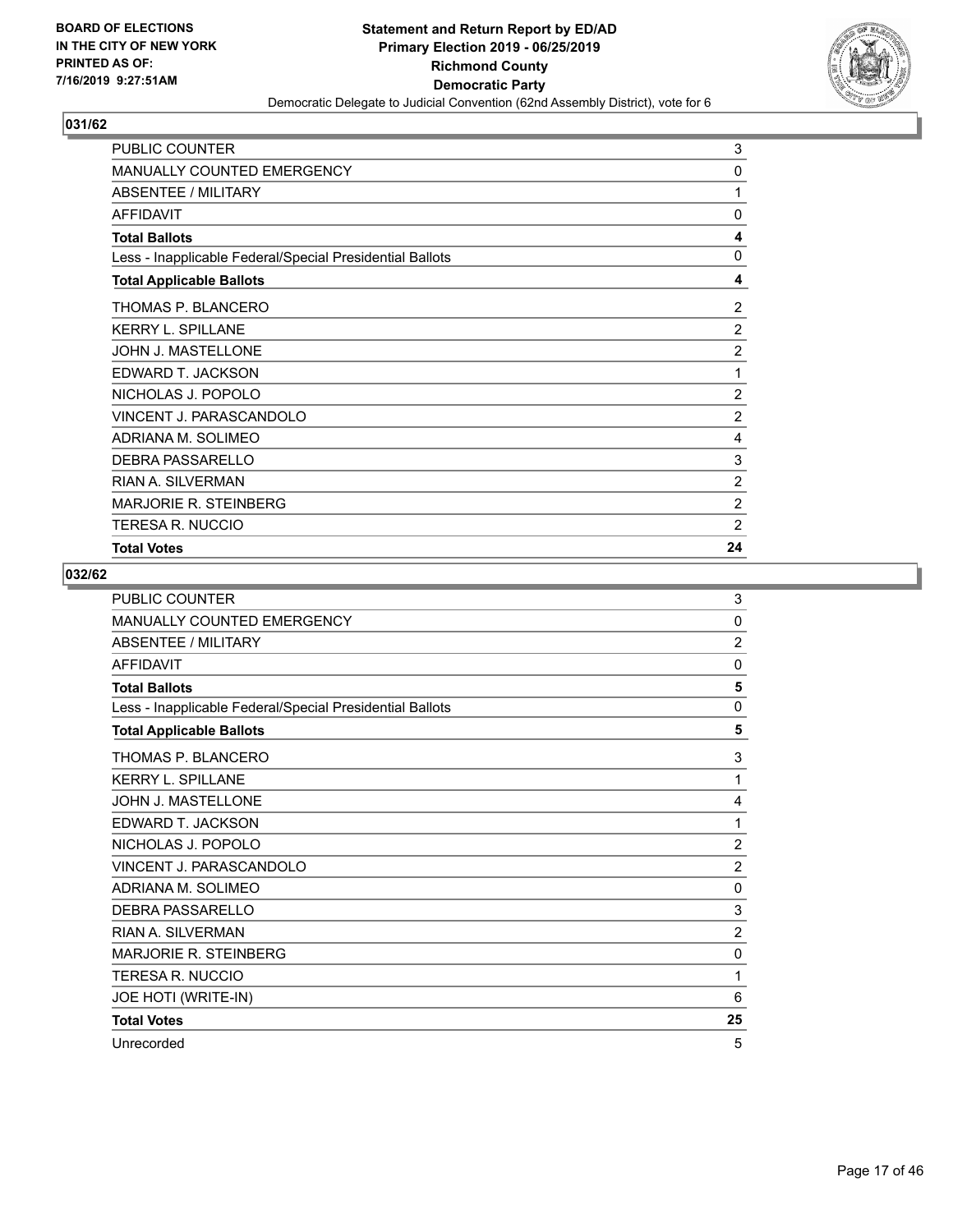

| PUBLIC COUNTER                                           | 2              |
|----------------------------------------------------------|----------------|
| MANUALLY COUNTED EMERGENCY                               | $\mathbf{0}$   |
| <b>ABSENTEE / MILITARY</b>                               | 1              |
| <b>AFFIDAVIT</b>                                         | 0              |
| <b>Total Ballots</b>                                     | 3              |
| Less - Inapplicable Federal/Special Presidential Ballots | 0              |
| <b>Total Applicable Ballots</b>                          | 3              |
| THOMAS P. BLANCERO                                       | 0              |
| <b>KERRY L. SPILLANE</b>                                 | $\overline{2}$ |
| <b>JOHN J. MASTELLONE</b>                                | 1              |
| EDWARD T. JACKSON                                        | 1              |
| NICHOLAS J. POPOLO                                       | 0              |
| VINCENT J. PARASCANDOLO                                  | 1              |
| ADRIANA M. SOLIMEO                                       | $\overline{2}$ |
| <b>DEBRA PASSARELLO</b>                                  | 1              |
| RIAN A. SILVERMAN                                        | $\Omega$       |
| <b>MARJORIE R. STEINBERG</b>                             | $\mathbf{0}$   |
| <b>TERESA R. NUCCIO</b>                                  | $\overline{2}$ |
| <b>Total Votes</b>                                       | 10             |
| Unrecorded                                               | 8              |

| PUBLIC COUNTER                                           | 4              |
|----------------------------------------------------------|----------------|
| MANUALLY COUNTED EMERGENCY                               | 0              |
| <b>ABSENTEE / MILITARY</b>                               | 0              |
| <b>AFFIDAVIT</b>                                         | $\mathbf{0}$   |
| <b>Total Ballots</b>                                     | 4              |
| Less - Inapplicable Federal/Special Presidential Ballots | 0              |
| <b>Total Applicable Ballots</b>                          | 4              |
| THOMAS P. BLANCERO                                       | $\overline{2}$ |
| <b>KERRY L. SPILLANE</b>                                 | 4              |
| <b>JOHN J. MASTELLONE</b>                                | 0              |
| EDWARD T. JACKSON                                        | 0              |
| NICHOLAS J. POPOLO                                       | $\mathbf{0}$   |
| VINCENT J. PARASCANDOLO                                  | 1              |
| ADRIANA M. SOLIMEO                                       | 4              |
| DEBRA PASSARELLO                                         | 3              |
| <b>RIAN A. SILVERMAN</b>                                 | 3              |
| <b>MARJORIE R. STEINBERG</b>                             | 3              |
| <b>TERESA R. NUCCIO</b>                                  | 3              |
| <b>Total Votes</b>                                       | 23             |
| Unrecorded                                               | 1              |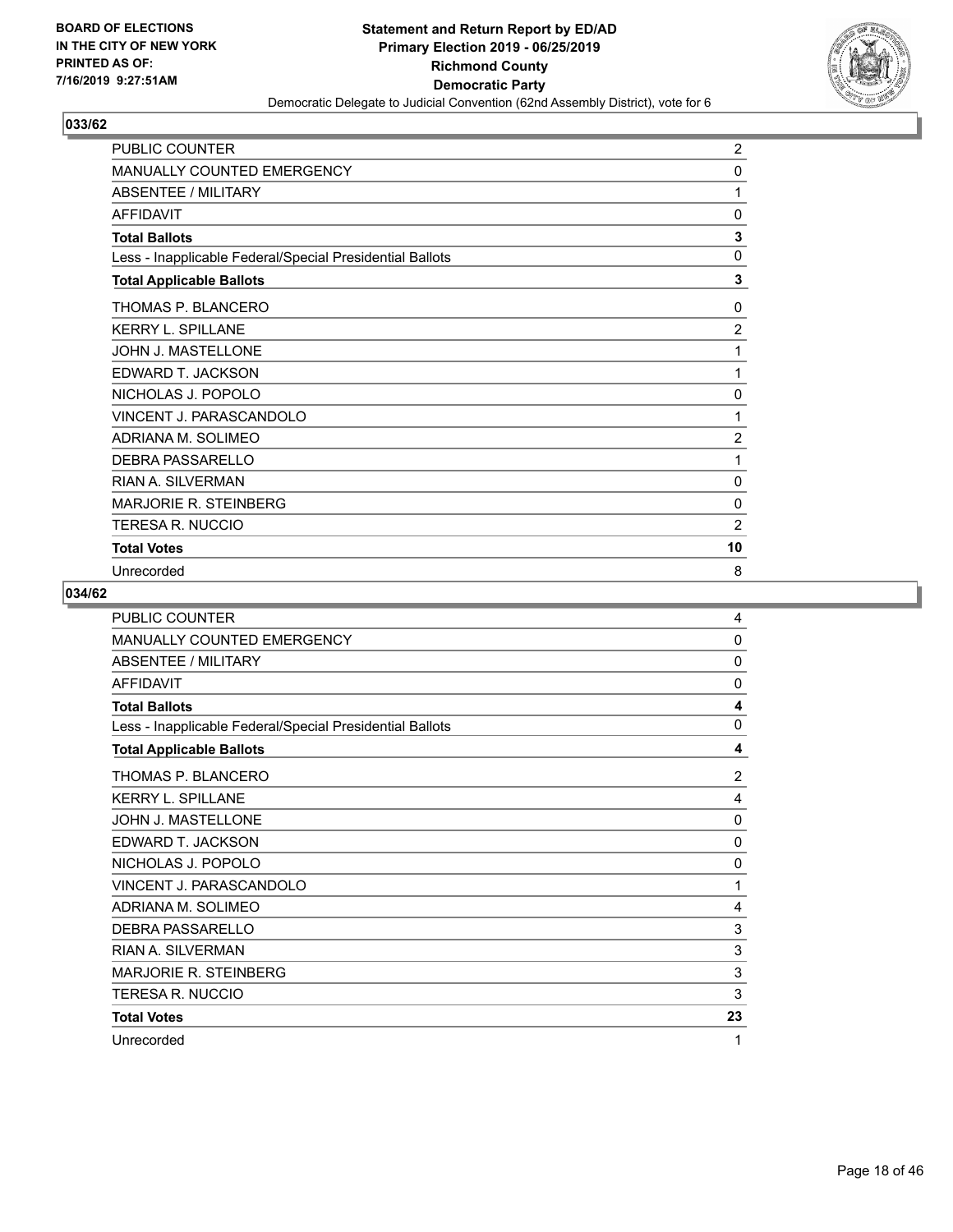

| <b>PUBLIC COUNTER</b>                                    | 5              |
|----------------------------------------------------------|----------------|
| <b>MANUALLY COUNTED EMERGENCY</b>                        | 0              |
| <b>ABSENTEE / MILITARY</b>                               | 1              |
| <b>AFFIDAVIT</b>                                         | 0              |
| <b>Total Ballots</b>                                     | 6              |
| Less - Inapplicable Federal/Special Presidential Ballots | $\mathbf 0$    |
| <b>Total Applicable Ballots</b>                          | 6              |
| THOMAS P. BLANCERO                                       | 2              |
| <b>KERRY L. SPILLANE</b>                                 | $\overline{2}$ |
| JOHN J. MASTELLONE                                       | $\overline{2}$ |
| EDWARD T. JACKSON                                        | $\overline{2}$ |
| NICHOLAS J. POPOLO                                       | $\overline{2}$ |
| VINCENT J. PARASCANDOLO                                  | 3              |
| ADRIANA M. SOLIMEO                                       | 3              |
| DEBRA PASSARELLO                                         | 4              |
| RIAN A. SILVERMAN                                        | 2              |
| <b>MARJORIE R. STEINBERG</b>                             | 3              |
| <b>TERESA R. NUCCIO</b>                                  | 3              |
| <b>Total Votes</b>                                       | 28             |
| Unrecorded                                               | 8              |

| PUBLIC COUNTER                                           | 6              |
|----------------------------------------------------------|----------------|
| MANUALLY COUNTED EMERGENCY                               | 0              |
| <b>ABSENTEE / MILITARY</b>                               | $\mathbf{0}$   |
| <b>AFFIDAVIT</b>                                         | $\mathbf{0}$   |
| <b>Total Ballots</b>                                     | 6              |
| Less - Inapplicable Federal/Special Presidential Ballots | $\mathbf{0}$   |
| <b>Total Applicable Ballots</b>                          | 6              |
| THOMAS P. BLANCERO                                       | 1              |
| <b>KERRY L. SPILLANE</b>                                 | 3              |
| <b>JOHN J. MASTELLONE</b>                                | $\overline{2}$ |
| EDWARD T. JACKSON                                        | $\overline{2}$ |
| NICHOLAS J. POPOLO                                       | $\overline{2}$ |
| VINCENT J. PARASCANDOLO                                  | 4              |
| ADRIANA M. SOLIMEO                                       | 3              |
| <b>DEBRA PASSARELLO</b>                                  | 4              |
| <b>RIAN A. SILVERMAN</b>                                 | 3              |
| <b>MARJORIE R. STEINBERG</b>                             | 3              |
| <b>TERESA R. NUCCIO</b>                                  | 4              |
| <b>Total Votes</b>                                       | 31             |
| Unrecorded                                               | 5              |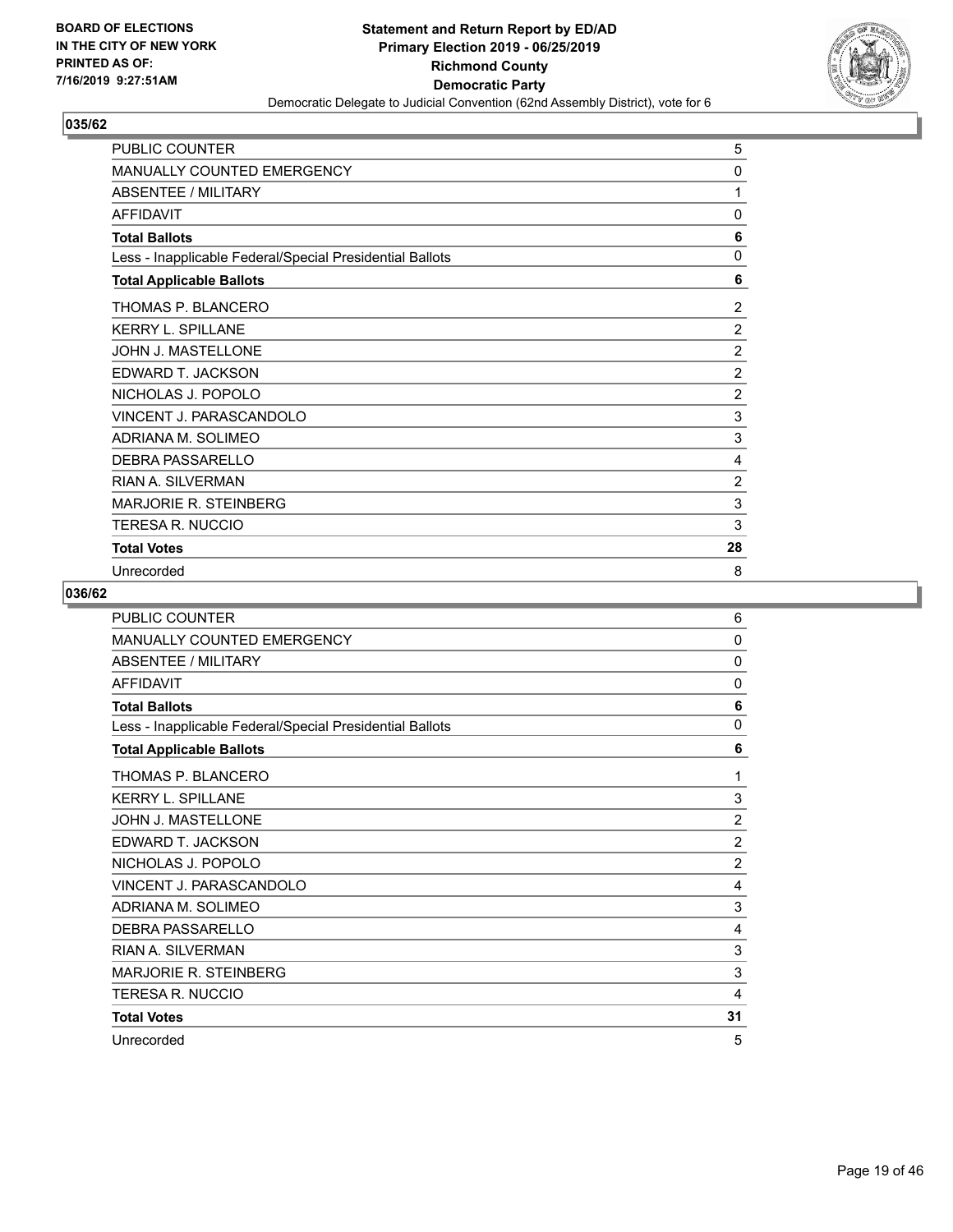

| PUBLIC COUNTER                                           | 6              |
|----------------------------------------------------------|----------------|
| MANUALLY COUNTED EMERGENCY                               | 0              |
| <b>ABSENTEE / MILITARY</b>                               | 0              |
| <b>AFFIDAVIT</b>                                         | 0              |
| <b>Total Ballots</b>                                     | 6              |
| Less - Inapplicable Federal/Special Presidential Ballots | 0              |
| <b>Total Applicable Ballots</b>                          | 6              |
| THOMAS P. BLANCERO                                       | 2              |
| <b>KERRY L. SPILLANE</b>                                 | 6              |
| <b>JOHN J. MASTELLONE</b>                                | 1              |
| EDWARD T. JACKSON                                        | 1              |
| NICHOLAS J. POPOLO                                       | $\overline{c}$ |
| VINCENT J. PARASCANDOLO                                  | 3              |
| ADRIANA M. SOLIMEO                                       | $\overline{2}$ |
| <b>DEBRA PASSARELLO</b>                                  | 3              |
| <b>RIAN A. SILVERMAN</b>                                 | $\overline{2}$ |
| <b>MARJORIE R. STEINBERG</b>                             | 3              |
| <b>TERESA R. NUCCIO</b>                                  | 5              |
| <b>Total Votes</b>                                       | 30             |
| Unrecorded                                               | 6              |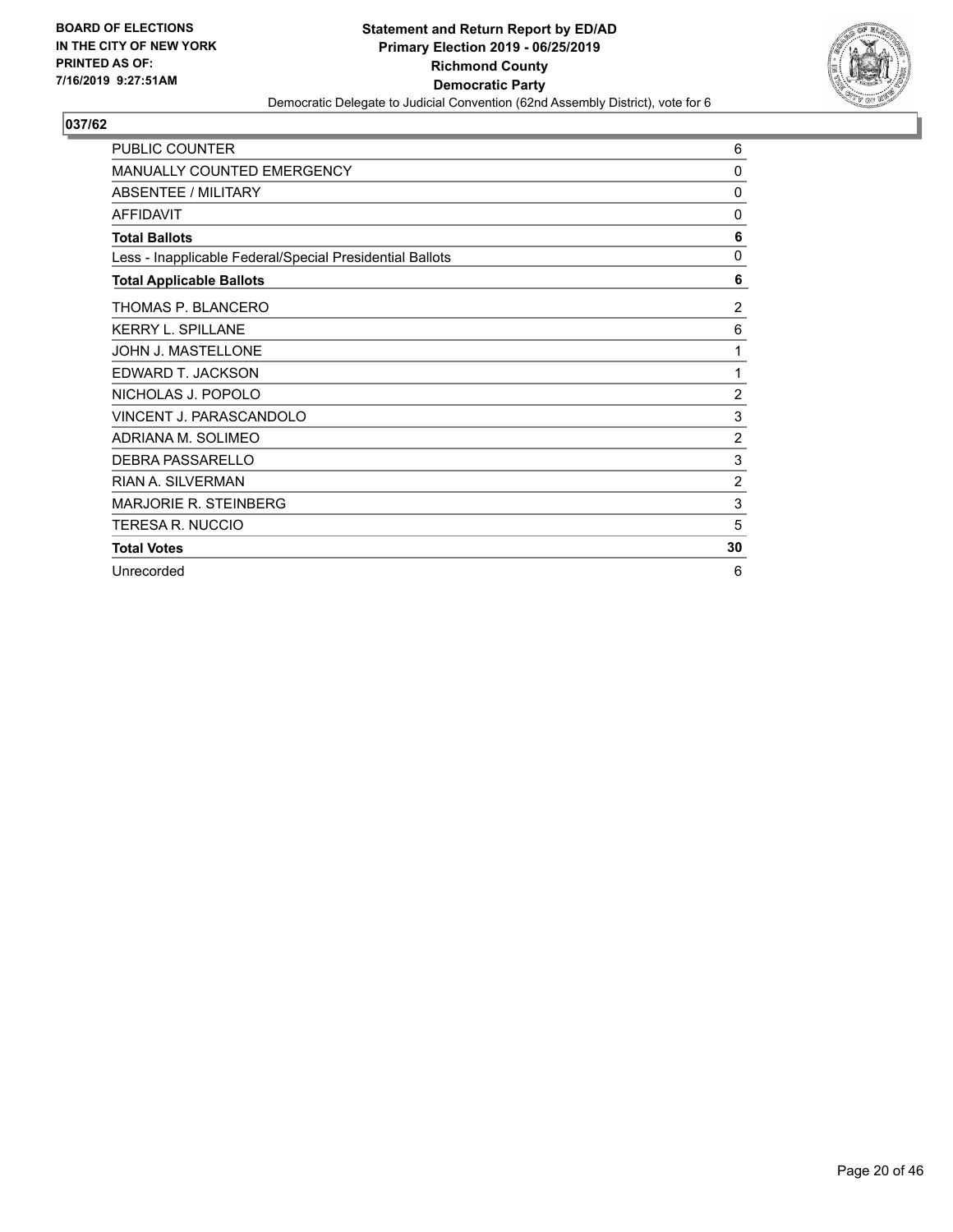

| <b>PUBLIC COUNTER</b>                                    | $\overline{2}$ |
|----------------------------------------------------------|----------------|
| <b>MANUALLY COUNTED EMERGENCY</b>                        | $\mathbf 0$    |
| <b>ABSENTEE / MILITARY</b>                               | $\mathbf{1}$   |
| <b>AFFIDAVIT</b>                                         | $\mathbf 0$    |
| <b>Total Ballots</b>                                     | 3              |
| Less - Inapplicable Federal/Special Presidential Ballots | $\mathbf 0$    |
| <b>Total Applicable Ballots</b>                          | 3              |
| THOMAS P. BLANCERO                                       | 1              |
| <b>KERRY L. SPILLANE</b>                                 | $\overline{2}$ |
| JOHN J. MASTELLONE                                       | $\overline{2}$ |
| EDWARD T. JACKSON                                        | $\mathbf{0}$   |
| NICHOLAS J. POPOLO                                       | $\mathbf 0$    |
| VINCENT J. PARASCANDOLO                                  | 1              |
| ADRIANA M. SOLIMEO                                       | 0              |
| DEBRA PASSARELLO                                         | $\overline{2}$ |
| RIAN A. SILVERMAN                                        | $\mathbf{1}$   |
| MARJORIE R. STEINBERG                                    | $\overline{2}$ |
| <b>TERESA R. NUCCIO</b>                                  | $\mathbf 0$    |
| BERNIE SANDERS (WRITE-IN)                                | 1              |
| EDWARD L. LEAVY JR. (WRITE-IN)                           | 1              |
| EDWARD L. LEAVY SR. (WRITE-IN)                           | $\mathbf{1}$   |
| ELI PRESS (WRITE-IN)                                     | $\mathbf{1}$   |
| MATTHEW T. LEAVY (WRITE-IN)                              | $\mathbf{1}$   |
| ROBERT PRESS (WRITE-IN)                                  | 1              |
| <b>Total Votes</b>                                       | 17             |
| Unrecorded                                               | 1              |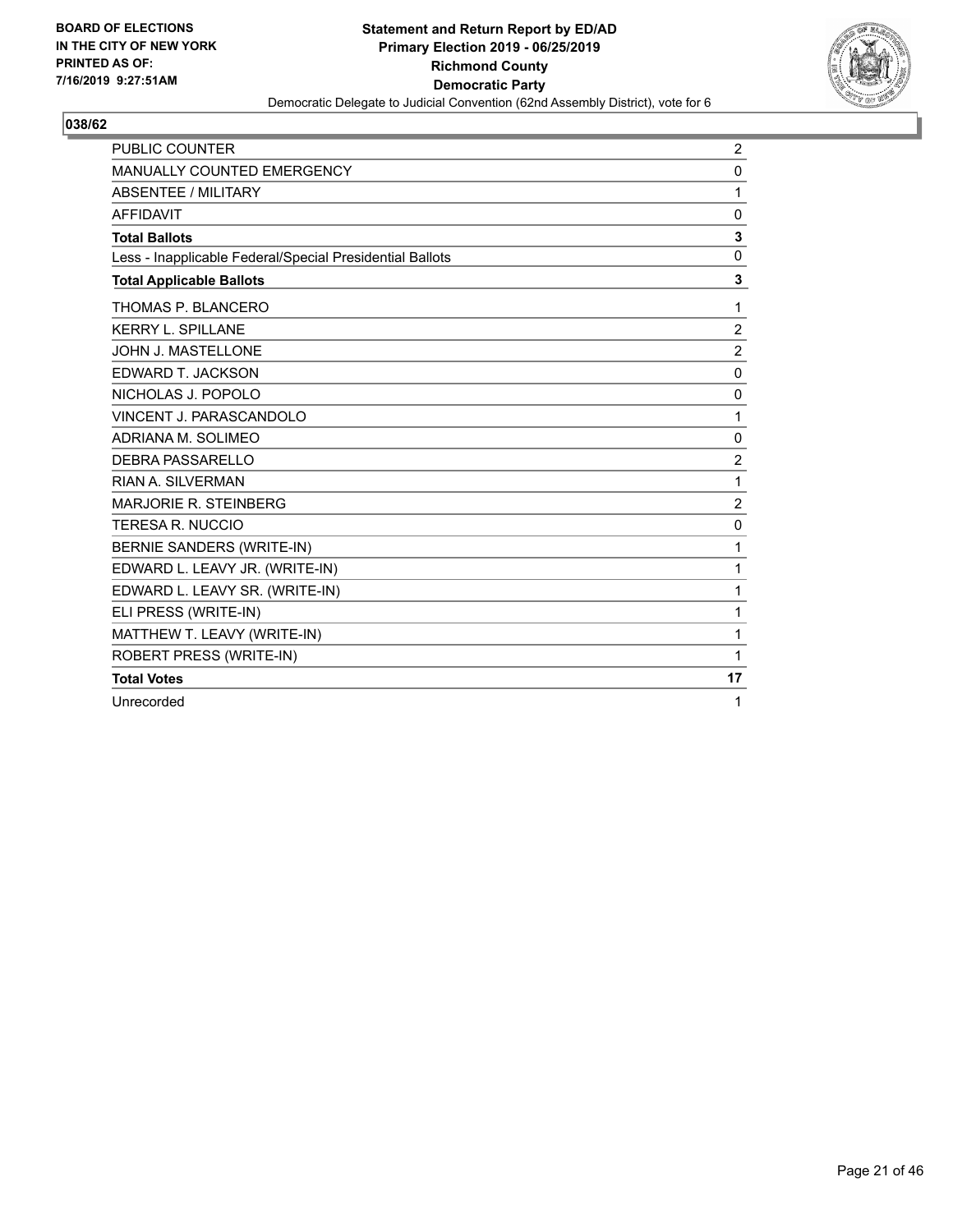

| <b>PUBLIC COUNTER</b>                                    | 3              |
|----------------------------------------------------------|----------------|
| MANUALLY COUNTED EMERGENCY                               | 0              |
| <b>ABSENTEE / MILITARY</b>                               | 1              |
| <b>AFFIDAVIT</b>                                         | $\mathbf{0}$   |
| <b>Total Ballots</b>                                     | 4              |
| Less - Inapplicable Federal/Special Presidential Ballots | 0              |
| <b>Total Applicable Ballots</b>                          | 4              |
| THOMAS P. BLANCERO                                       | 0              |
| <b>KERRY L. SPILLANE</b>                                 | 3              |
| JOHN J. MASTELLONE                                       | 1              |
| EDWARD T. JACKSON                                        | 0              |
| NICHOLAS J. POPOLO                                       | 0              |
| VINCENT J. PARASCANDOLO                                  | $\Omega$       |
| ADRIANA M. SOLIMEO                                       | 3              |
| DEBRA PASSARELLO                                         | 2              |
| RIAN A. SII VERMAN                                       | $\overline{2}$ |
| <b>MARJORIE R. STEINBERG</b>                             | $\overline{2}$ |
| <b>TERESA R. NUCCIO</b>                                  | 3              |
| <b>Total Votes</b>                                       | 16             |
| Unrecorded                                               | 8              |

| <b>PUBLIC COUNTER</b>                                    | 0              |
|----------------------------------------------------------|----------------|
| MANUALLY COUNTED EMERGENCY                               | $\mathbf{0}$   |
| ABSENTEE / MILITARY                                      | $\overline{2}$ |
| <b>AFFIDAVIT</b>                                         | $\mathbf{0}$   |
| <b>Total Ballots</b>                                     | $\overline{2}$ |
| Less - Inapplicable Federal/Special Presidential Ballots | $\mathbf{0}$   |
| <b>Total Applicable Ballots</b>                          | $\overline{2}$ |
| THOMAS P. BLANCERO                                       | $\mathbf{0}$   |
| <b>KERRY L. SPILLANE</b>                                 | $\overline{2}$ |
| <b>JOHN J. MASTELLONE</b>                                | 0              |
| EDWARD T. JACKSON                                        | 1              |
| NICHOLAS J. POPOLO                                       | $\mathbf{0}$   |
| VINCENT J. PARASCANDOLO                                  | $\overline{2}$ |
| ADRIANA M. SOLIMEO                                       | 0              |
| <b>DEBRA PASSARELLO</b>                                  | 0              |
| <b>RIAN A. SILVERMAN</b>                                 | 1              |
| <b>MARJORIE R. STEINBERG</b>                             | 1              |
| <b>TERESA R. NUCCIO</b>                                  | 1              |
| <b>Total Votes</b>                                       | 8              |
| Unrecorded                                               | 4              |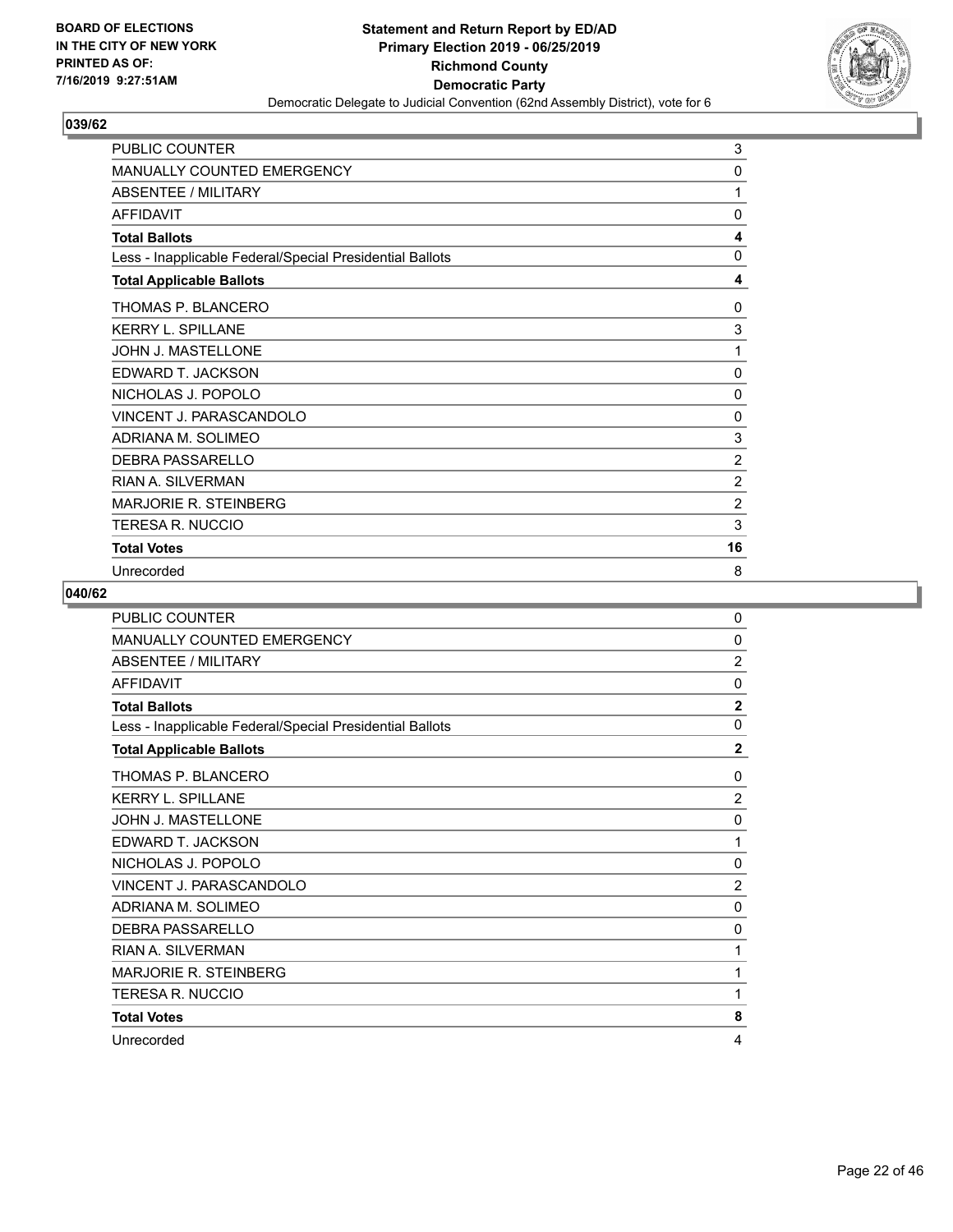

| PUBLIC COUNTER                                           | $\overline{2}$ |
|----------------------------------------------------------|----------------|
| <b>MANUALLY COUNTED EMERGENCY</b>                        | 0              |
| ABSENTEE / MILITARY                                      | 1              |
| <b>AFFIDAVIT</b>                                         | 0              |
| <b>Total Ballots</b>                                     | 3              |
| Less - Inapplicable Federal/Special Presidential Ballots | 0              |
| <b>Total Applicable Ballots</b>                          | 3              |
| THOMAS P. BLANCERO                                       | 1              |
| <b>KERRY L. SPILLANE</b>                                 | 3              |
| JOHN J. MASTELLONE                                       | 3              |
| EDWARD T. JACKSON                                        | $\overline{c}$ |
| NICHOLAS J. POPOLO                                       | $\overline{2}$ |
| VINCENT J. PARASCANDOLO                                  | 3              |
| ADRIANA M. SOLIMEO                                       | 1              |
| <b>DEBRA PASSARELLO</b>                                  | 1              |
| <b>RIAN A. SILVERMAN</b>                                 | 1              |
| <b>MARJORIE R. STEINBERG</b>                             | 1              |
| <b>TERESA R. NUCCIO</b>                                  | $\mathbf{0}$   |
| <b>Total Votes</b>                                       | 18             |

| <b>PUBLIC COUNTER</b>                                    | $\mathbf 0$  |
|----------------------------------------------------------|--------------|
| MANUALLY COUNTED EMERGENCY                               | 0            |
| ABSENTEE / MILITARY                                      | 1            |
| <b>AFFIDAVIT</b>                                         | 0            |
| <b>Total Ballots</b>                                     | 1            |
| Less - Inapplicable Federal/Special Presidential Ballots | 0            |
| <b>Total Applicable Ballots</b>                          | 1            |
| THOMAS P. BLANCERO                                       | 0            |
| <b>KERRY L. SPILLANE</b>                                 | 1            |
| <b>JOHN J. MASTELLONE</b>                                | $\mathbf{0}$ |
| EDWARD T. JACKSON                                        | 1            |
| NICHOLAS J. POPOLO                                       | $\mathbf{0}$ |
| VINCENT J. PARASCANDOLO                                  | $\Omega$     |
| ADRIANA M. SOLIMEO                                       | 1            |
| DEBRA PASSARELLO                                         | 1            |
| <b>RIAN A. SILVERMAN</b>                                 | 0            |
| <b>MARJORIE R. STEINBERG</b>                             | 1            |
| TERESA R. NUCCIO                                         | 1            |
| <b>Total Votes</b>                                       | 6            |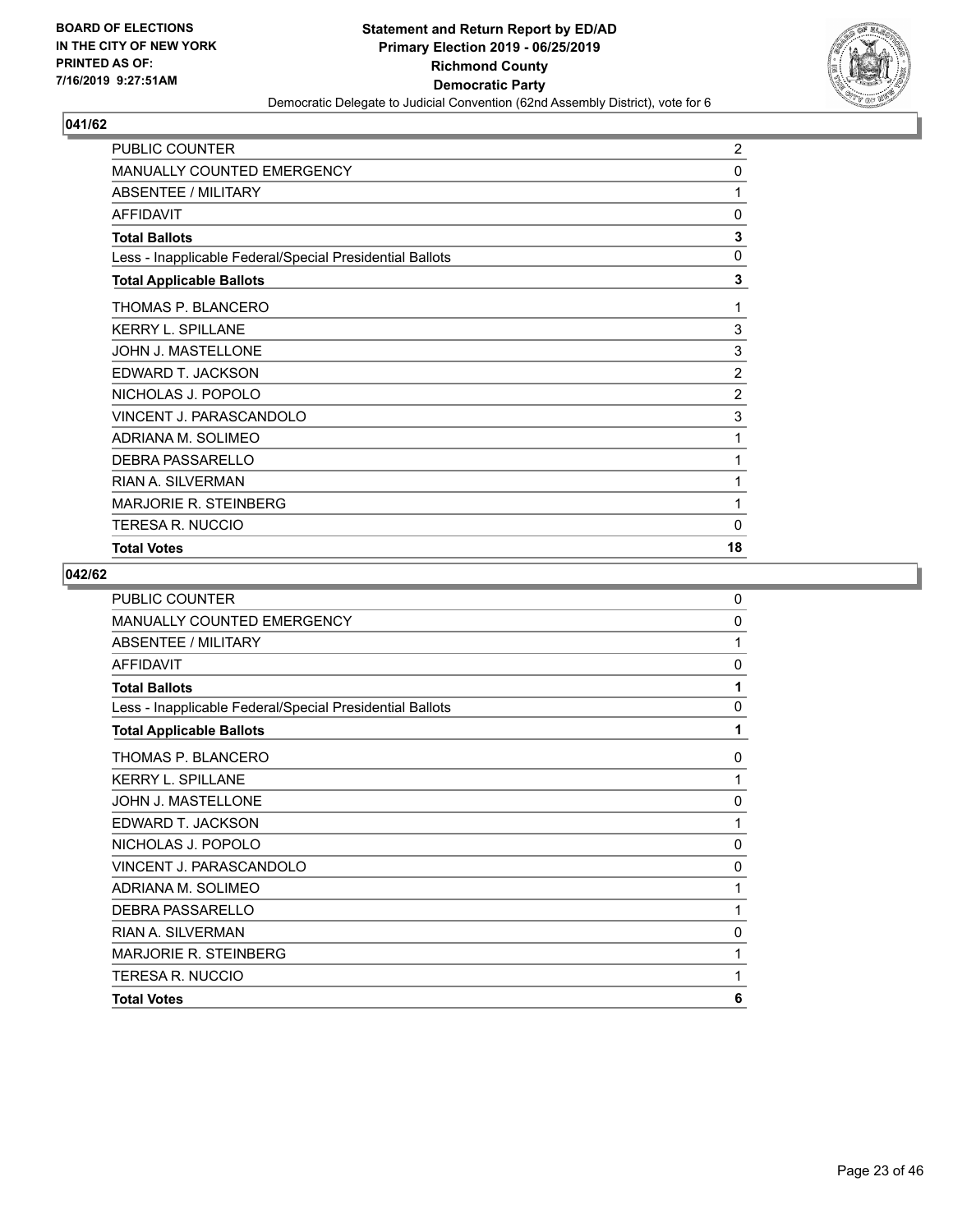

| PUBLIC COUNTER                                           | 3              |
|----------------------------------------------------------|----------------|
| MANUALLY COUNTED EMERGENCY                               | $\mathbf{0}$   |
| <b>ABSENTEE / MILITARY</b>                               | 0              |
| <b>AFFIDAVIT</b>                                         | 0              |
| <b>Total Ballots</b>                                     | 3              |
| Less - Inapplicable Federal/Special Presidential Ballots | $\mathbf 0$    |
| <b>Total Applicable Ballots</b>                          | 3              |
| THOMAS P. BLANCERO                                       | 0              |
| <b>KERRY L. SPILLANE</b>                                 | 1              |
| JOHN J. MASTELLONE                                       | $\overline{2}$ |
| EDWARD T. JACKSON                                        | 1              |
| NICHOLAS J. POPOLO                                       | 0              |
| VINCENT J. PARASCANDOLO                                  | $\overline{c}$ |
| ADRIANA M. SOLIMEO                                       | 1              |
| DEBRA PASSARELLO                                         | 1              |
| <b>RIAN A. SILVERMAN</b>                                 | 1              |
| <b>MARJORIE R. STEINBERG</b>                             | $\overline{2}$ |
| <b>TERESA R. NUCCIO</b>                                  | $\overline{2}$ |
| STEVEN GUAMO (WRITE-IN)                                  | 1              |
| <b>Total Votes</b>                                       | 14             |
| Unrecorded                                               | 4              |

| PUBLIC COUNTER                                           | 3              |
|----------------------------------------------------------|----------------|
| <b>MANUALLY COUNTED EMERGENCY</b>                        | 0              |
| ABSENTEE / MILITARY                                      | 4              |
| <b>AFFIDAVIT</b>                                         | 0              |
| <b>Total Ballots</b>                                     | 7              |
| Less - Inapplicable Federal/Special Presidential Ballots | 0              |
| <b>Total Applicable Ballots</b>                          | 7              |
| THOMAS P. BLANCERO                                       | $\overline{2}$ |
| <b>KERRY L. SPILLANE</b>                                 | 4              |
| <b>JOHN J. MASTELLONE</b>                                | 4              |
| EDWARD T. JACKSON                                        | 3              |
| NICHOLAS J. POPOLO                                       | 5              |
| VINCENT J. PARASCANDOLO                                  | 2              |
| ADRIANA M. SOLIMEO                                       | 3              |
| <b>DEBRA PASSARELLO</b>                                  | $\overline{2}$ |
| RIAN A. SILVERMAN                                        | $\overline{2}$ |
| <b>MARJORIE R. STEINBERG</b>                             | 1              |
| TERESA R. NUCCIO                                         | 4              |
| <b>Total Votes</b>                                       | 32             |
| Unrecorded                                               | 10             |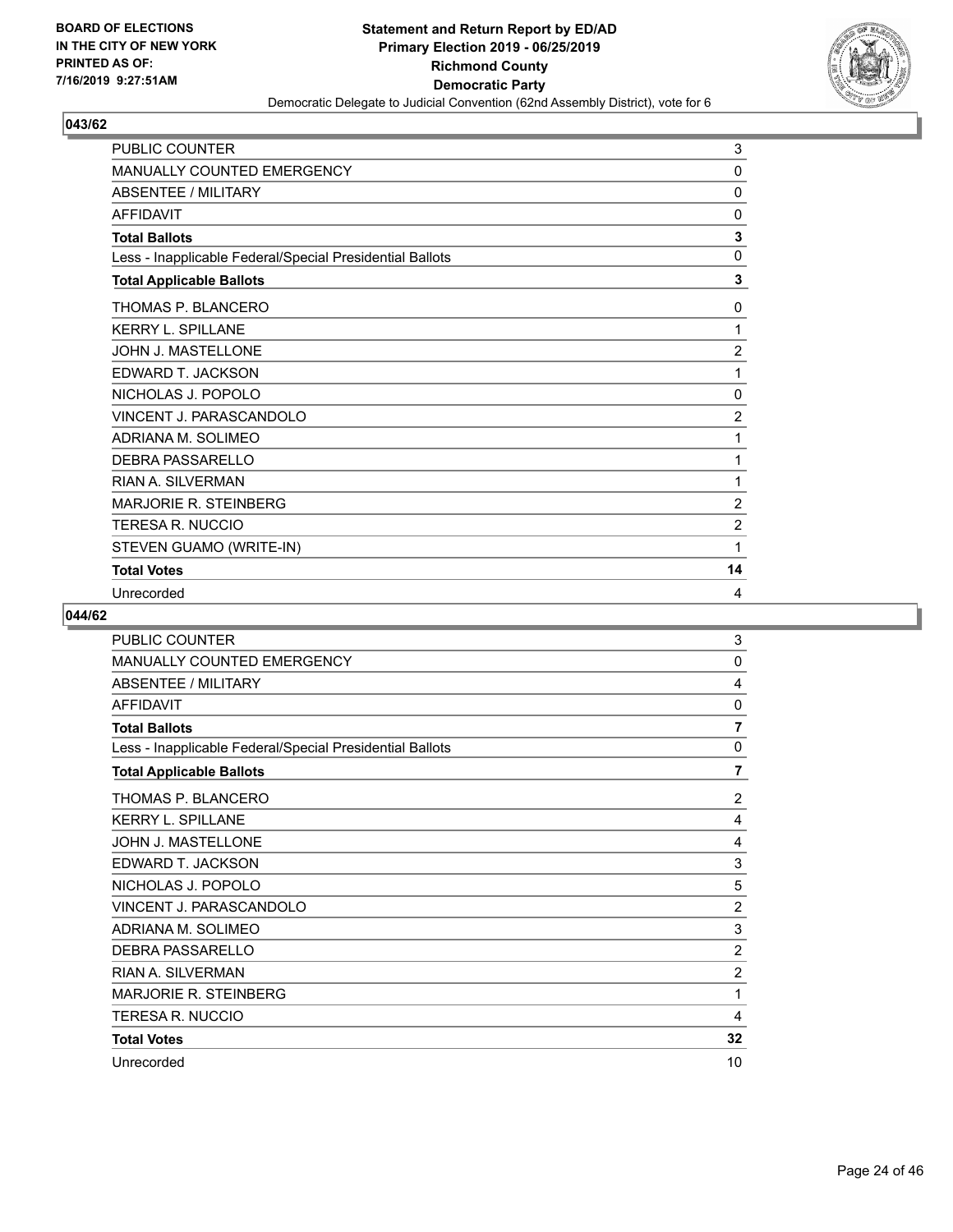

| PUBLIC COUNTER                                           | 3              |
|----------------------------------------------------------|----------------|
| <b>MANUALLY COUNTED EMERGENCY</b>                        | 0              |
| <b>ABSENTEE / MILITARY</b>                               | 4              |
| <b>AFFIDAVIT</b>                                         | 0              |
| <b>Total Ballots</b>                                     | $\overline{7}$ |
| Less - Inapplicable Federal/Special Presidential Ballots | $\mathbf 0$    |
| <b>Total Applicable Ballots</b>                          | $\overline{7}$ |
| THOMAS P. BLANCERO                                       | $\overline{c}$ |
| <b>KERRY L. SPILLANE</b>                                 | $\overline{2}$ |
| JOHN J. MASTELLONE                                       | 5              |
| EDWARD T. JACKSON                                        | 1              |
| NICHOLAS J. POPOLO                                       | 5              |
| VINCENT J. PARASCANDOLO                                  | 4              |
| ADRIANA M. SOLIMEO                                       | 4              |
| DEBRA PASSARELLO                                         | 5              |
| <b>RIAN A. SILVERMAN</b>                                 | 0              |
| <b>MARJORIE R. STEINBERG</b>                             | $\overline{2}$ |
| TERESA R. NUCCIO                                         | 5              |
| <b>Total Votes</b>                                       | 35             |
| Unrecorded                                               | 7              |

| <b>PUBLIC COUNTER</b>                                    | 8              |
|----------------------------------------------------------|----------------|
| MANUALLY COUNTED EMERGENCY                               | 0              |
| ABSENTEE / MILITARY                                      | $\overline{2}$ |
| <b>AFFIDAVIT</b>                                         | $\mathbf{0}$   |
| <b>Total Ballots</b>                                     | 10             |
| Less - Inapplicable Federal/Special Presidential Ballots | $\Omega$       |
| <b>Total Applicable Ballots</b>                          | 10             |
| THOMAS P. BLANCERO                                       | 5              |
| <b>KERRY L. SPILLANE</b>                                 | 6              |
| <b>JOHN J. MASTELLONE</b>                                | 5              |
| EDWARD T. JACKSON                                        | 1              |
| NICHOLAS J. POPOLO                                       | 6              |
| VINCENT J. PARASCANDOLO                                  | 6              |
| ADRIANA M. SOLIMEO                                       | $\overline{2}$ |
| <b>DEBRA PASSARELLO</b>                                  | 2              |
| RIAN A. SILVERMAN                                        | 6              |
| <b>MARJORIE R. STEINBERG</b>                             | 3              |
| TERESA R. NUCCIO                                         | $\overline{2}$ |
| <b>Total Votes</b>                                       | 44             |
| Unrecorded                                               | 16             |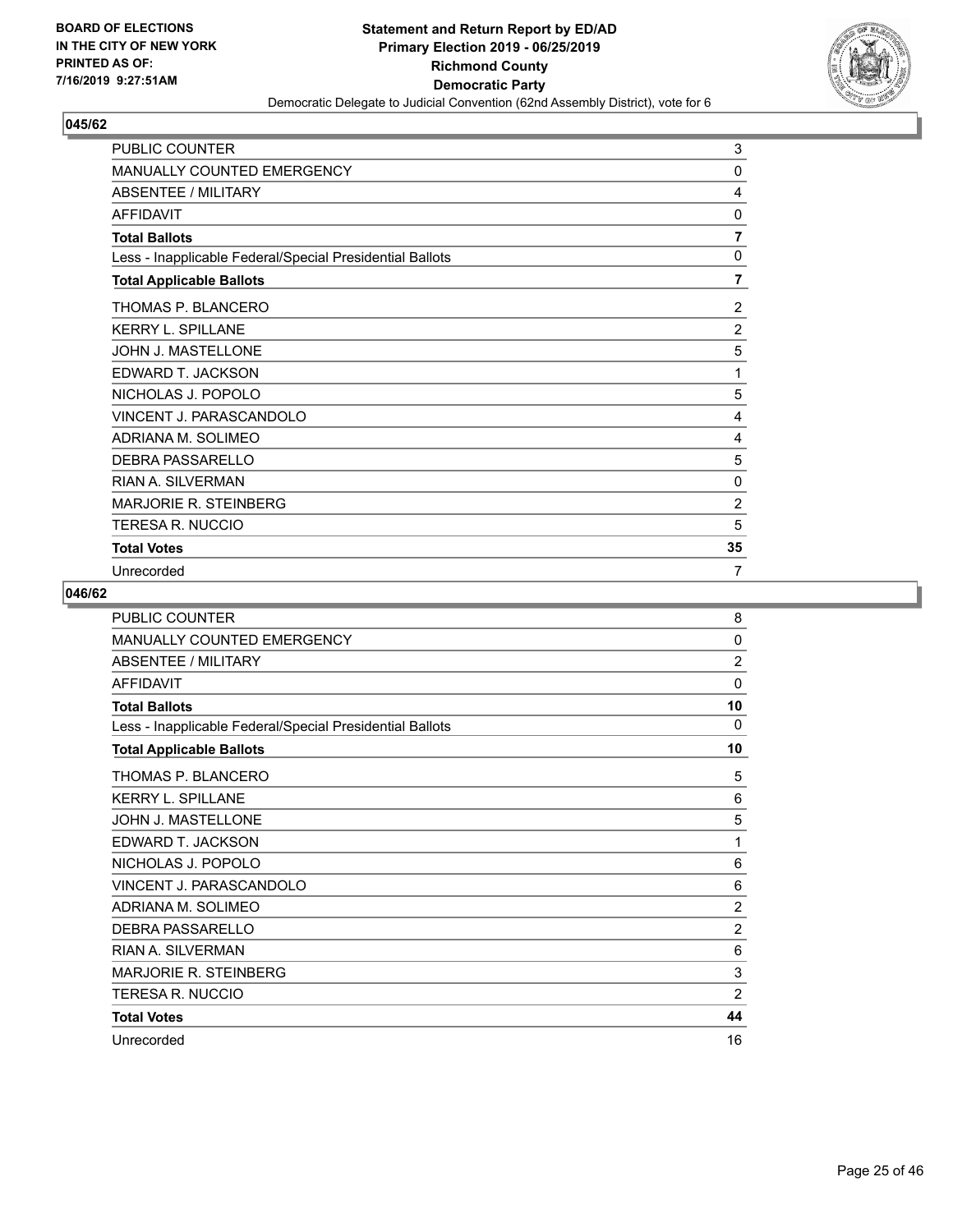

| <b>PUBLIC COUNTER</b>                                    | 5              |
|----------------------------------------------------------|----------------|
| MANUALLY COUNTED EMERGENCY                               | 0              |
| ABSENTEE / MILITARY                                      | 0              |
| <b>AFFIDAVIT</b>                                         | $\Omega$       |
| <b>Total Ballots</b>                                     | 5              |
| Less - Inapplicable Federal/Special Presidential Ballots | 0              |
| <b>Total Applicable Ballots</b>                          | 5              |
| THOMAS P. BLANCERO                                       | $\overline{c}$ |
| <b>KERRY L. SPILLANE</b>                                 | 3              |
| JOHN J. MASTELLONE                                       | 4              |
| EDWARD T. JACKSON                                        | $\overline{2}$ |
| NICHOLAS J. POPOLO                                       | 4              |
| VINCENT J. PARASCANDOLO                                  | $\overline{2}$ |
| ADRIANA M. SOLIMEO                                       | 0              |
| DEBRA PASSARELLO                                         | 1              |
| <b>RIAN A. SILVERMAN</b>                                 | 0              |
| <b>MARJORIE R. STEINBERG</b>                             | 1              |
| <b>TERESA R. NUCCIO</b>                                  | 1              |
| <b>Total Votes</b>                                       | 20             |
| Unrecorded                                               | 10             |

| <b>PUBLIC COUNTER</b>                                    | $\overline{c}$ |
|----------------------------------------------------------|----------------|
| MANUALLY COUNTED EMERGENCY                               | $\mathbf{0}$   |
| <b>ABSENTEE / MILITARY</b>                               | $\mathbf{0}$   |
| <b>AFFIDAVIT</b>                                         | $\mathbf{0}$   |
| <b>Total Ballots</b>                                     | $\overline{2}$ |
| Less - Inapplicable Federal/Special Presidential Ballots | $\mathbf{0}$   |
| <b>Total Applicable Ballots</b>                          | $\mathbf{2}$   |
| THOMAS P. BLANCERO                                       | 0              |
| <b>KERRY L. SPILLANE</b>                                 | 1              |
| JOHN J. MASTELLONE                                       | 1              |
| EDWARD T. JACKSON                                        | 1              |
| NICHOLAS J. POPOLO                                       | 1              |
| VINCENT J. PARASCANDOLO                                  | $\mathbf{0}$   |
| ADRIANA M. SOLIMEO                                       | $\mathbf{0}$   |
| <b>DEBRA PASSARELLO</b>                                  | $\mathbf{0}$   |
| RIAN A. SILVERMAN                                        | 1              |
| <b>MARJORIE R. STEINBERG</b>                             | 1              |
| <b>TERESA R. NUCCIO</b>                                  | 0              |
| MARY ELLEN PORTER (WRITE-IN)                             | 1              |
| <b>Total Votes</b>                                       | $\overline{7}$ |
| Unrecorded                                               | 5              |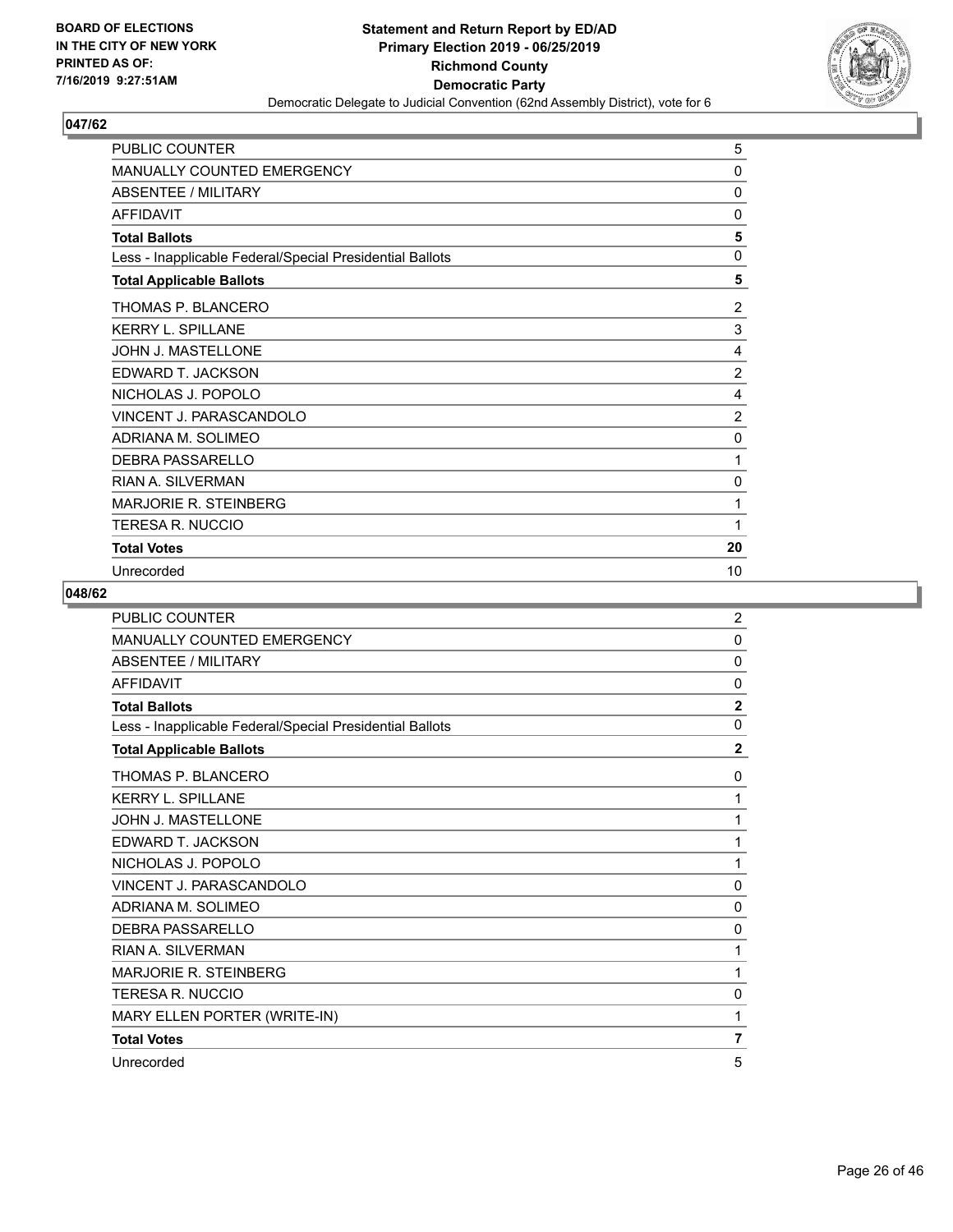

| <b>PUBLIC COUNTER</b>                                    | 6              |
|----------------------------------------------------------|----------------|
| MANUALLY COUNTED EMERGENCY                               | 0              |
| <b>ABSENTEE / MILITARY</b>                               | 1              |
| <b>AFFIDAVIT</b>                                         | $\mathbf{0}$   |
| <b>Total Ballots</b>                                     | $\overline{7}$ |
| Less - Inapplicable Federal/Special Presidential Ballots | 0              |
| <b>Total Applicable Ballots</b>                          | $\overline{7}$ |
| THOMAS P. BLANCERO                                       | 5              |
| <b>KERRY L. SPILLANE</b>                                 | 4              |
| JOHN J. MASTELLONE                                       | 6              |
| EDWARD T. JACKSON                                        | $\overline{2}$ |
| NICHOLAS J. POPOLO                                       | 1              |
| VINCENT J. PARASCANDOLO                                  | 3              |
| ADRIANA M. SOLIMEO                                       | $\overline{2}$ |
| DEBRA PASSARELLO                                         | 3              |
| <b>RIAN A. SILVERMAN</b>                                 | $\overline{2}$ |
| <b>MARJORIE R. STEINBERG</b>                             | 1              |
| TERESA R. NUCCIO                                         | 6              |
| <b>Total Votes</b>                                       | 35             |
| Unrecorded                                               | $\overline{7}$ |

| <b>Total Votes</b>                                       | 24             |
|----------------------------------------------------------|----------------|
| <b>TERESA R. NUCCIO</b>                                  | 4              |
| <b>MARJORIE R. STEINBERG</b>                             | 1              |
| <b>RIAN A. SILVERMAN</b>                                 | 1              |
| <b>DEBRA PASSARELLO</b>                                  | 3              |
| ADRIANA M. SOLIMEO                                       | 3              |
| VINCENT J. PARASCANDOLO                                  | $\overline{2}$ |
| NICHOLAS J. POPOLO                                       | 3              |
| EDWARD T. JACKSON                                        | 0              |
| <b>JOHN J. MASTELLONE</b>                                | 3              |
| <b>KERRY L. SPILLANE</b>                                 | 1              |
| THOMAS P. BLANCERO                                       | 3              |
| <b>Total Applicable Ballots</b>                          | 4              |
| Less - Inapplicable Federal/Special Presidential Ballots | $\mathbf{0}$   |
| <b>Total Ballots</b>                                     | 4              |
| <b>AFFIDAVIT</b>                                         | $\mathbf 0$    |
| <b>ABSENTEE / MILITARY</b>                               | 1              |
| <b>MANUALLY COUNTED EMERGENCY</b>                        | $\mathbf 0$    |
| <b>PUBLIC COUNTER</b>                                    | 3              |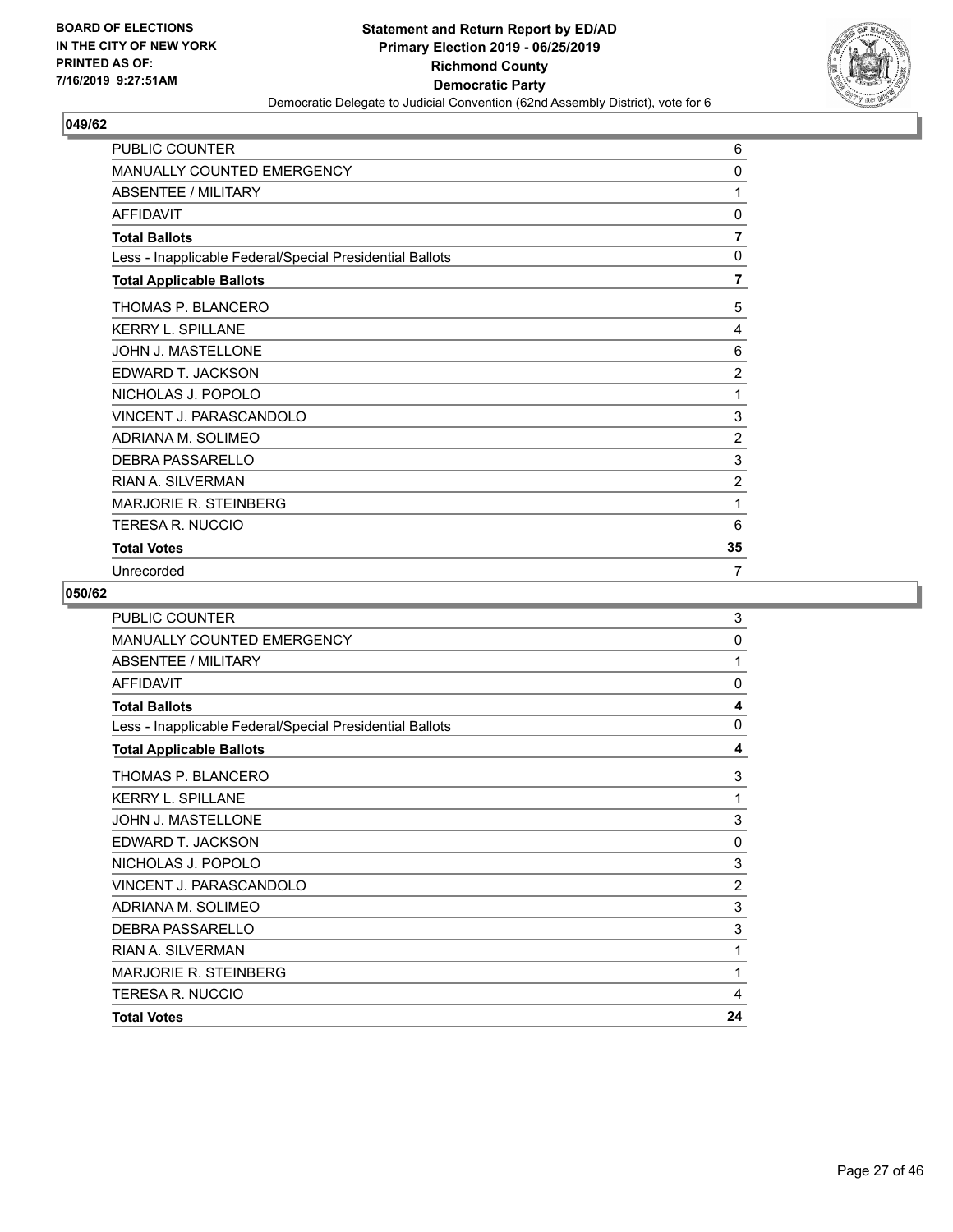

| PUBLIC COUNTER                                           | $\overline{c}$ |
|----------------------------------------------------------|----------------|
| <b>MANUALLY COUNTED EMERGENCY</b>                        | 0              |
| <b>ABSENTEE / MILITARY</b>                               | 4              |
| <b>AFFIDAVIT</b>                                         | 0              |
| <b>Total Ballots</b>                                     | 6              |
| Less - Inapplicable Federal/Special Presidential Ballots | $\mathbf 0$    |
| <b>Total Applicable Ballots</b>                          | 6              |
| THOMAS P. BLANCERO                                       | 1              |
| <b>KERRY L. SPILLANE</b>                                 | 3              |
| JOHN J. MASTELLONE                                       | 4              |
| EDWARD T. JACKSON                                        | 1              |
| NICHOLAS J. POPOLO                                       | 3              |
| VINCENT J. PARASCANDOLO                                  | 3              |
| ADRIANA M. SOLIMEO                                       | 1              |
| <b>DEBRA PASSARELLO</b>                                  | 3              |
| RIAN A. SILVERMAN                                        | $\overline{2}$ |
| <b>MARJORIE R. STEINBERG</b>                             | $\overline{2}$ |
| TERESA R. NUCCIO                                         | $\overline{2}$ |
| <b>Total Votes</b>                                       | 25             |
| Unrecorded                                               | 11             |

| <b>PUBLIC COUNTER</b>                                    | 1              |
|----------------------------------------------------------|----------------|
| MANUALLY COUNTED EMERGENCY                               | 0              |
| <b>ABSENTEE / MILITARY</b>                               | 1              |
| AFFIDAVIT                                                | 0              |
| <b>Total Ballots</b>                                     | $\overline{2}$ |
| Less - Inapplicable Federal/Special Presidential Ballots | 0              |
| <b>Total Applicable Ballots</b>                          | $\overline{2}$ |
| THOMAS P. BLANCERO                                       | 1              |
| <b>KERRY L. SPILLANE</b>                                 | $\overline{2}$ |
| <b>JOHN J. MASTELLONE</b>                                | $\overline{2}$ |
| EDWARD T. JACKSON                                        | 1              |
| NICHOLAS J. POPOLO                                       | $\overline{2}$ |
| VINCENT J. PARASCANDOLO                                  | $\overline{2}$ |
| ADRIANA M. SOLIMEO                                       | 0              |
| DEBRA PASSARELLO                                         | 1              |
| <b>RIAN A. SILVERMAN</b>                                 | $\Omega$       |
| <b>MARJORIE R. STEINBERG</b>                             | 0              |
| <b>TERESA R. NUCCIO</b>                                  | 1              |
| <b>Total Votes</b>                                       | 12             |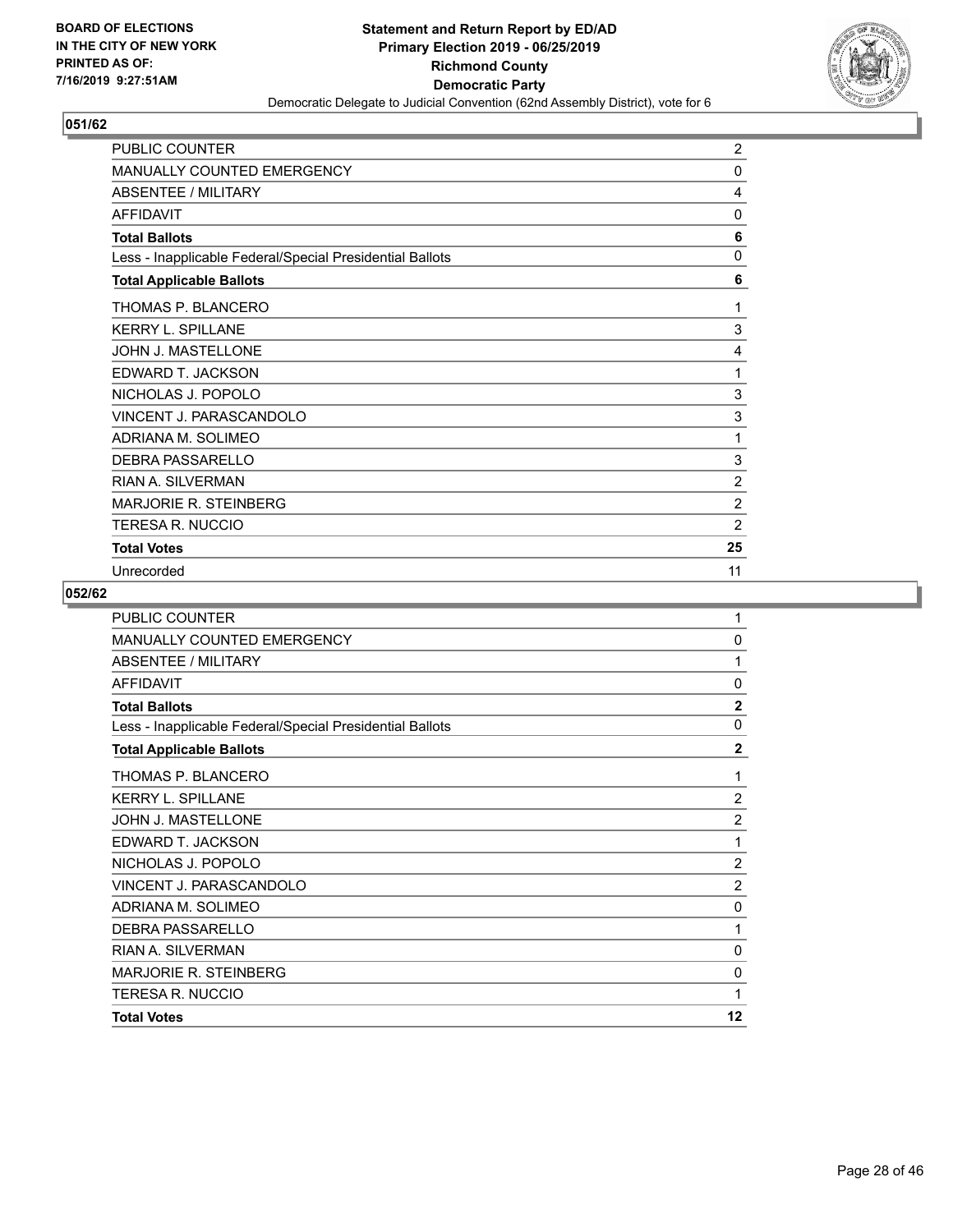

| <b>PUBLIC COUNTER</b>                                    | 10             |
|----------------------------------------------------------|----------------|
| <b>MANUALLY COUNTED EMERGENCY</b>                        | 0              |
| <b>ABSENTEE / MILITARY</b>                               | 1              |
| <b>AFFIDAVIT</b>                                         | 0              |
| <b>Total Ballots</b>                                     | 11             |
| Less - Inapplicable Federal/Special Presidential Ballots | $\Omega$       |
| <b>Total Applicable Ballots</b>                          | 11             |
| THOMAS P. BLANCERO                                       | 1              |
| <b>KERRY L. SPILLANE</b>                                 | 5              |
| JOHN J. MASTELLONE                                       | 3              |
| EDWARD T. JACKSON                                        | 1              |
| NICHOLAS J. POPOLO                                       | 1              |
| VINCENT J. PARASCANDOLO                                  | 4              |
| ADRIANA M. SOLIMEO                                       | 6              |
| <b>DEBRA PASSARELLO</b>                                  | $\overline{7}$ |
| <b>RIAN A. SILVERMAN</b>                                 | 6              |
| <b>MARJORIE R. STEINBERG</b>                             | 7              |
| TERESA R. NUCCIO                                         | 9              |
| <b>Total Votes</b>                                       | 50             |
| Unrecorded                                               | 16             |

| <b>PUBLIC COUNTER</b>                                    | 5              |
|----------------------------------------------------------|----------------|
| MANUALLY COUNTED EMERGENCY                               | $\mathbf{0}$   |
| <b>ABSENTEE / MILITARY</b>                               | 1              |
| <b>AFFIDAVIT</b>                                         | $\mathbf{0}$   |
| <b>Total Ballots</b>                                     | 6              |
| Less - Inapplicable Federal/Special Presidential Ballots | $\mathbf 0$    |
| <b>Total Applicable Ballots</b>                          | 6              |
| THOMAS P. BLANCERO                                       | 1              |
| <b>KERRY L. SPILLANE</b>                                 | 4              |
| <b>JOHN J. MASTELLONE</b>                                | $\overline{2}$ |
| EDWARD T. JACKSON                                        | 3              |
| NICHOLAS J. POPOLO                                       | 5              |
| VINCENT J. PARASCANDOLO                                  | $\overline{2}$ |
| ADRIANA M. SOLIMEO                                       | $\overline{2}$ |
| DEBRA PASSARELLO                                         | 3              |
| RIAN A. SILVERMAN                                        | $\overline{2}$ |
| <b>MARJORIE R. STEINBERG</b>                             | 4              |
| TERESA R. NUCCIO                                         | 5              |
| <b>Total Votes</b>                                       | 33             |
| Unrecorded                                               | 3              |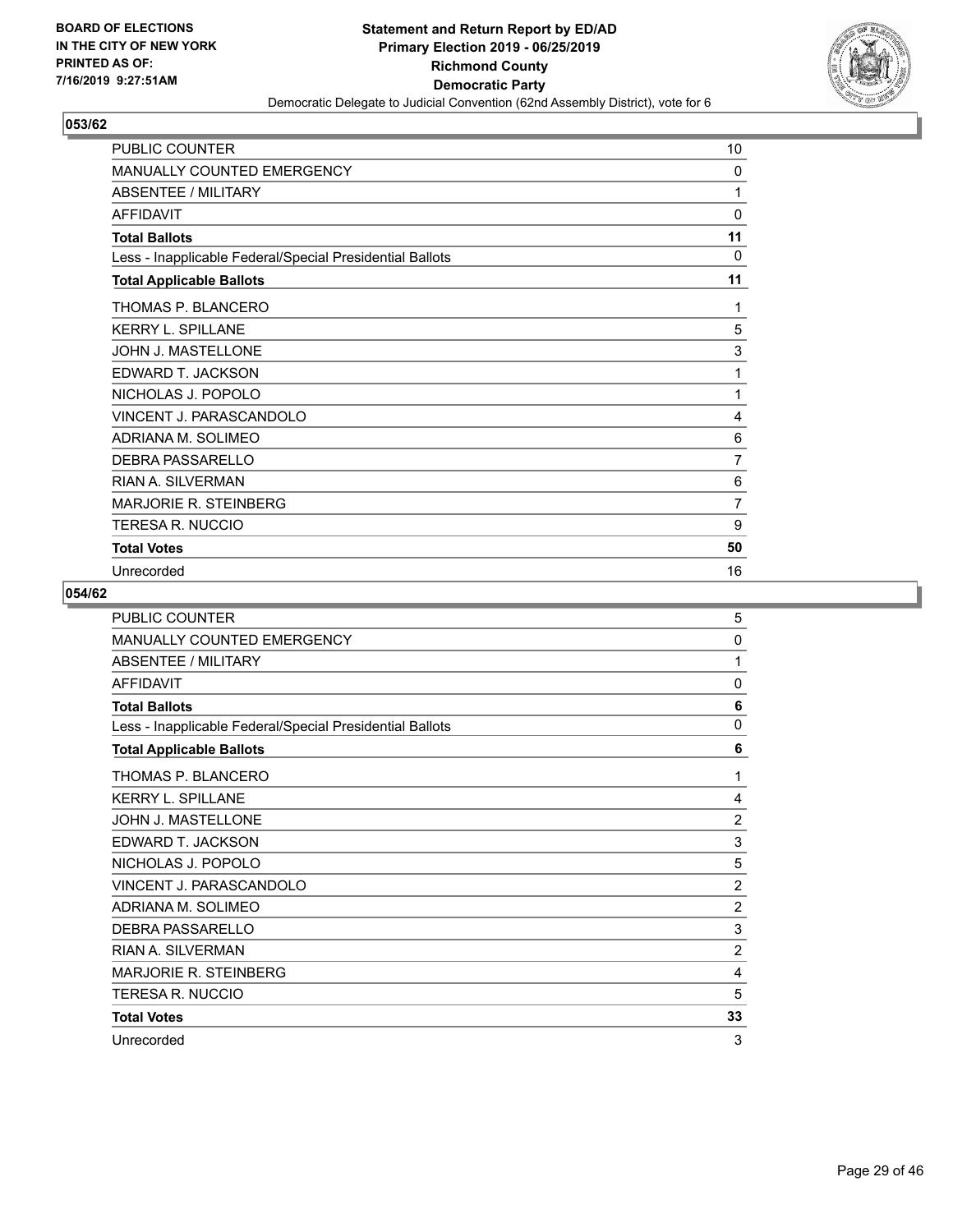

| <b>PUBLIC COUNTER</b>                                    | $\overline{2}$ |
|----------------------------------------------------------|----------------|
| MANUALLY COUNTED EMERGENCY                               | 0              |
| <b>ABSENTEE / MILITARY</b>                               | 0              |
| <b>AFFIDAVIT</b>                                         | $\mathbf{0}$   |
| <b>Total Ballots</b>                                     | $\mathbf{2}$   |
| Less - Inapplicable Federal/Special Presidential Ballots | $\mathbf 0$    |
| <b>Total Applicable Ballots</b>                          | $\overline{2}$ |
| THOMAS P. BLANCERO                                       | 1              |
| <b>KERRY L. SPILLANE</b>                                 | $\overline{2}$ |
| JOHN J. MASTELLONE                                       | $\overline{c}$ |
| EDWARD T. JACKSON                                        | 1              |
| NICHOLAS J. POPOLO                                       | $\overline{2}$ |
| VINCENT J. PARASCANDOLO                                  | 1              |
| ADRIANA M. SOLIMEO                                       | $\mathbf 0$    |
| <b>DEBRA PASSARELLO</b>                                  | 1              |
| <b>RIAN A. SII VERMAN</b>                                | 0              |
| <b>MARJORIE R. STEINBERG</b>                             | 0              |
| TERESA R. NUCCIO                                         | $\Omega$       |
| <b>Total Votes</b>                                       | 10             |
| Unrecorded                                               | $\overline{2}$ |

| PUBLIC COUNTER                                           | 4            |
|----------------------------------------------------------|--------------|
| <b>MANUALLY COUNTED EMERGENCY</b>                        | 0            |
| <b>ABSENTEE / MILITARY</b>                               | 0            |
| <b>AFFIDAVIT</b>                                         | $\mathbf{0}$ |
| <b>Total Ballots</b>                                     | 4            |
| Less - Inapplicable Federal/Special Presidential Ballots | $\mathbf{0}$ |
| <b>Total Applicable Ballots</b>                          | 4            |
| THOMAS P. BLANCERO                                       | 1            |
| <b>KERRY L. SPILLANE</b>                                 | 3            |
| <b>JOHN J. MASTELLONE</b>                                | 1            |
| EDWARD T. JACKSON                                        | 1            |
| NICHOLAS J. POPOLO                                       | $\mathbf{0}$ |
| VINCENT J. PARASCANDOLO                                  | $\mathbf{0}$ |
| ADRIANA M. SOLIMEO                                       | 2            |
| DEBRA PASSARELLO                                         | 3            |
| <b>RIAN A. SILVERMAN</b>                                 | 3            |
| MARJORIE R. STEINBERG                                    | 3            |
| TERESA R. NUCCIO                                         | 3            |
| <b>Total Votes</b>                                       | 20           |
| Unrecorded                                               | 4            |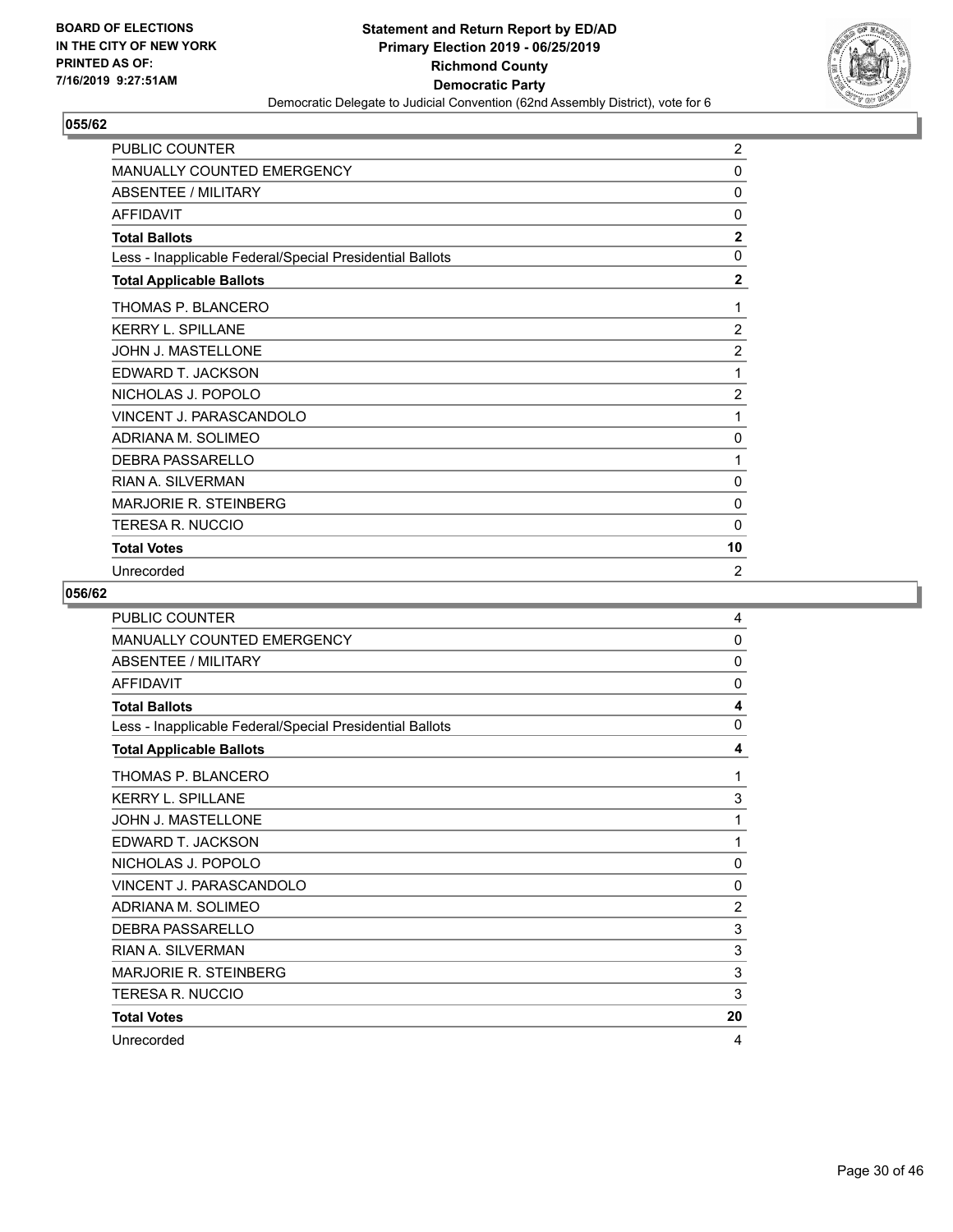

| <b>PUBLIC COUNTER</b>                                    | 1              |
|----------------------------------------------------------|----------------|
| MANUALLY COUNTED EMERGENCY                               | 0              |
| ABSENTEE / MILITARY                                      | $\overline{2}$ |
| <b>AFFIDAVIT</b>                                         | $\Omega$       |
| <b>Total Ballots</b>                                     | 3              |
| Less - Inapplicable Federal/Special Presidential Ballots | 0              |
| <b>Total Applicable Ballots</b>                          | 3              |
| THOMAS P. BLANCERO                                       | 1              |
| <b>KERRY L. SPILLANE</b>                                 | $\overline{2}$ |
| JOHN J. MASTELLONE                                       | $\overline{c}$ |
| EDWARD T. JACKSON                                        | 1              |
| NICHOLAS J. POPOLO                                       | $\overline{2}$ |
| VINCENT J. PARASCANDOLO                                  | 1              |
| ADRIANA M. SOLIMEO                                       | 1              |
| DEBRA PASSARELLO                                         | 1              |
| <b>RIAN A. SILVERMAN</b>                                 | 1              |
| <b>MARJORIE R. STEINBERG</b>                             | 1              |
| TERESA R. NUCCIO                                         | $\overline{2}$ |
| <b>Total Votes</b>                                       | 15             |
| Unrecorded                                               | 3              |

| <b>PUBLIC COUNTER</b>                                    | 1              |
|----------------------------------------------------------|----------------|
| <b>MANUALLY COUNTED EMERGENCY</b>                        | $\mathbf 0$    |
| <b>ABSENTEE / MILITARY</b>                               | 1              |
| <b>AFFIDAVIT</b>                                         | 0              |
| <b>Total Ballots</b>                                     | $\overline{2}$ |
| Less - Inapplicable Federal/Special Presidential Ballots | $\mathbf 0$    |
| <b>Total Applicable Ballots</b>                          | $\mathbf{2}$   |
| THOMAS P. BLANCERO                                       | 0              |
| <b>KERRY L. SPILLANE</b>                                 | 0              |
| <b>JOHN J. MASTELLONE</b>                                | $\mathbf{0}$   |
| EDWARD T. JACKSON                                        | $\mathbf 0$    |
| NICHOLAS J. POPOLO                                       | $\mathbf{0}$   |
| VINCENT J. PARASCANDOLO                                  | 0              |
| ADRIANA M. SOLIMEO                                       | $\mathbf{0}$   |
| <b>DEBRA PASSARELLO</b>                                  | 0              |
| <b>RIAN A. SILVERMAN</b>                                 | $\mathbf{0}$   |
| <b>MARJORIE R. STEINBERG</b>                             | 0              |
| <b>TERESA R. NUCCIO</b>                                  | $\mathbf{0}$   |
| <b>Total Votes</b>                                       | 0              |
| Unrecorded                                               | 12             |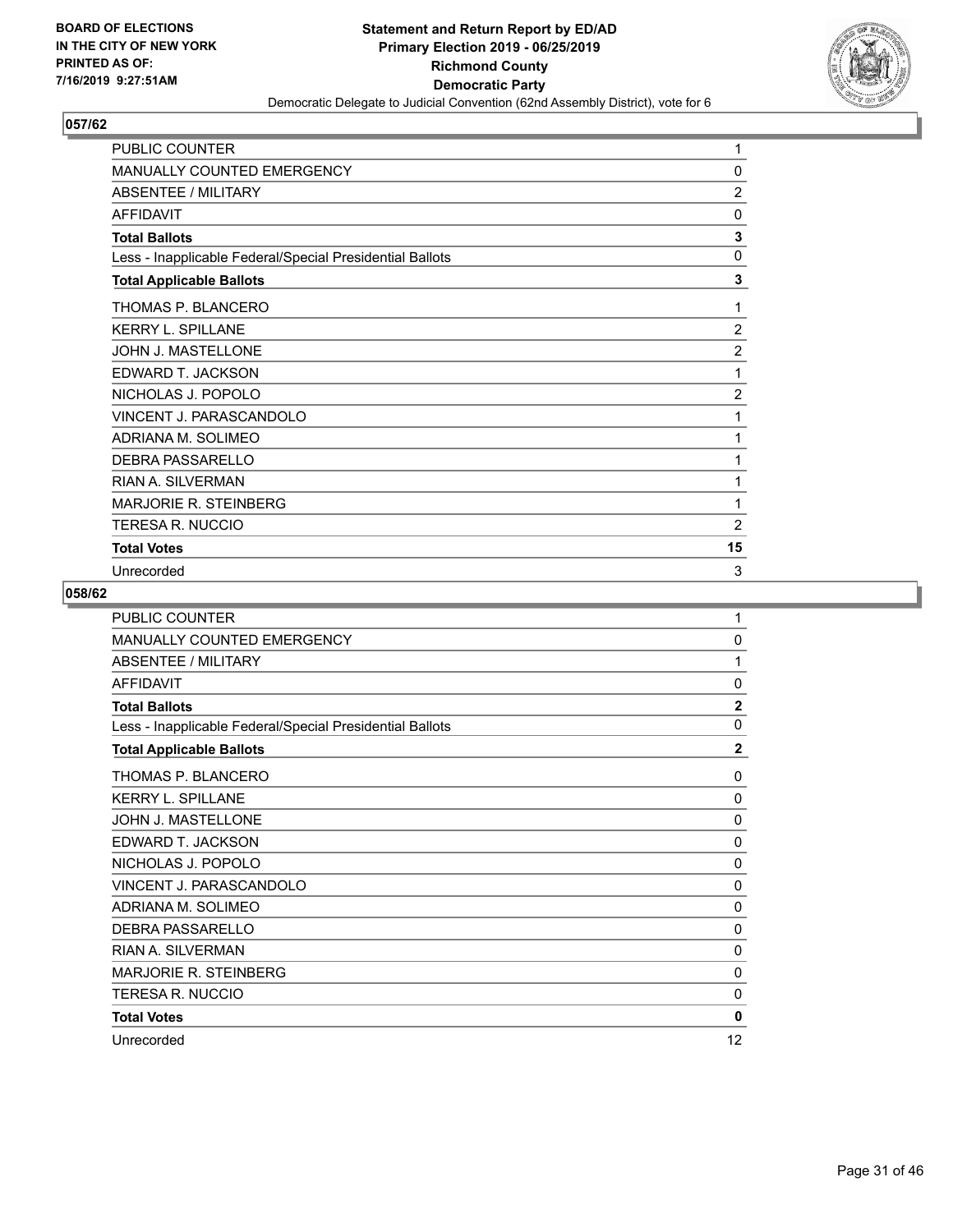

| <b>PUBLIC COUNTER</b>                                    | 3              |
|----------------------------------------------------------|----------------|
| MANUALLY COUNTED EMERGENCY                               | 0              |
| <b>ABSENTEE / MILITARY</b>                               | 4              |
| <b>AFFIDAVIT</b>                                         | $\Omega$       |
| <b>Total Ballots</b>                                     | $\overline{7}$ |
| Less - Inapplicable Federal/Special Presidential Ballots | $\mathbf 0$    |
| <b>Total Applicable Ballots</b>                          | $\overline{7}$ |
| THOMAS P. BLANCERO                                       | 5              |
| <b>KERRY L. SPILLANE</b>                                 | 4              |
| JOHN J. MASTELLONE                                       | $\overline{c}$ |
| EDWARD T. JACKSON                                        | 4              |
| NICHOLAS J. POPOLO                                       | 5              |
| VINCENT J. PARASCANDOLO                                  | 3              |
| ADRIANA M. SOLIMEO                                       | 1              |
| <b>DEBRA PASSARELLO</b>                                  | 3              |
| <b>RIAN A. SII VERMAN</b>                                | $\overline{2}$ |
| <b>MARJORIE R. STEINBERG</b>                             | 3              |
| TERESA R. NUCCIO                                         | 3              |
| <b>Total Votes</b>                                       | 35             |
| Unrecorded                                               | 7              |

| PUBLIC COUNTER                                           | $12 \overline{ }$ |
|----------------------------------------------------------|-------------------|
| MANUALLY COUNTED EMERGENCY                               | 0                 |
| <b>ABSENTEE / MILITARY</b>                               | 0                 |
| <b>AFFIDAVIT</b>                                         | 0                 |
| <b>Total Ballots</b>                                     | $12 \,$           |
| Less - Inapplicable Federal/Special Presidential Ballots | $\Omega$          |
| <b>Total Applicable Ballots</b>                          | $12 \,$           |
| THOMAS P. BLANCERO                                       | 8                 |
| <b>KERRY L. SPILLANE</b>                                 | 6                 |
| <b>JOHN J. MASTELLONE</b>                                | 5                 |
| EDWARD T. JACKSON                                        | 4                 |
| NICHOLAS J. POPOLO                                       | 7                 |
| VINCENT J. PARASCANDOLO                                  | 3                 |
| ADRIANA M. SOLIMEO                                       | 3                 |
| <b>DEBRA PASSARELLO</b>                                  | 4                 |
| <b>RIAN A. SILVERMAN</b>                                 | $\overline{2}$    |
| <b>MARJORIE R. STEINBERG</b>                             | 4                 |
| <b>TERESA R. NUCCIO</b>                                  | 5                 |
| <b>Total Votes</b>                                       | 51                |
| Unrecorded                                               | 21                |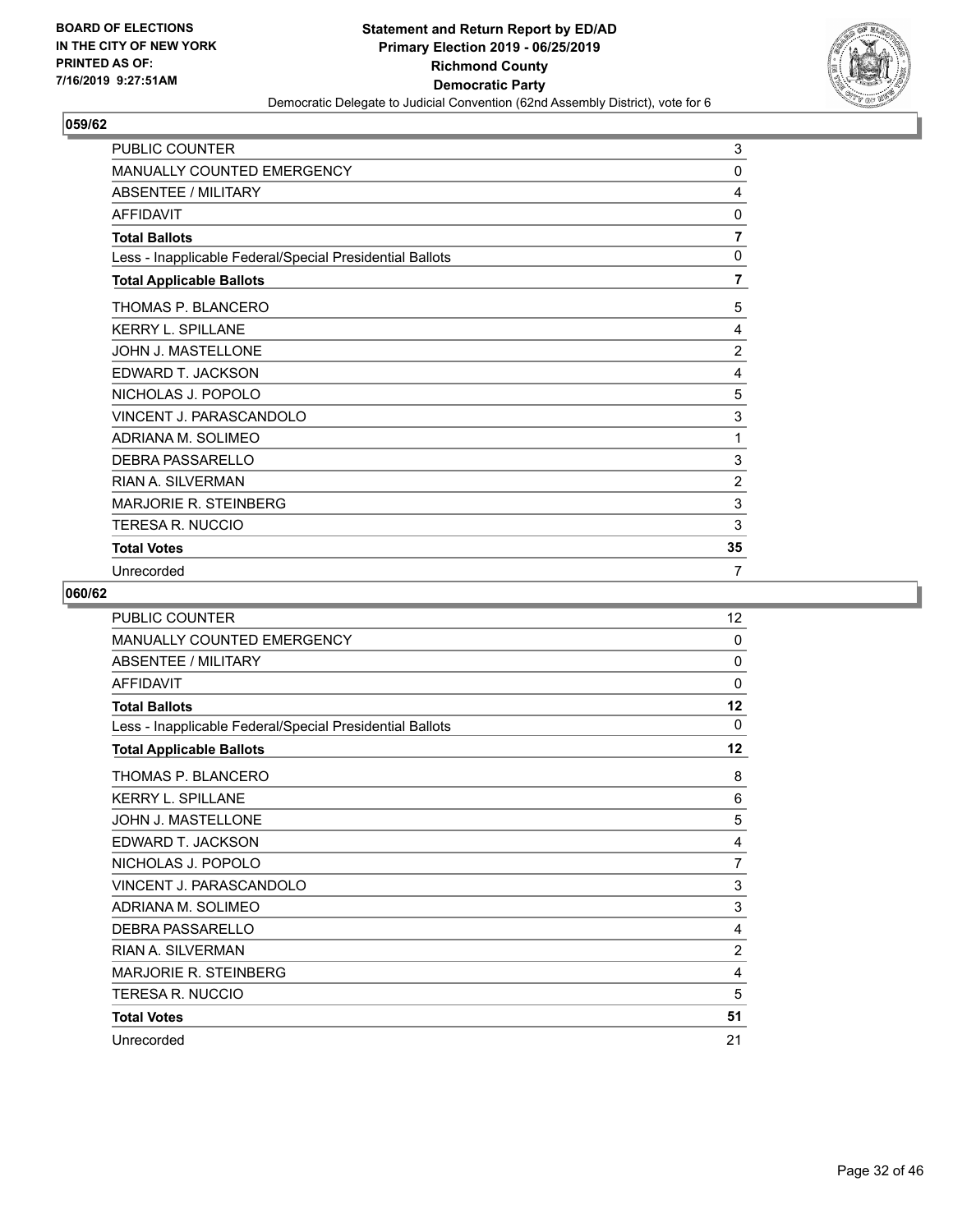

| PUBLIC COUNTER                                           | $\overline{c}$ |
|----------------------------------------------------------|----------------|
| <b>MANUALLY COUNTED EMERGENCY</b>                        | 0              |
| ABSENTEE / MILITARY                                      | 0              |
| <b>AFFIDAVIT</b>                                         | 0              |
| <b>Total Ballots</b>                                     | $\overline{2}$ |
| Less - Inapplicable Federal/Special Presidential Ballots | $\mathbf{0}$   |
| <b>Total Applicable Ballots</b>                          | $\mathbf{2}$   |
| THOMAS P. BLANCERO                                       | 0              |
| <b>KERRY L. SPILLANE</b>                                 | 1              |
| JOHN J. MASTELLONE                                       | 0              |
| EDWARD T. JACKSON                                        | 0              |
| NICHOLAS J. POPOLO                                       | 1              |
| VINCENT J. PARASCANDOLO                                  | 2              |
| ADRIANA M. SOLIMEO                                       | $\overline{c}$ |
| <b>DEBRA PASSARELLO</b>                                  | $\overline{2}$ |
| <b>RIAN A. SILVERMAN</b>                                 | 0              |
| MARJORIE R. STEINBERG                                    | $\overline{2}$ |
| TERESA R. NUCCIO                                         | $\overline{2}$ |
| <b>Total Votes</b>                                       | 12             |

| <b>PUBLIC COUNTER</b>                                    | 3              |
|----------------------------------------------------------|----------------|
| <b>MANUALLY COUNTED EMERGENCY</b>                        | 0              |
| ABSENTEE / MILITARY                                      | $\overline{2}$ |
| <b>AFFIDAVIT</b>                                         | $\mathbf{0}$   |
| <b>Total Ballots</b>                                     | 5              |
| Less - Inapplicable Federal/Special Presidential Ballots | $\mathbf{0}$   |
| <b>Total Applicable Ballots</b>                          | 5              |
| THOMAS P. BLANCERO                                       | 5              |
| <b>KERRY L. SPILLANE</b>                                 | $\mathbf{0}$   |
| <b>JOHN J. MASTELLONE</b>                                | 5              |
| EDWARD T. JACKSON                                        | 0              |
| NICHOLAS J. POPOLO                                       | 5              |
| <b>VINCENT J. PARASCANDOLO</b>                           | 5              |
| ADRIANA M. SOLIMEO                                       | $\mathbf{0}$   |
| DEBRA PASSARELLO                                         | 3              |
| <b>RIAN A. SILVERMAN</b>                                 | $\overline{2}$ |
| <b>MARJORIE R. STEINBERG</b>                             | $\Omega$       |
| <b>TERESA R. NUCCIO</b>                                  | 4              |
| <b>Total Votes</b>                                       | 29             |
| Unrecorded                                               | 1              |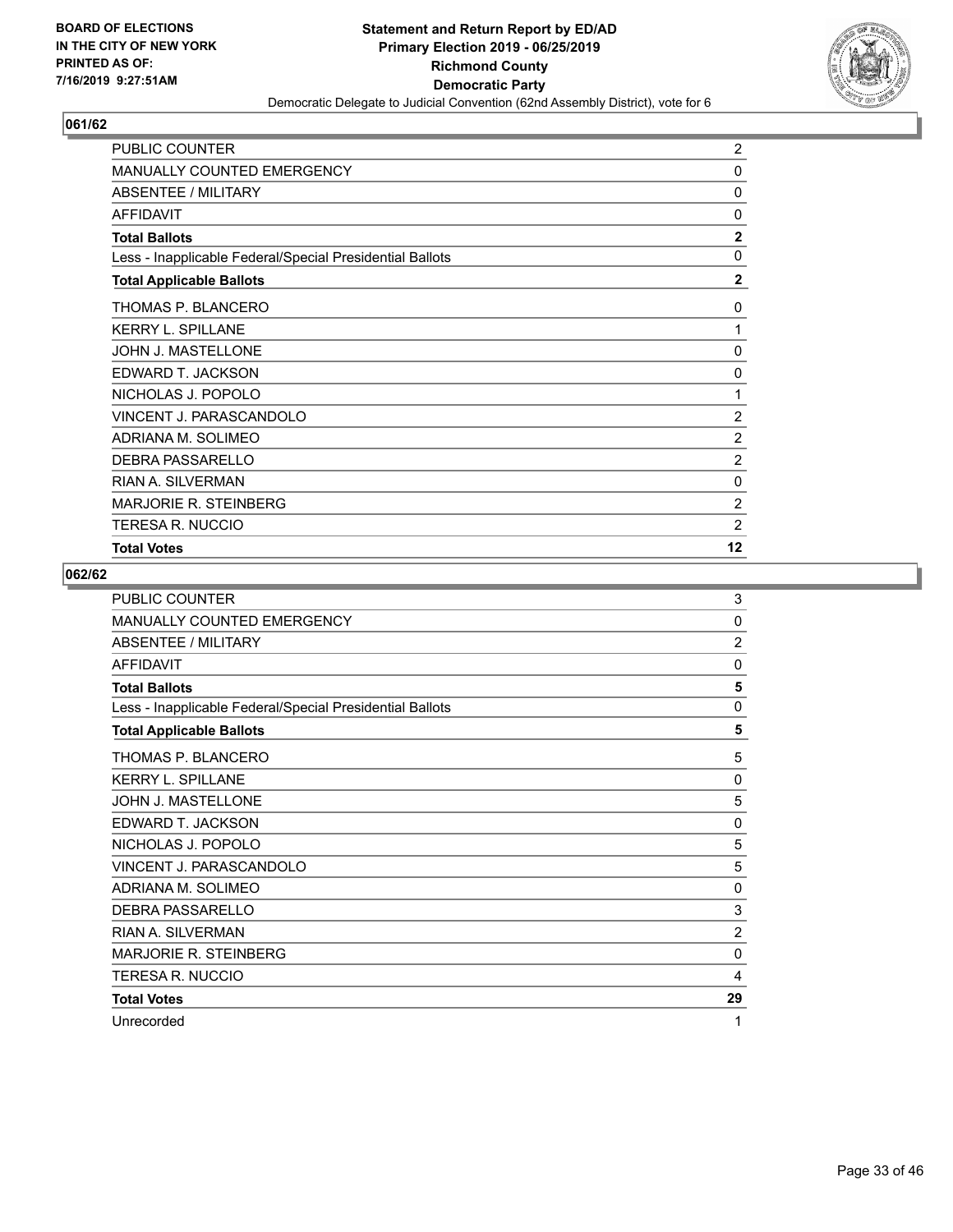

| <b>PUBLIC COUNTER</b>                                    | 4              |
|----------------------------------------------------------|----------------|
| MANUALLY COUNTED EMERGENCY                               | 0              |
| <b>ABSENTEE / MILITARY</b>                               | 0              |
| <b>AFFIDAVIT</b>                                         | $\mathbf{0}$   |
| <b>Total Ballots</b>                                     | 4              |
| Less - Inapplicable Federal/Special Presidential Ballots | 0              |
| <b>Total Applicable Ballots</b>                          | 4              |
| THOMAS P. BLANCERO                                       | 1              |
| <b>KERRY L. SPILLANE</b>                                 | 3              |
| JOHN J. MASTELLONE                                       | 1              |
| EDWARD T. JACKSON                                        | $\overline{2}$ |
| NICHOLAS J. POPOLO                                       | $\overline{2}$ |
| <b>VINCENT J. PARASCANDOLO</b>                           | 1              |
| ADRIANA M. SOLIMEO                                       | 1              |
| DEBRA PASSARELLO                                         | 2              |
| <b>RIAN A. SILVERMAN</b>                                 | 1              |
| <b>MARJORIE R. STEINBERG</b>                             | $\overline{2}$ |
| TERESA R. NUCCIO                                         | 1              |
| <b>Total Votes</b>                                       | 17             |
| Unrecorded                                               | $\overline{7}$ |

| <b>PUBLIC COUNTER</b>                                    | 11             |
|----------------------------------------------------------|----------------|
| <b>MANUALLY COUNTED EMERGENCY</b>                        | 0              |
| <b>ABSENTEE / MILITARY</b>                               | 1              |
| <b>AFFIDAVIT</b>                                         | $\mathbf 0$    |
| <b>Total Ballots</b>                                     | 12             |
| Less - Inapplicable Federal/Special Presidential Ballots | $\Omega$       |
| <b>Total Applicable Ballots</b>                          | 12             |
| THOMAS P. BLANCERO                                       | 1              |
| <b>KERRY L. SPILLANE</b>                                 | 5              |
| JOHN J. MASTELLONE                                       | 6              |
| EDWARD T. JACKSON                                        | 1              |
| NICHOLAS J. POPOLO                                       | 5              |
| VINCENT J. PARASCANDOLO                                  | $\overline{7}$ |
| ADRIANA M. SOLIMEO                                       | $\overline{7}$ |
| <b>DEBRA PASSARELLO</b>                                  | 5              |
| <b>RIAN A. SILVERMAN</b>                                 | 6              |
| <b>MARJORIE R. STEINBERG</b>                             | $\overline{7}$ |
| <b>TERESA R. NUCCIO</b>                                  | 7              |
| HILLARY CLINTON (WRITE-IN)                               | 1              |
| ROBERT MUELLER (WRITE-IN)                                | 1              |
| <b>Total Votes</b>                                       | 59             |
| Unrecorded                                               | 13             |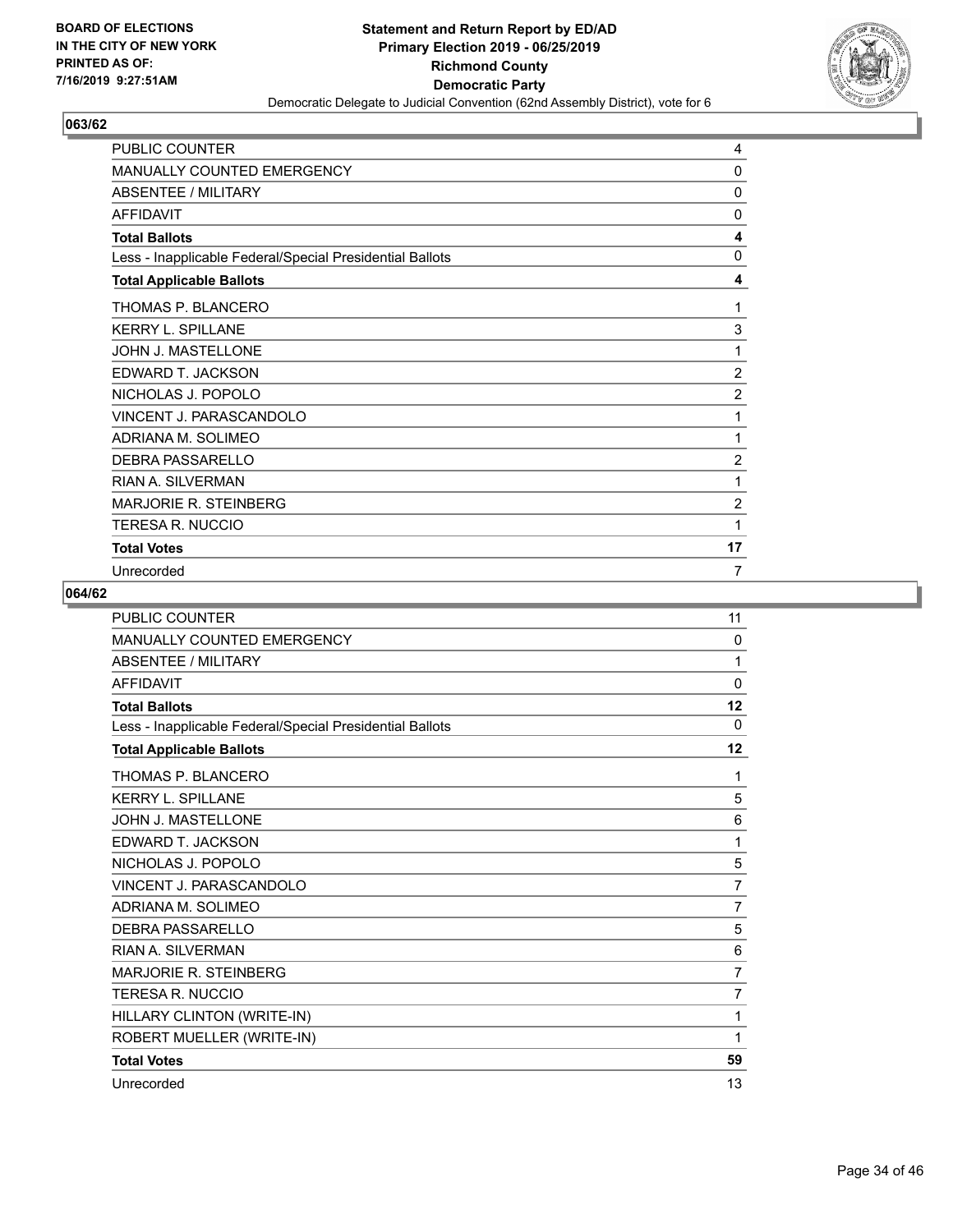

| <b>PUBLIC COUNTER</b>                                    | 1              |
|----------------------------------------------------------|----------------|
| MANUALLY COUNTED EMERGENCY                               | 0              |
| ABSENTEE / MILITARY                                      | $\overline{2}$ |
| <b>AFFIDAVIT</b>                                         | 0              |
| <b>Total Ballots</b>                                     | 3              |
| Less - Inapplicable Federal/Special Presidential Ballots | $\mathbf 0$    |
| <b>Total Applicable Ballots</b>                          | 3              |
| THOMAS P. BLANCERO                                       | 1              |
| <b>KERRY L. SPILLANE</b>                                 | 1              |
| JOHN J. MASTELLONE                                       | $\overline{2}$ |
| EDWARD T. JACKSON                                        | $\overline{2}$ |
| NICHOLAS J. POPOLO                                       | $\overline{2}$ |
| <b>VINCENT J. PARASCANDOLO</b>                           | $\mathbf{0}$   |
| ADRIANA M. SOLIMEO                                       | 1              |
| DEBRA PASSARELLO                                         | 2              |
| <b>RIAN A. SILVERMAN</b>                                 | 0              |
| <b>MARJORIE R. STEINBERG</b>                             | 1              |
| <b>TERESA R. NUCCIO</b>                                  | $\overline{2}$ |
| <b>Total Votes</b>                                       | 14             |
| Unrecorded                                               | 4              |

| <b>Total Votes</b>                                       | 42             |
|----------------------------------------------------------|----------------|
| TERESA R. NUCCIO                                         | $\overline{2}$ |
| <b>MARJORIE R. STEINBERG</b>                             | 1              |
| <b>RIAN A. SILVERMAN</b>                                 | 1              |
| <b>DEBRA PASSARELLO</b>                                  | 1              |
| ADRIANA M. SOLIMEO                                       | 1              |
| VINCENT J. PARASCANDOLO                                  | 6              |
| NICHOLAS J. POPOLO                                       | 5              |
| EDWARD T. JACKSON                                        | 6              |
| <b>JOHN J. MASTELLONE</b>                                | 6              |
| <b>KERRY L. SPILLANE</b>                                 | 7              |
| THOMAS P. BLANCERO                                       | 6              |
| <b>Total Applicable Ballots</b>                          | $\overline{7}$ |
| Less - Inapplicable Federal/Special Presidential Ballots | $\mathbf{0}$   |
| <b>Total Ballots</b>                                     | $\overline{7}$ |
| <b>AFFIDAVIT</b>                                         | 0              |
| <b>ABSENTEE / MILITARY</b>                               | 1              |
| <b>MANUALLY COUNTED EMERGENCY</b>                        | $\mathbf 0$    |
| <b>PUBLIC COUNTER</b>                                    | 6              |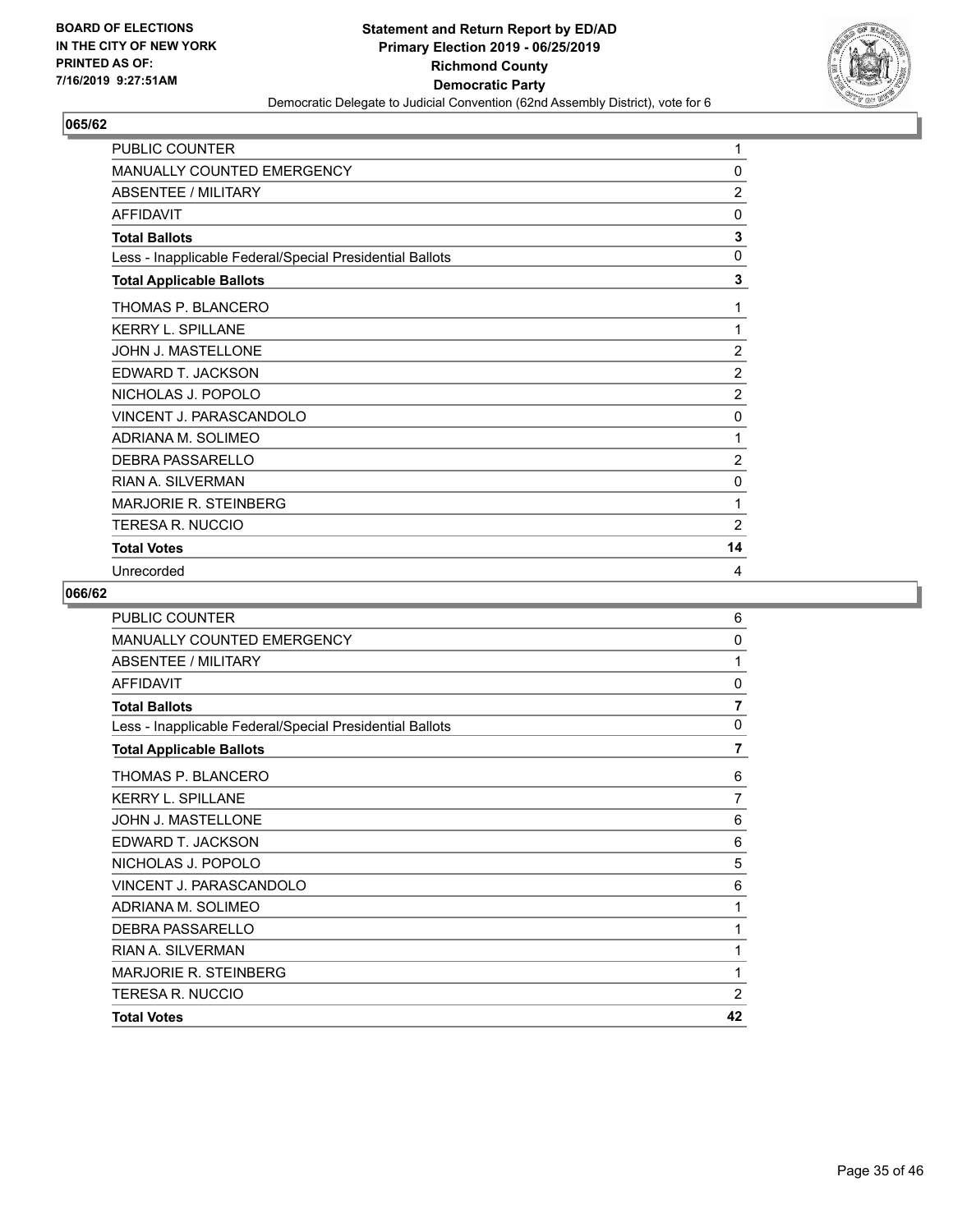

| <b>PUBLIC COUNTER</b>                                    | 3              |
|----------------------------------------------------------|----------------|
| MANUALLY COUNTED EMERGENCY                               | 0              |
| ABSENTEE / MILITARY                                      | $\overline{2}$ |
| <b>AFFIDAVIT</b>                                         | $\mathbf{0}$   |
| <b>Total Ballots</b>                                     | 5              |
| Less - Inapplicable Federal/Special Presidential Ballots | $\mathbf 0$    |
| <b>Total Applicable Ballots</b>                          | 5              |
| THOMAS P. BLANCERO                                       | 2              |
| <b>KERRY L. SPILLANE</b>                                 | $\overline{2}$ |
| JOHN J. MASTELLONE                                       | $\overline{2}$ |
| EDWARD T. JACKSON                                        | $\mathbf 0$    |
| NICHOLAS J. POPOLO                                       | $\overline{2}$ |
| <b>VINCENT J. PARASCANDOLO</b>                           | 1              |
| ADRIANA M. SOLIMEO                                       | 1              |
| DEBRA PASSARELLO                                         | 4              |
| <b>RIAN A. SILVERMAN</b>                                 | $\overline{2}$ |
| <b>MARJORIE R. STEINBERG</b>                             | $\overline{2}$ |
| TERESA R. NUCCIO                                         | 3              |
| <b>Total Votes</b>                                       | 21             |
| Unrecorded                                               | 9              |

| <b>PUBLIC COUNTER</b>                                    | 3              |
|----------------------------------------------------------|----------------|
| <b>MANUALLY COUNTED EMERGENCY</b>                        | 0              |
| <b>ABSENTEE / MILITARY</b>                               | 1              |
| AFFIDAVIT                                                | 0              |
| <b>Total Ballots</b>                                     | 4              |
| Less - Inapplicable Federal/Special Presidential Ballots | 0              |
| <b>Total Applicable Ballots</b>                          | 4              |
| THOMAS P. BLANCERO                                       | 4              |
| <b>KERRY L. SPILLANE</b>                                 | 3              |
| JOHN J. MASTELLONE                                       | $\overline{2}$ |
| EDWARD T. JACKSON                                        | $\overline{2}$ |
| NICHOLAS J. POPOLO                                       | $\overline{2}$ |
| VINCENT J. PARASCANDOLO                                  | 3              |
| ADRIANA M. SOLIMEO                                       | $\overline{2}$ |
| DEBRA PASSARELLO                                         | 1              |
| <b>RIAN A. SILVERMAN</b>                                 | $\overline{2}$ |
| <b>MARJORIE R. STEINBERG</b>                             | $\overline{2}$ |
| <b>TERESA R. NUCCIO</b>                                  | 1              |
| <b>Total Votes</b>                                       | 24             |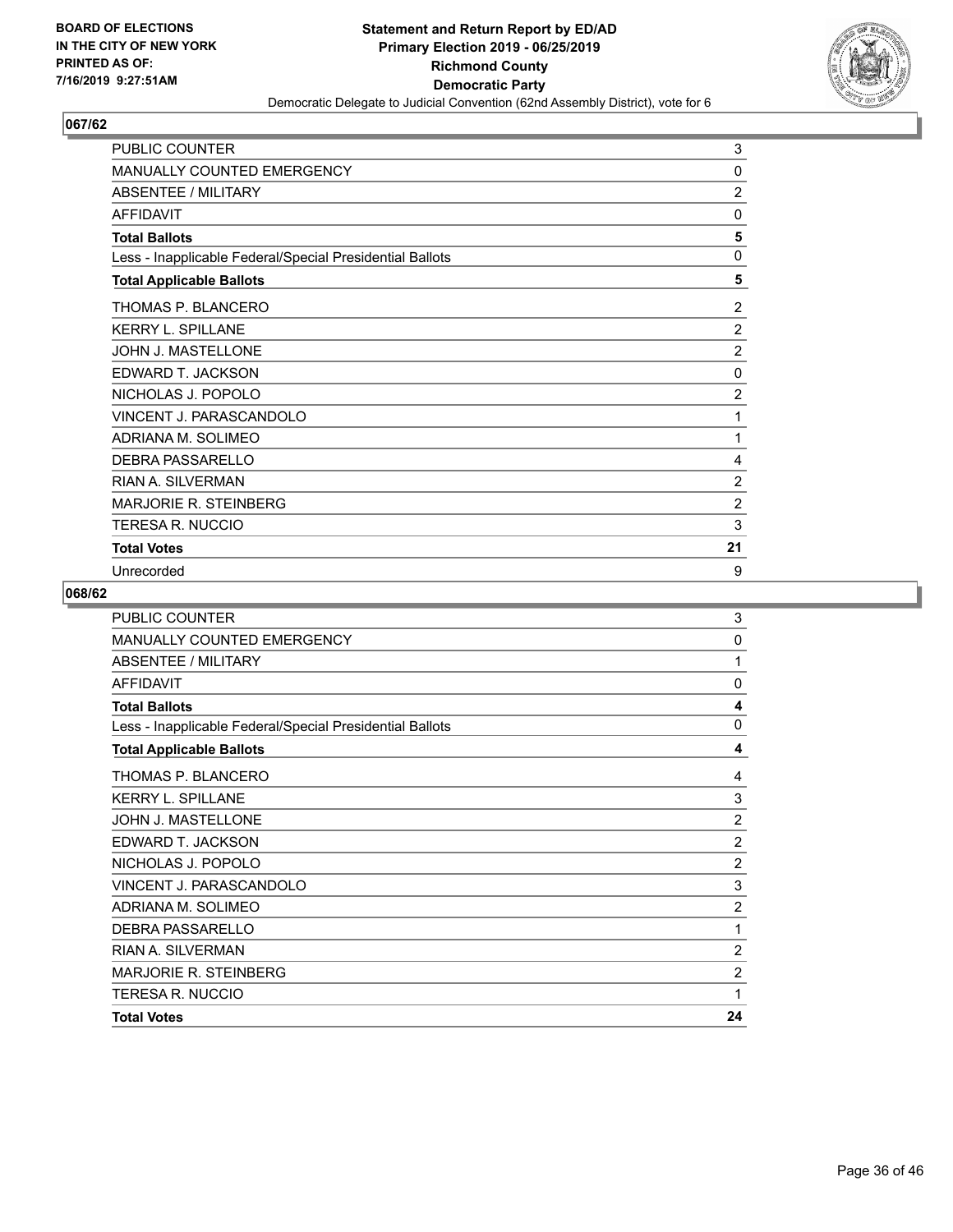

| <b>PUBLIC COUNTER</b>                                    | 4              |
|----------------------------------------------------------|----------------|
| MANUALLY COUNTED EMERGENCY                               | 0              |
| ABSENTEE / MILITARY                                      | $\overline{2}$ |
| <b>AFFIDAVIT</b>                                         | $\Omega$       |
| <b>Total Ballots</b>                                     | 6              |
| Less - Inapplicable Federal/Special Presidential Ballots | 0              |
| <b>Total Applicable Ballots</b>                          | 6              |
| THOMAS P. BLANCERO                                       | 3              |
| <b>KERRY L. SPILLANE</b>                                 | 5              |
| JOHN J. MASTELLONE                                       | 5              |
| EDWARD T. JACKSON                                        | $\overline{c}$ |
| NICHOLAS J. POPOLO                                       | 3              |
| <b>VINCENT J. PARASCANDOLO</b>                           | 5              |
| ADRIANA M. SOLIMEO                                       | $\mathbf 0$    |
| DEBRA PASSARELLO                                         | 4              |
| <b>RIAN A. SILVERMAN</b>                                 | 0              |
| <b>MARJORIE R. STEINBERG</b>                             | $\overline{2}$ |
| TERESA R. NUCCIO                                         | 4              |
| <b>Total Votes</b>                                       | 33             |
| Unrecorded                                               | 3              |

| <b>PUBLIC COUNTER</b>                                    | 1            |
|----------------------------------------------------------|--------------|
| <b>MANUALLY COUNTED EMERGENCY</b>                        | $\mathbf{0}$ |
| <b>ABSENTEE / MILITARY</b>                               | $\mathbf{0}$ |
| AFFIDAVIT                                                | 0            |
| <b>Total Ballots</b>                                     | 1            |
| Less - Inapplicable Federal/Special Presidential Ballots | $\mathbf{0}$ |
| <b>Total Applicable Ballots</b>                          | 1            |
| THOMAS P. BLANCERO                                       | $\mathbf{0}$ |
| <b>KERRY L. SPILLANE</b>                                 | 0            |
| JOHN J. MASTELLONE                                       | $\mathbf{0}$ |
| EDWARD T. JACKSON                                        | 1            |
| NICHOLAS J. POPOLO                                       | 1            |
| VINCENT J. PARASCANDOLO                                  | $\mathbf{0}$ |
| ADRIANA M. SOLIMEO                                       | $\mathbf{0}$ |
| DEBRA PASSARELLO                                         | $\mathbf{0}$ |
| RIAN A. SII VERMAN                                       | $\mathbf{0}$ |
| MARJORIF R. STEINBERG                                    | $\mathbf{0}$ |
| <b>TERESA R. NUCCIO</b>                                  | 0            |
| JOHN MACBETH (WRITE-IN)                                  | 1            |
| <b>Total Votes</b>                                       | 3            |
| Unrecorded                                               | 3            |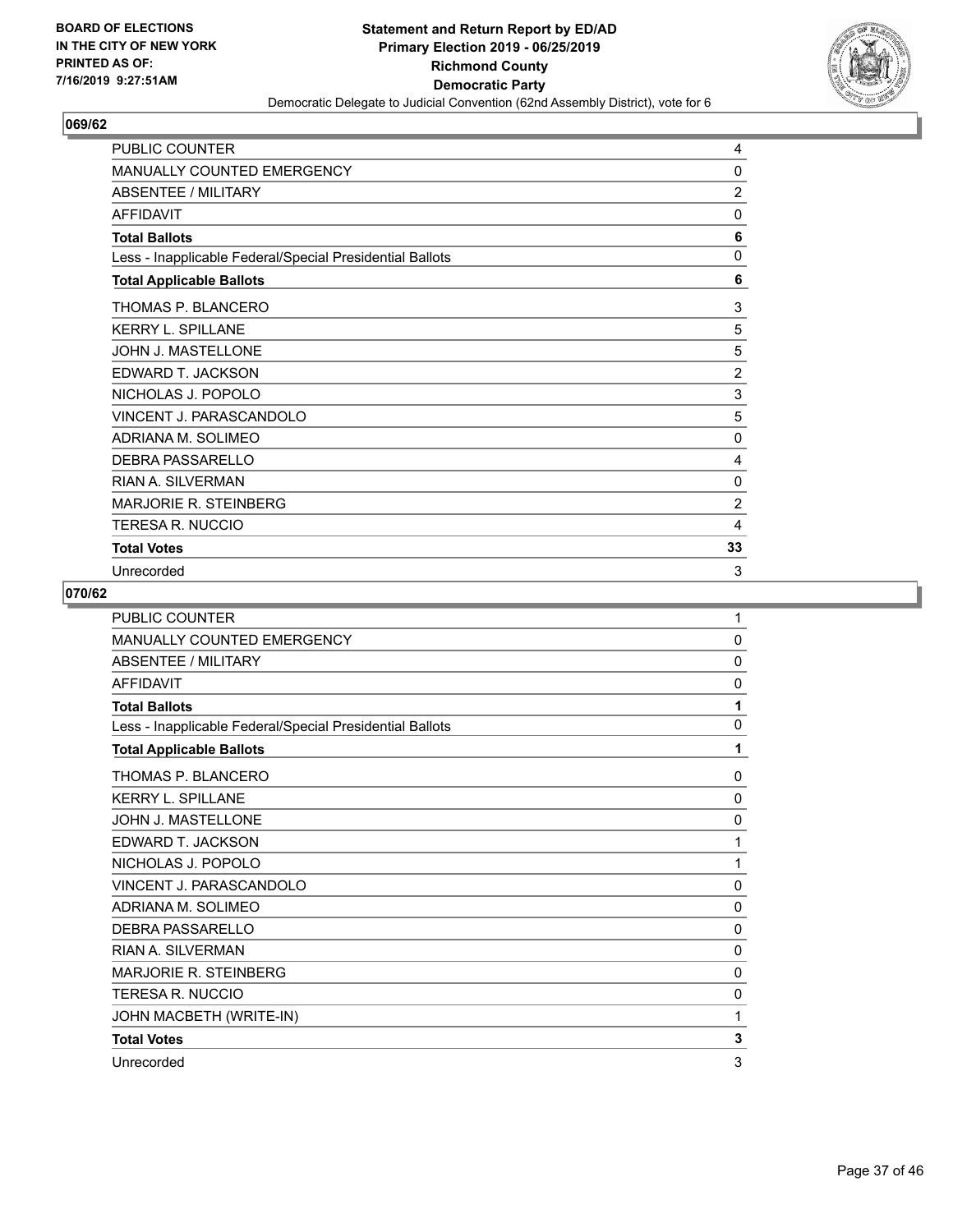

| <b>PUBLIC COUNTER</b>                                    | 8              |
|----------------------------------------------------------|----------------|
| <b>MANUALLY COUNTED EMERGENCY</b>                        | 0              |
| <b>ABSENTEE / MILITARY</b>                               | 3              |
| <b>AFFIDAVIT</b>                                         | 0              |
| <b>Total Ballots</b>                                     | 11             |
| Less - Inapplicable Federal/Special Presidential Ballots | $\Omega$       |
| <b>Total Applicable Ballots</b>                          | 11             |
| THOMAS P. BLANCERO                                       | 4              |
| <b>KERRY L. SPILLANE</b>                                 | 3              |
| JOHN J. MASTELLONE                                       | 3              |
| EDWARD T. JACKSON                                        | $\overline{2}$ |
| NICHOLAS J. POPOLO                                       | 5              |
| VINCENT J. PARASCANDOLO                                  | 6              |
| ADRIANA M. SOLIMEO                                       | $\overline{2}$ |
| <b>DEBRA PASSARELLO</b>                                  | 5              |
| RIAN A. SILVERMAN                                        | 3              |
| <b>MARJORIE R. STEINBERG</b>                             | 4              |
| TERESA R. NUCCIO                                         | 4              |
| <b>Total Votes</b>                                       | 41             |
| Unrecorded                                               | 25             |

| PUBLIC COUNTER                                           | 3              |
|----------------------------------------------------------|----------------|
| <b>MANUALLY COUNTED EMERGENCY</b>                        | 0              |
| <b>ABSENTEE / MILITARY</b>                               | 0              |
| <b>AFFIDAVIT</b>                                         | $\mathbf{0}$   |
| <b>Total Ballots</b>                                     | 3              |
| Less - Inapplicable Federal/Special Presidential Ballots | $\mathbf{0}$   |
| <b>Total Applicable Ballots</b>                          | 3              |
| THOMAS P. BLANCERO                                       | 1              |
| <b>KERRY L. SPILLANE</b>                                 | 1              |
| <b>JOHN J. MASTELLONE</b>                                | 1              |
| EDWARD T. JACKSON                                        | 1              |
| NICHOLAS J. POPOLO                                       | 1              |
| VINCENT J. PARASCANDOLO                                  | 1              |
| ADRIANA M. SOLIMEO                                       | $\mathbf{0}$   |
| DEBRA PASSARELLO                                         | $\mathbf{0}$   |
| <b>RIAN A. SILVERMAN</b>                                 | 0              |
| MARJORIE R. STEINBERG                                    | $\overline{2}$ |
| TERESA R. NUCCIO                                         | $\mathbf{0}$   |
| <b>Total Votes</b>                                       | 8              |
| Unrecorded                                               | 10             |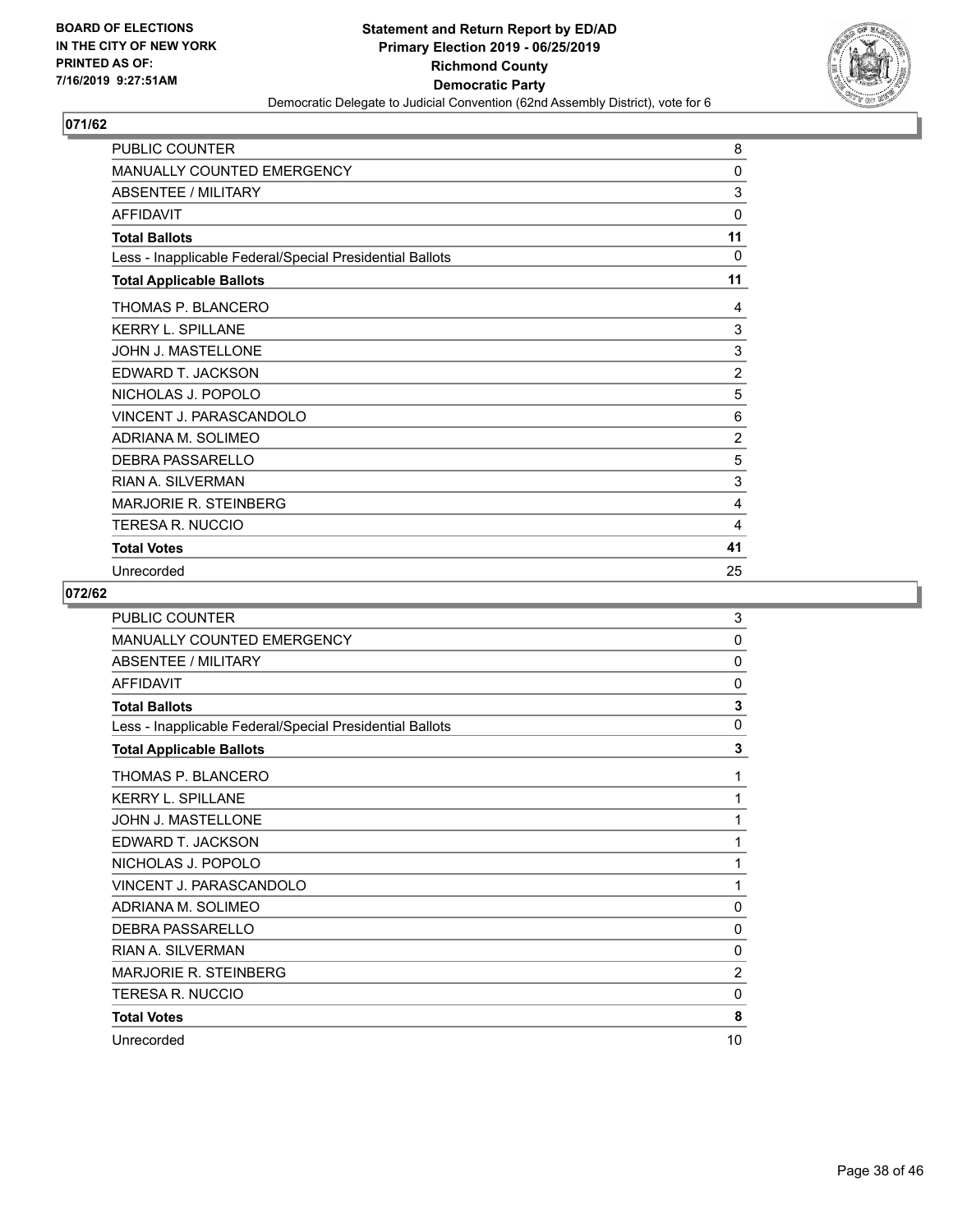

| PUBLIC COUNTER                                           | $\overline{c}$ |
|----------------------------------------------------------|----------------|
| <b>MANUALLY COUNTED EMERGENCY</b>                        | 0              |
| ABSENTEE / MILITARY                                      | 1              |
| <b>AFFIDAVIT</b>                                         | 0              |
| <b>Total Ballots</b>                                     | 3              |
| Less - Inapplicable Federal/Special Presidential Ballots | 0              |
| <b>Total Applicable Ballots</b>                          | 3              |
| THOMAS P. BLANCERO                                       | 1              |
| <b>KERRY L. SPILLANE</b>                                 | 3              |
| JOHN J. MASTELLONE                                       | $\overline{2}$ |
| EDWARD T. JACKSON                                        | $\overline{2}$ |
| NICHOLAS J. POPOLO                                       | 1              |
| VINCENT J. PARASCANDOLO                                  | 0              |
| ADRIANA M. SOLIMEO                                       | 3              |
| <b>DEBRA PASSARELLO</b>                                  | 1              |
| <b>RIAN A. SILVERMAN</b>                                 | 1              |
| MARJORIE R. STEINBERG                                    | $\overline{2}$ |
| TERESA R. NUCCIO                                         | $\overline{2}$ |
| <b>Total Votes</b>                                       | 18             |

| PUBLIC COUNTER                                           | $\overline{2}$ |
|----------------------------------------------------------|----------------|
| <b>MANUALLY COUNTED EMERGENCY</b>                        | 0              |
| ABSENTEE / MILITARY                                      | 1              |
| <b>AFFIDAVIT</b>                                         | $\mathbf{0}$   |
| <b>Total Ballots</b>                                     | 3              |
| Less - Inapplicable Federal/Special Presidential Ballots | 0              |
| <b>Total Applicable Ballots</b>                          | 3              |
| THOMAS P. BLANCERO                                       | 1              |
| <b>KERRY L. SPILLANE</b>                                 | $\overline{2}$ |
| <b>JOHN J. MASTELLONE</b>                                | 1              |
| EDWARD T. JACKSON                                        | 0              |
| NICHOLAS J. POPOLO                                       | $\mathbf{0}$   |
| VINCENT J. PARASCANDOLO                                  | 1              |
| ADRIANA M. SOLIMEO                                       | $\overline{2}$ |
| DEBRA PASSARELLO                                         | $\overline{2}$ |
| <b>RIAN A. SILVERMAN</b>                                 | $\overline{2}$ |
| <b>MARJORIE R. STEINBERG</b>                             | $\overline{2}$ |
| <b>TERESA R. NUCCIO</b>                                  | 3              |
| <b>Total Votes</b>                                       | 16             |
| Unrecorded                                               | $\overline{2}$ |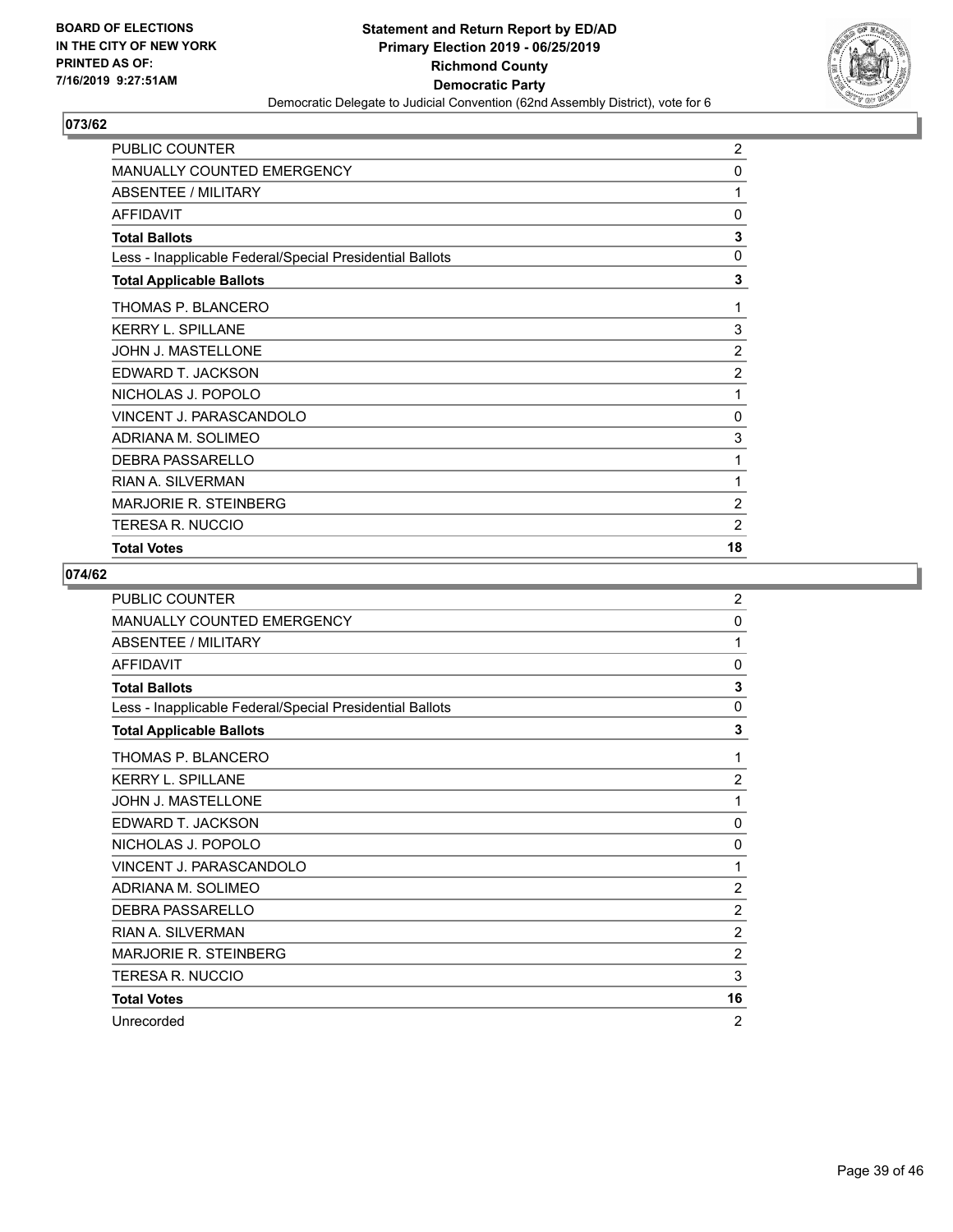

| PUBLIC COUNTER                                           | 0              |
|----------------------------------------------------------|----------------|
| <b>MANUALLY COUNTED EMERGENCY</b>                        | 0              |
| ABSENTEE / MILITARY                                      | $\overline{2}$ |
| <b>AFFIDAVIT</b>                                         | $\Omega$       |
| <b>Total Ballots</b>                                     | $\mathbf{2}$   |
| Less - Inapplicable Federal/Special Presidential Ballots | $\Omega$       |
| <b>Total Applicable Ballots</b>                          | $\mathbf{2}$   |
| THOMAS P. BLANCERO                                       | 2              |
| <b>KERRY L. SPILLANE</b>                                 | 0              |
| JOHN J. MASTELLONE                                       | 2              |
| EDWARD T. JACKSON                                        | 0              |
| NICHOLAS J. POPOLO                                       | 1              |
| <b>VINCENT J. PARASCANDOLO</b>                           | $\overline{2}$ |
| ADRIANA M. SOLIMEO                                       | 1              |
| <b>DEBRA PASSARELLO</b>                                  | 0              |
| RIAN A. SILVERMAN                                        | 0              |
| <b>MARJORIE R. STEINBERG</b>                             | 0              |
| TERESA R. NUCCIO                                         | 2              |
| <b>Total Votes</b>                                       | 10             |
| Unrecorded                                               | $\overline{2}$ |

| <b>PUBLIC COUNTER</b>                                    | $\overline{2}$ |
|----------------------------------------------------------|----------------|
| <b>MANUALLY COUNTED EMERGENCY</b>                        | $\mathbf 0$    |
| <b>ABSENTEE / MILITARY</b>                               | 1              |
| <b>AFFIDAVIT</b>                                         | 0              |
| <b>Total Ballots</b>                                     | 3              |
| Less - Inapplicable Federal/Special Presidential Ballots | $\mathbf{0}$   |
| <b>Total Applicable Ballots</b>                          | 3              |
| THOMAS P. BLANCERO                                       | 3              |
| <b>KERRY L. SPILLANE</b>                                 | $\overline{2}$ |
| <b>JOHN J. MASTELLONE</b>                                | 3              |
| EDWARD T. JACKSON                                        | $\overline{2}$ |
| NICHOLAS J. POPOLO                                       | 3              |
| VINCENT J. PARASCANDOLO                                  | 3              |
| ADRIANA M. SOLIMEO                                       | 1              |
| <b>DEBRA PASSARELLO</b>                                  | 1              |
| <b>RIAN A. SILVERMAN</b>                                 | $\mathbf{0}$   |
| <b>MARJORIE R. STEINBERG</b>                             | $\mathbf{0}$   |
| <b>TERESA R. NUCCIO</b>                                  | $\mathbf{0}$   |
| <b>Total Votes</b>                                       | 18             |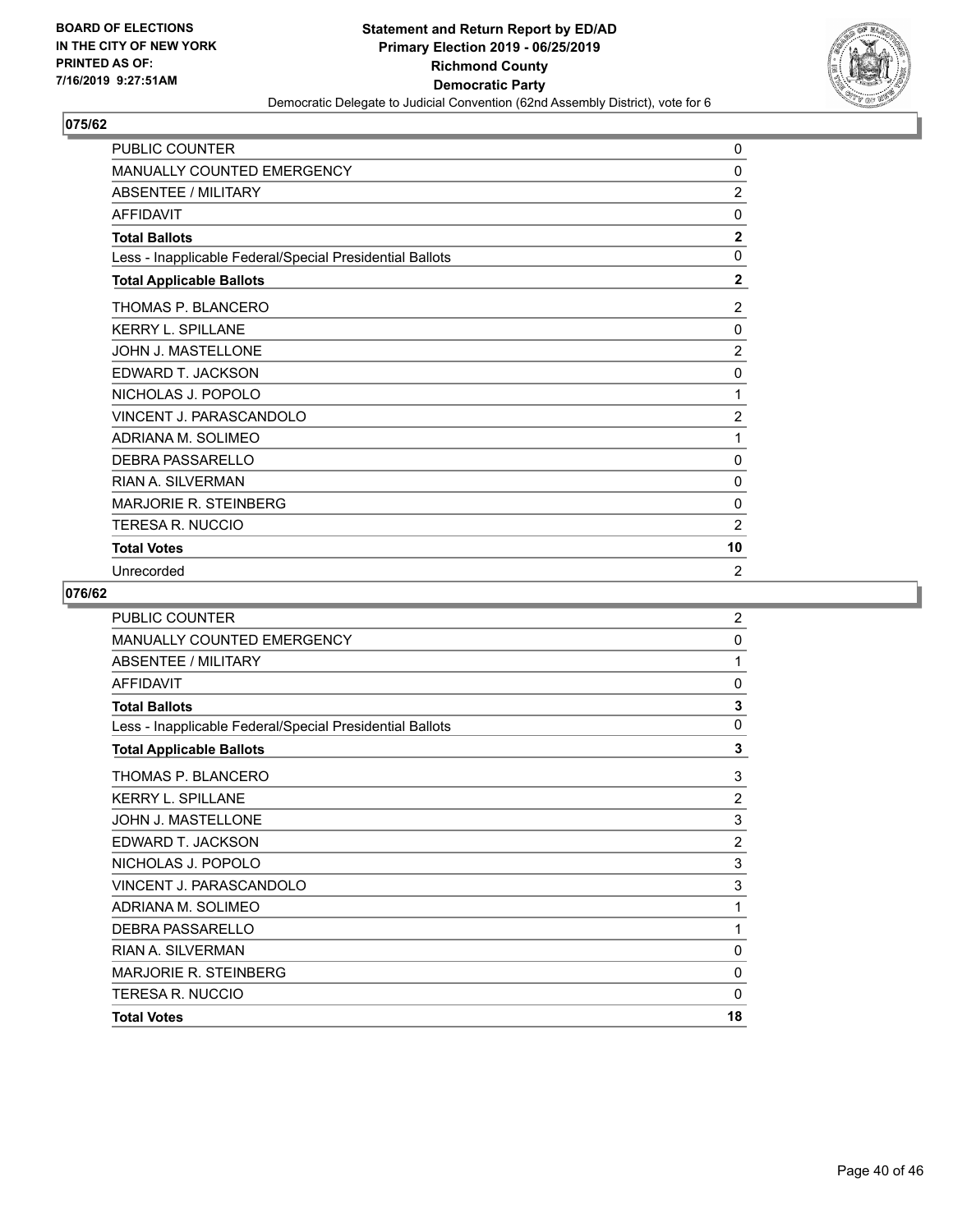

| PUBLIC COUNTER                                           | 0 |
|----------------------------------------------------------|---|
| <b>MANUALLY COUNTED EMERGENCY</b>                        | 0 |
| <b>ABSENTEE / MILITARY</b>                               | 1 |
| <b>AFFIDAVIT</b>                                         | 0 |
| <b>Total Ballots</b>                                     | 1 |
| Less - Inapplicable Federal/Special Presidential Ballots | 0 |
| <b>Total Applicable Ballots</b>                          | 1 |
| THOMAS P. BLANCERO                                       | 1 |
| <b>KERRY L. SPILLANE</b>                                 | 0 |
| JOHN J. MASTELLONE                                       | 1 |
| EDWARD T. JACKSON                                        | 0 |
| NICHOLAS J. POPOLO                                       | 1 |
| <b>VINCENT J. PARASCANDOLO</b>                           | 1 |
| ADRIANA M. SOLIMEO                                       | 0 |
| DEBRA PASSARELLO                                         | 1 |
| <b>RIAN A. SILVERMAN</b>                                 | 0 |
| <b>MARJORIE R. STEINBERG</b>                             | 0 |
| TERESA R. NUCCIO                                         | 1 |
| <b>Total Votes</b>                                       | 6 |

| <b>PUBLIC COUNTER</b>                                    | 1              |
|----------------------------------------------------------|----------------|
| MANUALLY COUNTED EMERGENCY                               | 0              |
| ABSENTEE / MILITARY                                      | 1              |
| <b>AFFIDAVIT</b>                                         | $\mathbf{0}$   |
| <b>Total Ballots</b>                                     | $\mathbf{2}$   |
| Less - Inapplicable Federal/Special Presidential Ballots | $\mathbf{0}$   |
| <b>Total Applicable Ballots</b>                          | $\overline{2}$ |
| THOMAS P. BLANCERO                                       | 0              |
| <b>KERRY L. SPILLANE</b>                                 | $\overline{2}$ |
| <b>JOHN J. MASTELLONE</b>                                | $\mathbf{0}$   |
| EDWARD T. JACKSON                                        | 0              |
| NICHOLAS J. POPOLO                                       | $\mathbf{0}$   |
| VINCENT J. PARASCANDOLO                                  | $\mathbf{0}$   |
| ADRIANA M. SOLIMEO                                       | 1              |
| <b>DEBRA PASSARELLO</b>                                  | 1              |
| <b>RIAN A. SILVERMAN</b>                                 | $\overline{2}$ |
| MARJORIE R. STEINBERG                                    | 1              |
| <b>TERESA R. NUCCIO</b>                                  | 1              |
| <b>Total Votes</b>                                       | 8              |
| Unrecorded                                               | 4              |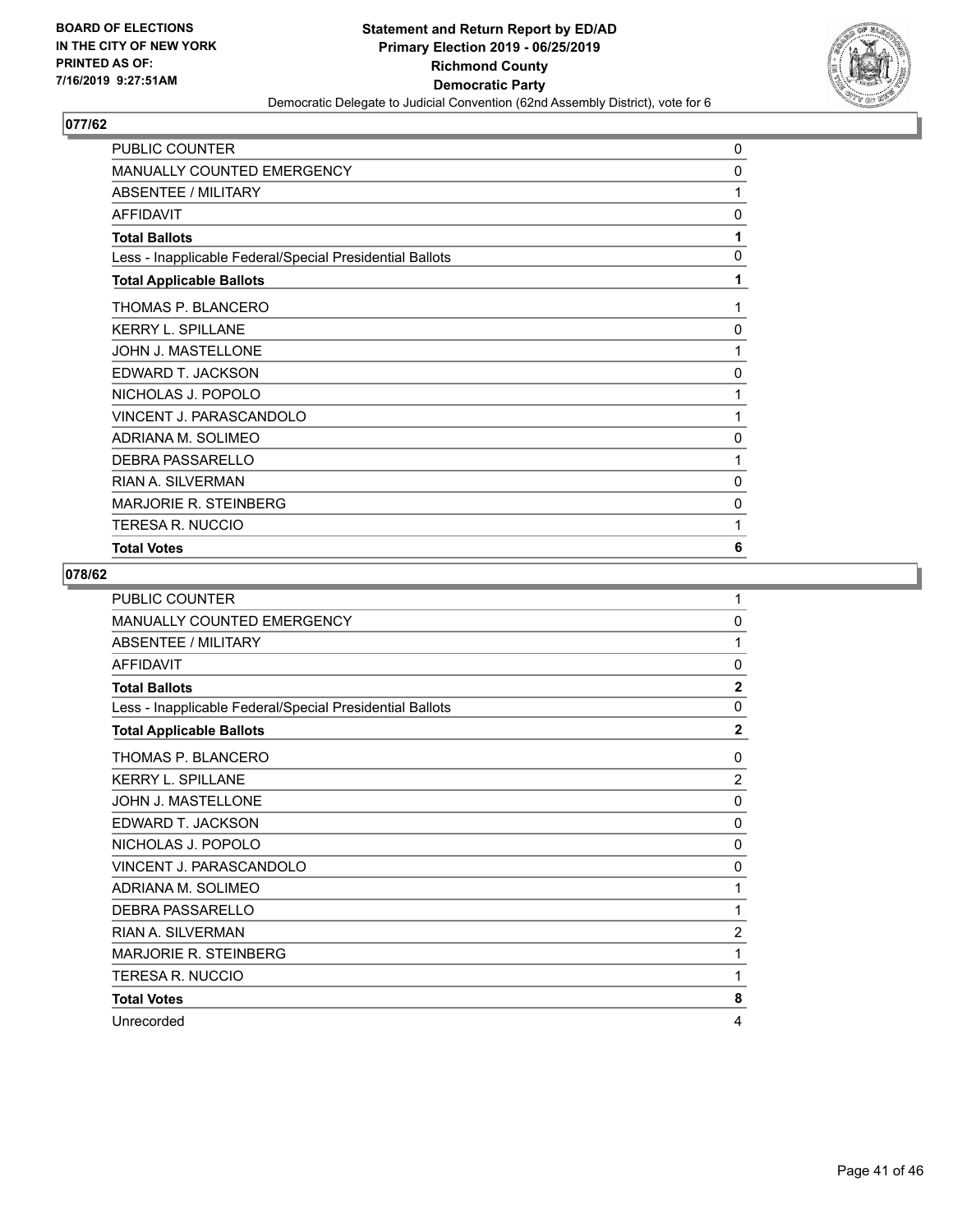

| PUBLIC COUNTER                                           | $\overline{2}$ |
|----------------------------------------------------------|----------------|
| <b>MANUALLY COUNTED EMERGENCY</b>                        | 0              |
| ABSENTEE / MILITARY                                      | 0              |
| <b>AFFIDAVIT</b>                                         | 0              |
| <b>Total Ballots</b>                                     | $\overline{2}$ |
| Less - Inapplicable Federal/Special Presidential Ballots | $\mathbf{0}$   |
| <b>Total Applicable Ballots</b>                          | $\mathbf{2}$   |
| THOMAS P. BLANCERO                                       | 1              |
| <b>KERRY L. SPILLANE</b>                                 | $\overline{2}$ |
| JOHN J. MASTELLONE                                       | 1              |
| EDWARD T. JACKSON                                        | $\overline{2}$ |
| NICHOLAS J. POPOLO                                       | 1              |
| VINCENT J. PARASCANDOLO                                  | 1              |
| ADRIANA M. SOLIMEO                                       | 1              |
| <b>DEBRA PASSARELLO</b>                                  | 1              |
| <b>RIAN A. SILVERMAN</b>                                 | 0              |
| MARJORIE R. STEINBERG                                    | 1              |
| <b>TERESA R. NUCCIO</b>                                  | 1              |
| <b>Total Votes</b>                                       | 12             |

| <b>PUBLIC COUNTER</b>                                    | 5              |
|----------------------------------------------------------|----------------|
| MANUALLY COUNTED EMERGENCY                               | 0              |
| ABSENTEE / MILITARY                                      | $\mathbf{0}$   |
| <b>AFFIDAVIT</b>                                         | $\Omega$       |
| <b>Total Ballots</b>                                     | 5              |
| Less - Inapplicable Federal/Special Presidential Ballots | 0              |
| <b>Total Applicable Ballots</b>                          | 5              |
| THOMAS P. BLANCERO                                       | $\overline{2}$ |
| <b>KERRY L. SPILLANE</b>                                 | $\overline{2}$ |
| JOHN J. MASTELLONE                                       | 4              |
| EDWARD T. JACKSON                                        | 3              |
| NICHOLAS J. POPOLO                                       | 4              |
| <b>VINCENT J. PARASCANDOLO</b>                           | 4              |
| ADRIANA M. SOLIMEO                                       | $\overline{2}$ |
| <b>DEBRA PASSARELLO</b>                                  | $\overline{2}$ |
| <b>RIAN A. SILVERMAN</b>                                 | $\overline{2}$ |
| <b>MARJORIE R. STEINBERG</b>                             | $\overline{2}$ |
| <b>TERESA R. NUCCIO</b>                                  | $\overline{2}$ |
| UNATTRIBUTABLE WRITE-IN (WRITE-IN)                       | 1              |
| <b>Total Votes</b>                                       | 30             |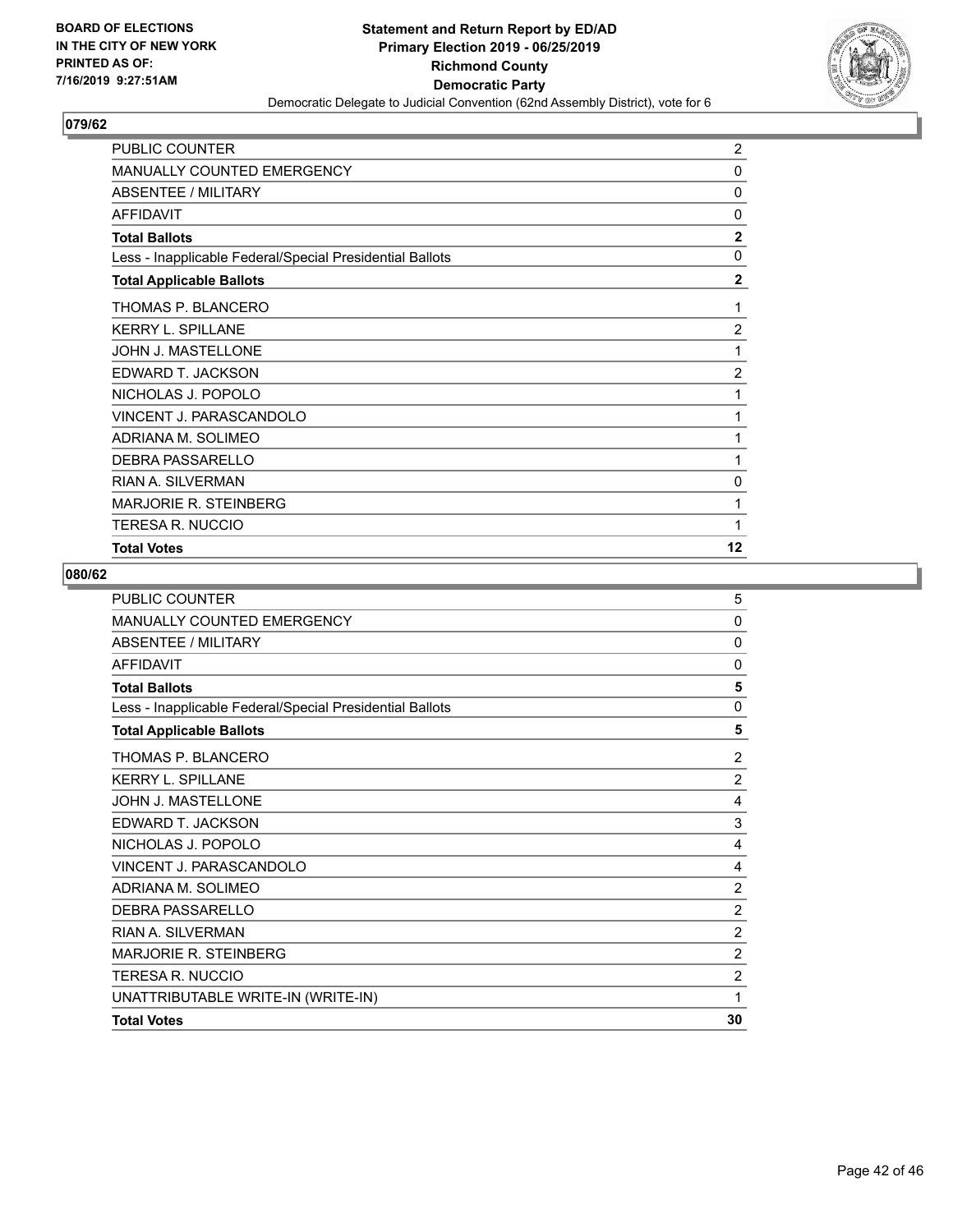

| <b>PUBLIC COUNTER</b>                                    | 1              |
|----------------------------------------------------------|----------------|
| MANUALLY COUNTED EMERGENCY                               | 0              |
| ABSENTEE / MILITARY                                      | 3              |
| <b>AFFIDAVIT</b>                                         | $\mathbf{0}$   |
| <b>Total Ballots</b>                                     | 4              |
| Less - Inapplicable Federal/Special Presidential Ballots | 0              |
| <b>Total Applicable Ballots</b>                          | 4              |
| THOMAS P. BLANCERO                                       | $\overline{c}$ |
| <b>KERRY L. SPILLANE</b>                                 | 1              |
| JOHN J. MASTELLONE                                       | 1              |
| EDWARD T. JACKSON                                        | $\overline{2}$ |
| NICHOLAS J. POPOLO                                       | $\overline{2}$ |
| VINCENT J. PARASCANDOLO                                  | $\overline{2}$ |
| ADRIANA M. SOLIMEO                                       | $\mathbf 0$    |
| DEBRA PASSARELLO                                         | 1              |
| <b>RIAN A. SILVERMAN</b>                                 | 1              |
| <b>MARJORIE R. STEINBERG</b>                             | 1              |
| TERESA R. NUCCIO                                         | 3              |
| <b>Total Votes</b>                                       | 16             |
| Unrecorded                                               | 8              |

| <b>PUBLIC COUNTER</b>                                    | $\overline{2}$ |
|----------------------------------------------------------|----------------|
| <b>MANUALLY COUNTED EMERGENCY</b>                        | 0              |
| <b>ABSENTEE / MILITARY</b>                               | $\overline{2}$ |
| AFFIDAVIT                                                | 0              |
| <b>Total Ballots</b>                                     | 4              |
| Less - Inapplicable Federal/Special Presidential Ballots | 0              |
| <b>Total Applicable Ballots</b>                          | 4              |
| THOMAS P. BLANCERO                                       | $\overline{2}$ |
| <b>KERRY L. SPILLANE</b>                                 | 3              |
| JOHN J. MASTELLONE                                       | 3              |
| EDWARD T. JACKSON                                        | $\overline{2}$ |
| NICHOLAS J. POPOLO                                       | 1              |
| VINCENT J. PARASCANDOLO                                  | $\overline{2}$ |
| ADRIANA M. SOLIMEO                                       | $\overline{2}$ |
| DEBRA PASSARELLO                                         | 3              |
| <b>RIAN A. SILVERMAN</b>                                 | 1              |
| <b>MARJORIE R. STEINBERG</b>                             | $\overline{2}$ |
| <b>TERESA R. NUCCIO</b>                                  | 3              |
| <b>Total Votes</b>                                       | 24             |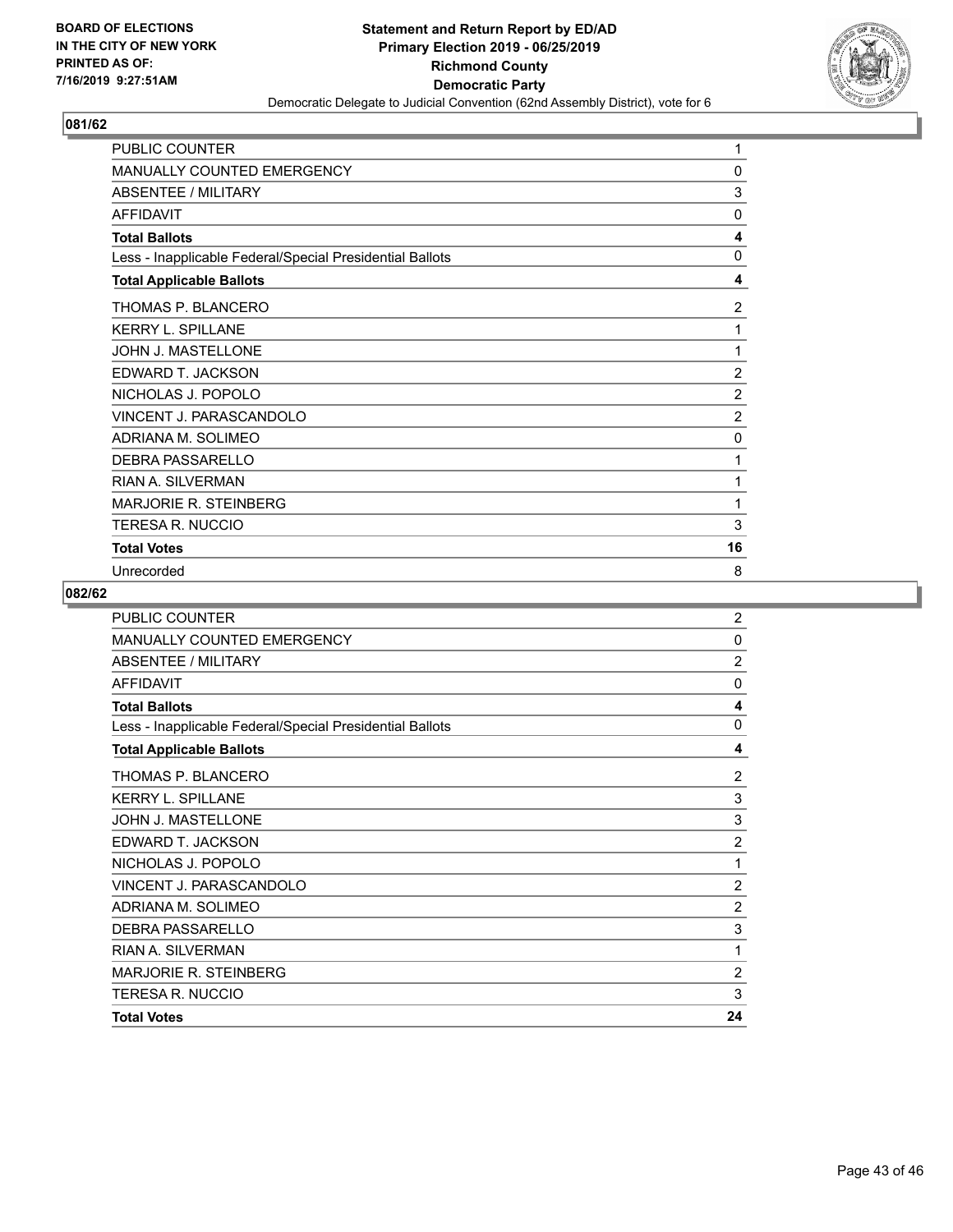

| PUBLIC COUNTER                                           | 3              |
|----------------------------------------------------------|----------------|
| <b>MANUALLY COUNTED EMERGENCY</b>                        | 0              |
| <b>ABSENTEE / MILITARY</b>                               | $\mathbf{0}$   |
| <b>AFFIDAVIT</b>                                         | 0              |
| <b>Total Ballots</b>                                     | 3              |
| Less - Inapplicable Federal/Special Presidential Ballots | $\mathbf 0$    |
| <b>Total Applicable Ballots</b>                          | 3              |
| THOMAS P. BLANCERO                                       | 2              |
| <b>KERRY L. SPILLANE</b>                                 | 1              |
| JOHN J. MASTELLONE                                       | $\overline{2}$ |
| EDWARD T. JACKSON                                        | 0              |
| NICHOLAS J. POPOLO                                       | $\overline{2}$ |
| <b>VINCENT J. PARASCANDOLO</b>                           | 1              |
| ADRIANA M. SOLIMEO                                       | 0              |
| <b>DEBRA PASSARELLO</b>                                  | 2              |
| RIAN A. SILVERMAN                                        | 0              |
| <b>MARJORIE R. STEINBERG</b>                             | 1              |
| TERESA R. NUCCIO                                         | 3              |
| <b>Total Votes</b>                                       | 14             |
| Unrecorded                                               | 4              |

| PUBLIC COUNTER                                           | 5            |
|----------------------------------------------------------|--------------|
| MANUALLY COUNTED EMERGENCY                               | 0            |
| <b>ABSENTEE / MILITARY</b>                               | $\mathbf{0}$ |
| <b>AFFIDAVIT</b>                                         | $\mathbf{0}$ |
| <b>Total Ballots</b>                                     | 5            |
| Less - Inapplicable Federal/Special Presidential Ballots | $\mathbf{0}$ |
| <b>Total Applicable Ballots</b>                          | 5            |
| THOMAS P. BLANCERO                                       | 2            |
| <b>KERRY L. SPILLANE</b>                                 | 3            |
| <b>JOHN J. MASTELLONE</b>                                | 3            |
| EDWARD T. JACKSON                                        | 1            |
| NICHOLAS J. POPOLO                                       | 3            |
| VINCENT J. PARASCANDOLO                                  | 3            |
| ADRIANA M. SOLIMEO                                       | 1            |
| DEBRA PASSARELLO                                         | 4            |
| <b>RIAN A. SILVERMAN</b>                                 | 0            |
| <b>MARJORIE R. STEINBERG</b>                             | 1            |
| TERESA R. NUCCIO                                         | 3            |
| <b>Total Votes</b>                                       | 24           |
| Unrecorded                                               | 6            |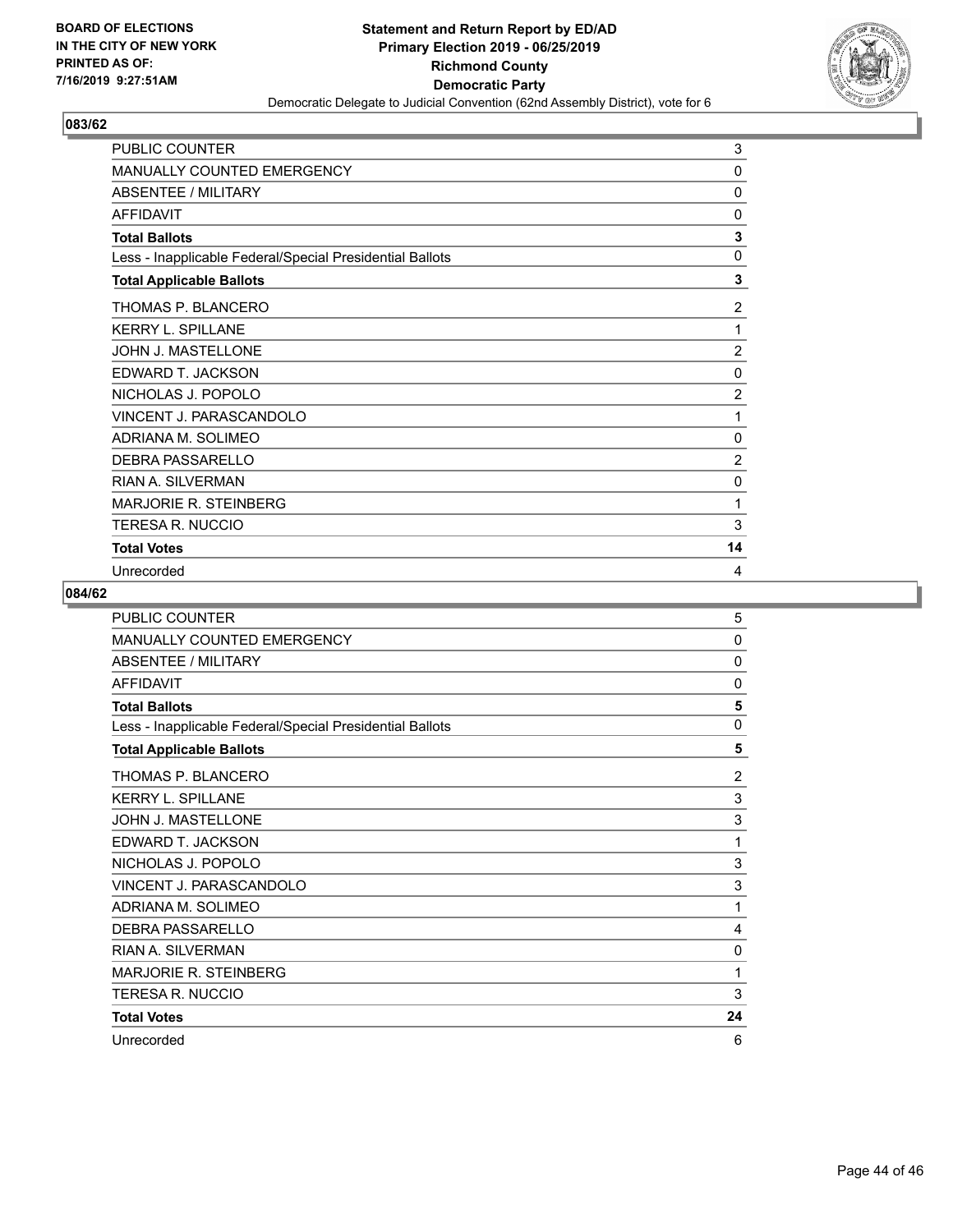

| <b>PUBLIC COUNTER</b>                                    | 10           |
|----------------------------------------------------------|--------------|
| <b>MANUALLY COUNTED EMERGENCY</b>                        | 0            |
| ABSENTEE / MILITARY                                      | 3            |
| <b>AFFIDAVIT</b>                                         | $\mathbf{0}$ |
| <b>Total Ballots</b>                                     | 13           |
| Less - Inapplicable Federal/Special Presidential Ballots | $\Omega$     |
| <b>Total Applicable Ballots</b>                          | 13           |
| THOMAS P. BLANCERO                                       | 8            |
| <b>KERRY L. SPILLANE</b>                                 | 6            |
| JOHN J. MASTELLONE                                       | 4            |
| EDWARD T. JACKSON                                        | 4            |
| NICHOLAS J. POPOLO                                       | 5            |
| VINCENT J. PARASCANDOLO                                  | 8            |
| ADRIANA M. SOLIMEO                                       | 4            |
| <b>DEBRA PASSARELLO</b>                                  | 3            |
| RIAN A. SILVERMAN                                        | 1            |
| <b>MARJORIE R. STEINBERG</b>                             | 3            |
| TERESA R. NUCCIO                                         | 4            |
| <b>Total Votes</b>                                       | 50           |
| Unrecorded                                               | 28           |

| <b>PUBLIC COUNTER</b>                                    | 4                       |
|----------------------------------------------------------|-------------------------|
| MANUALLY COUNTED EMERGENCY                               | $\Omega$                |
| <b>ABSENTEE / MILITARY</b>                               | 3                       |
| <b>AFFIDAVIT</b>                                         | 0                       |
| <b>Total Ballots</b>                                     | $\overline{\mathbf{r}}$ |
| Less - Inapplicable Federal/Special Presidential Ballots | 0                       |
| <b>Total Applicable Ballots</b>                          | $\overline{7}$          |
| THOMAS P. BLANCERO                                       | 4                       |
| KERRY L. SPILLANE                                        | 3                       |
| JOHN J. MASTELLONE                                       | 6                       |
| EDWARD T. JACKSON                                        | 1                       |
| NICHOLAS J. POPOLO                                       | 6                       |
| VINCENT J. PARASCANDOLO                                  | 5                       |
| ADRIANA M. SOLIMEO                                       | 0                       |
| <b>DEBRA PASSARELLO</b>                                  | $\overline{2}$          |
| <b>RIAN A. SII VERMAN</b>                                | $\overline{c}$          |
| <b>MARJORIE R. STEINBERG</b>                             | 3                       |
| TERESA R. NUCCIO                                         | 5                       |
| <b>Total Votes</b>                                       | 37                      |
| Unrecorded                                               | 5                       |
| 087/62 COMBINED into: 054/62                             |                         |
| 088/62 COMBINED into: 054/62                             |                         |